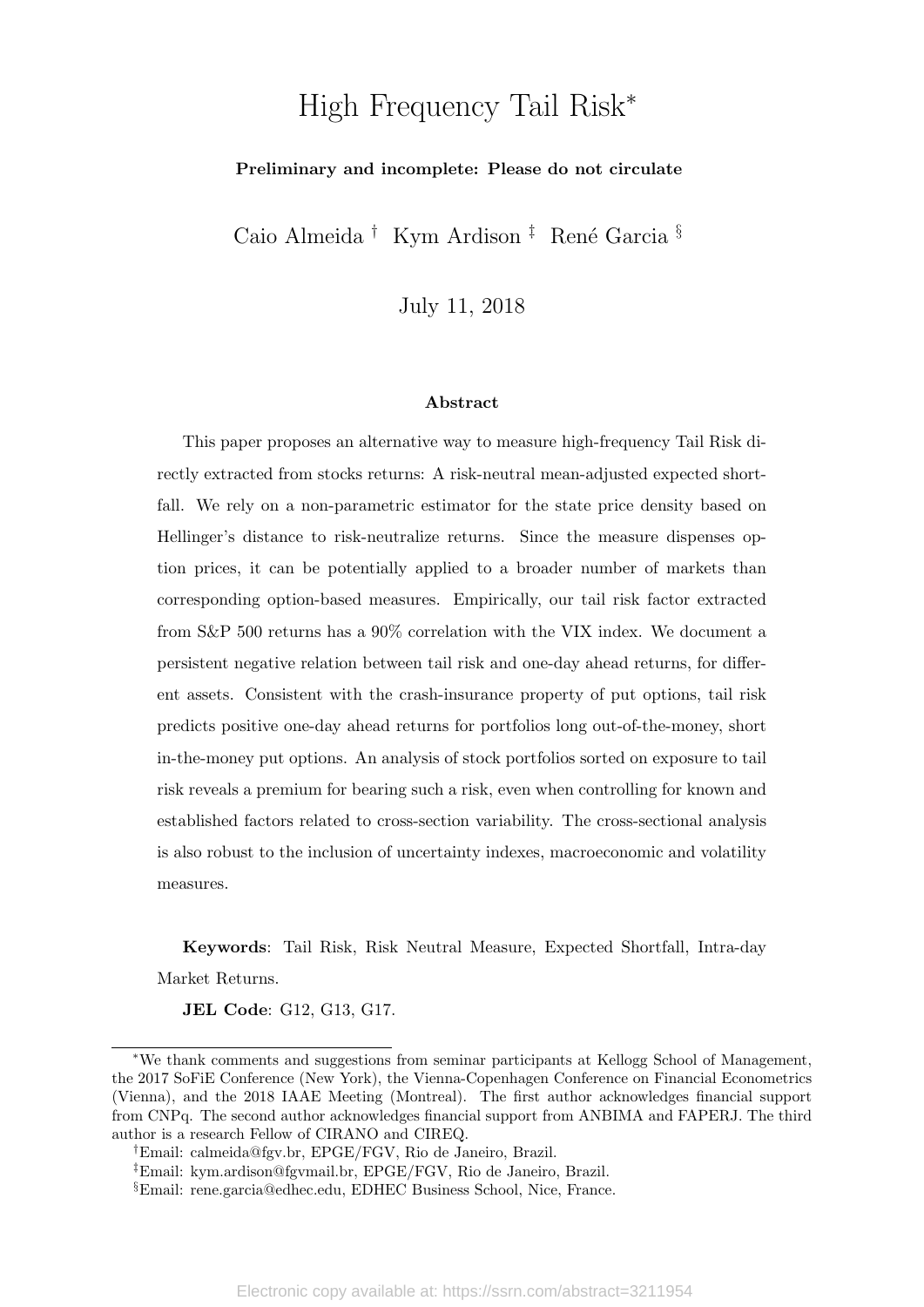# 1 Introduction

Traditionally, since its introduction in 1993, the VIX index became a widespread indicator of investor sentiment, often viewed as a market fear gauge (Bollerslev et al., 2015). Since then, researchers have been trying to understand the relationship between volatility and returns (Glosten et al., 1993, Carr and Wu, 2008 and Bekaert and Hoerova, 2013, among others), its relationship to the cross section of stock returns (Ang et al., 2006), and the channels through which it affects the real economy (Bloom, 2009). Nonetheless, the VIX itself is designed to measure the expected volatility of the S&P 500 index over the next 30 days and abstracts from investors sentiment, market fear or tail risk realizations. Most importantly, the methodology on which it is based requires a minimum cross-section of options quotes such that reliable information can be extracted. Therefore, its applicability to markets that contain limited option data as well as to individual assets is compromised.

Following the 2007-2009 financial crisis, a substantial strand of the financial research community devoted efforts to better understand and disentangle the role of tail risk, the risk associated with low extreme events, volatility, and systemic risk. In particular, Bollerslev et al. (2015) rely on a nonparametric estimation of risk neutral tails to perform a decomposition of the variance risk premium into diffusive and jump components. This decomposition reveals that the latter is responsible for most of the return predictability. Given the intrinsic rare nature of extreme events on aggregate data, a second branch of the literature focused on the information embedded in the cross-section of returns rather than time series analysis (Almeida et al., 2016, Kelly and Jiang, 2014). With particular emphasis on the financial sector, motivated by Bear Stearns, Lehman Brothers and AIG failures (among several others), Allen et al. (2012) and Brownlees and Engle (2015) adopted VaR and Shortfall like measures to estimate systemic risks. Common to most of this literature is the fact that estimated measures are calculated on a monthly or weekly basis rather than daily.

In this paper, we combine three ingredients to come up with a new measure of tail risk: the use of high-frequency data, a risk neutralization algorithm, and a coherent measure of risk. We choose as a measure of tail risk, the expected shortfall, a well-known coherent measure of risk often adopted by practitioners and suggested by the Basel III agreement. In particular, we calculate a high-frequency version of this measure using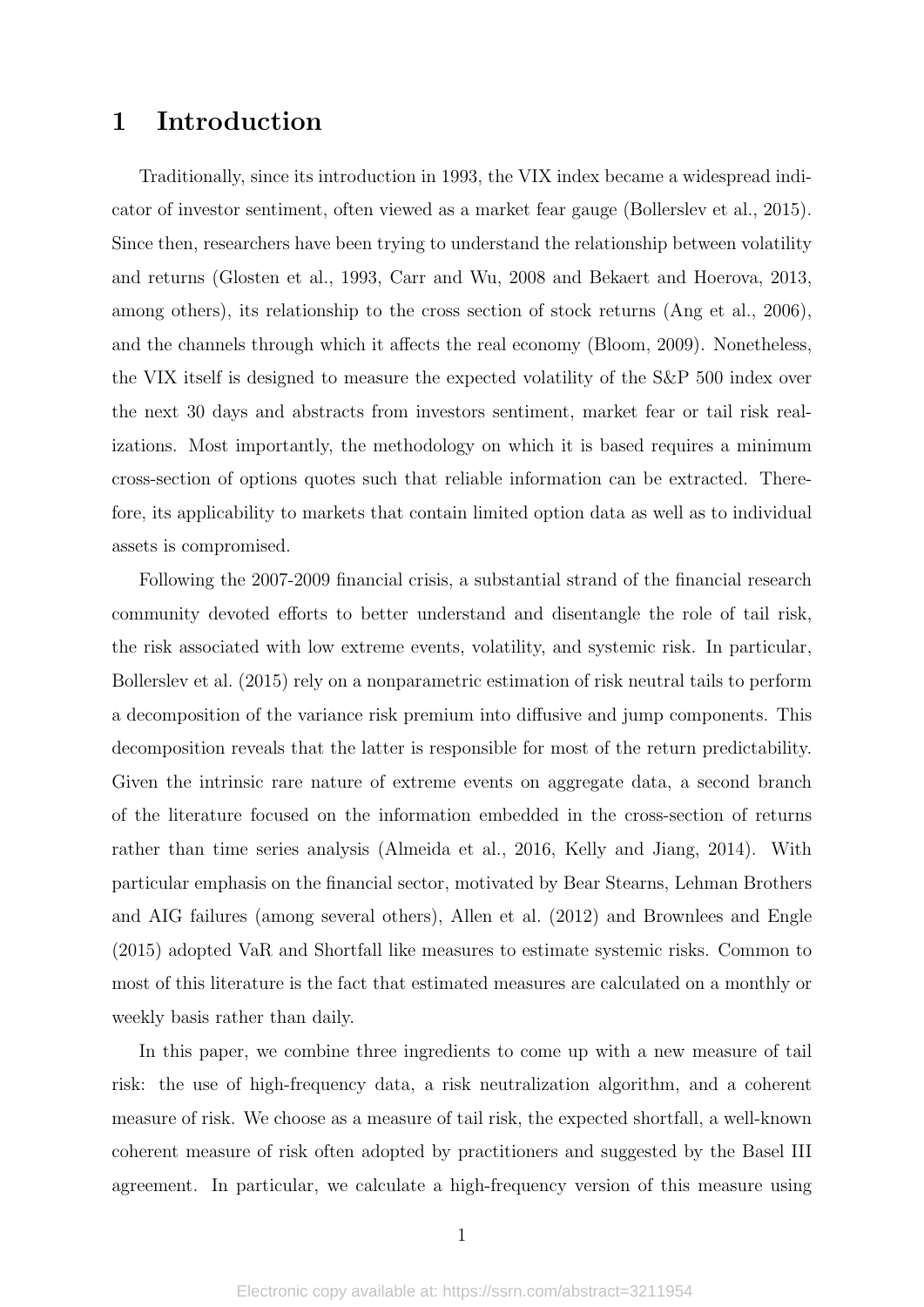intra-day data on market returns. Finally, we add to these two ingredients, motivated by Ait-Sahalia and Lo (1998) and Ait-Sahalia and Lo (2000), a non-parametrically risk neutralization distortion. By proceeding in this fashion, our tail risk measure is coherent, and is straightforwardly related to downside risk as opposed to the VIX index, which is based on expected volatility. In addition, it inherits all risk-adjustment properties of the risk neutralization, including putting more probability weight to extreme returns without neglecting pricing information coming from Euler equations. Moreover, by adopting a procedure that is not data intensive, our methodology can be easily applied to different markets and assets in which intra-day returns, at any frequency, are available.

The methodological aspect of the estimated risk measure builds on Almeida et al. (2016) who generalize the option-based risk neutral Value at Risk of Ait-Sahalia and Lo (1998) and Ait-Sahalia and Lo (2000). Considering a risk neutralization method based on a non-parametric estimation of the state price density using stock returns, Almeida et al. (2016) showed that is possible to recover risk neutral counterparts of traditional risk measures without the need of option data. In this paper, we re-interpret their technique introducing instead of daily returns, intra-day data. Increasing the frequency of data used in estimation allows us to by-pass the course of dimensionality that many tail risk procedures face, a trade-off between increasing the time series used for estimation and using less recent data to extract information. Besides, instead of obtaining a tail risk measure by investing in broadening the cross-section of assets as in Almeida et al. (2016) and Kelly and Jiang (2014), the high-frequency data allows us to focus, for each market, in the left tail dynamics of the unique one-dimensional series of market returns.

In order to offer a better view on the benefits of adopting an option-free measure, Table 1 provides information on the cross-section of index options for some of the leading stock markets, worldwide. Not surprisingly, the U.S. market has the richest cross-section, with a reasonably comprehensive set of liquid options. Surprisingly, however, is the fact that China, the second economy in the world, does not present an established index option market. This is also the case for three other economies that we analyze: Argentina, Saudi Arabia, and Russia. Moreover, even if we focus on other developed countries, the contrast to the U.S. market remains remarkable. In fact, Japan and Germany, the second and third largest markets, when size is measured by the availability of cross-sectional index options, have respectively, less than 30% and 20% of outstanding options relatively to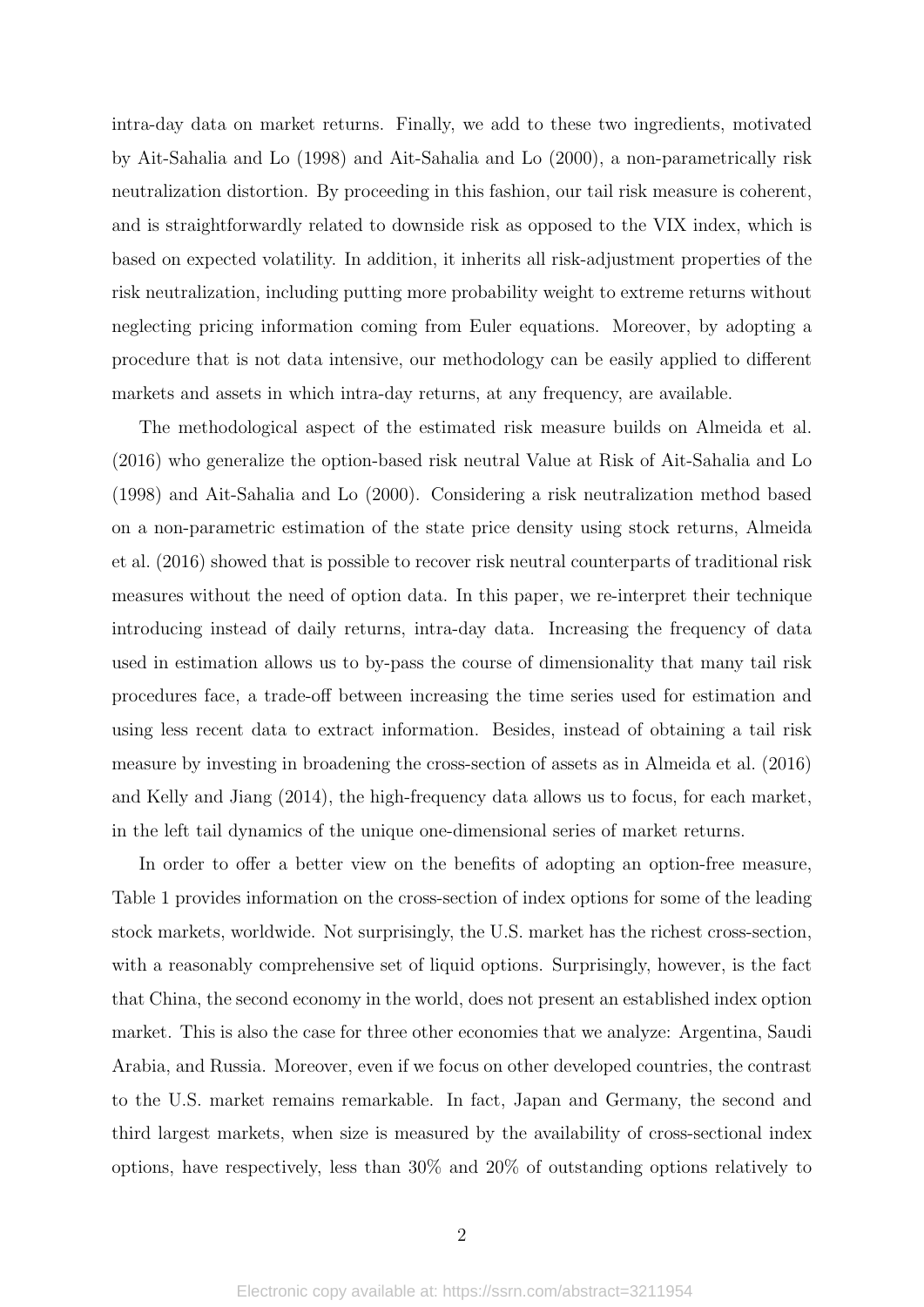the S&P 500 options market.

Concerning emerging economies, a first glimpse at the Brazilian IBOVESPA crosssection of options reveals that it appears to be a reasonably well-developed market. For instance, the collected cross-section is bigger than the ones from developed economies such as France, Italy, United Kingdom among others. Still, this figure can be misleading due to the high absolute value of the IBOVESPA index (around 50.000 points), which implies that across the moneyness range, options go out of the money quickly. This is emphasized by Astorino et al. (2015), who in an effort to estimate a Brazilian implied volatility index, highlight the problems related to the low-liquidity of its index options.

Nonetheless, when available, options contain substantial forward-looking information about future states of nature. In particular, option-based measures inherit these properties and allow researchers to disentangle the role of different sources of risk. Comparing our measure to Bollerslev et al. (2015)- an option-based measure designed to capture jump tail risk - we find that both co-move in a significant portion of the sample, with a correlation coefficient of approximately 60%. In a similar analysis for the VIX index, we find correlations as high as 90% for a smoothed version of our tail risk measure. In fact, figure 1 reveals that both series co-move in a large portion of the sample, providing some reassuring evidence on the "fear" nature of the volatility index. This heuristic evidence indicates that our measure might be capable of replicating at least some characteristics of option-based measures. Indeed, (Almeida et al., 2016) performed an extensive comparison between a lower-frequency (monthly) version of our Tail risk measure and a corresponding option-based measure built using Ait-Sahalia and Lo's (2000) methodology and found significant similarities concerning its empirical properties.

To assess the empirical relevance of our tail risk measure, we propose an extensive analysis of its relationship with several market features. First, we document a natural negative relationship between current tail risk and market returns. This negative relationship persists for one-day ahead predictive regressions, mean-reverting after two days. Additionally, we also find that the market implied tail risk is related to a "run to safety" effect: the contemporaneous relationship with Treasury ETF's returns is positive and mean-reverts after two days. In an effort to extract the maximum possible information from this analysis and to test for robustness of our results, we additionally select as crash sensitive measures, one macroeconomic (the Aruba, Diebold and Scotti index) and one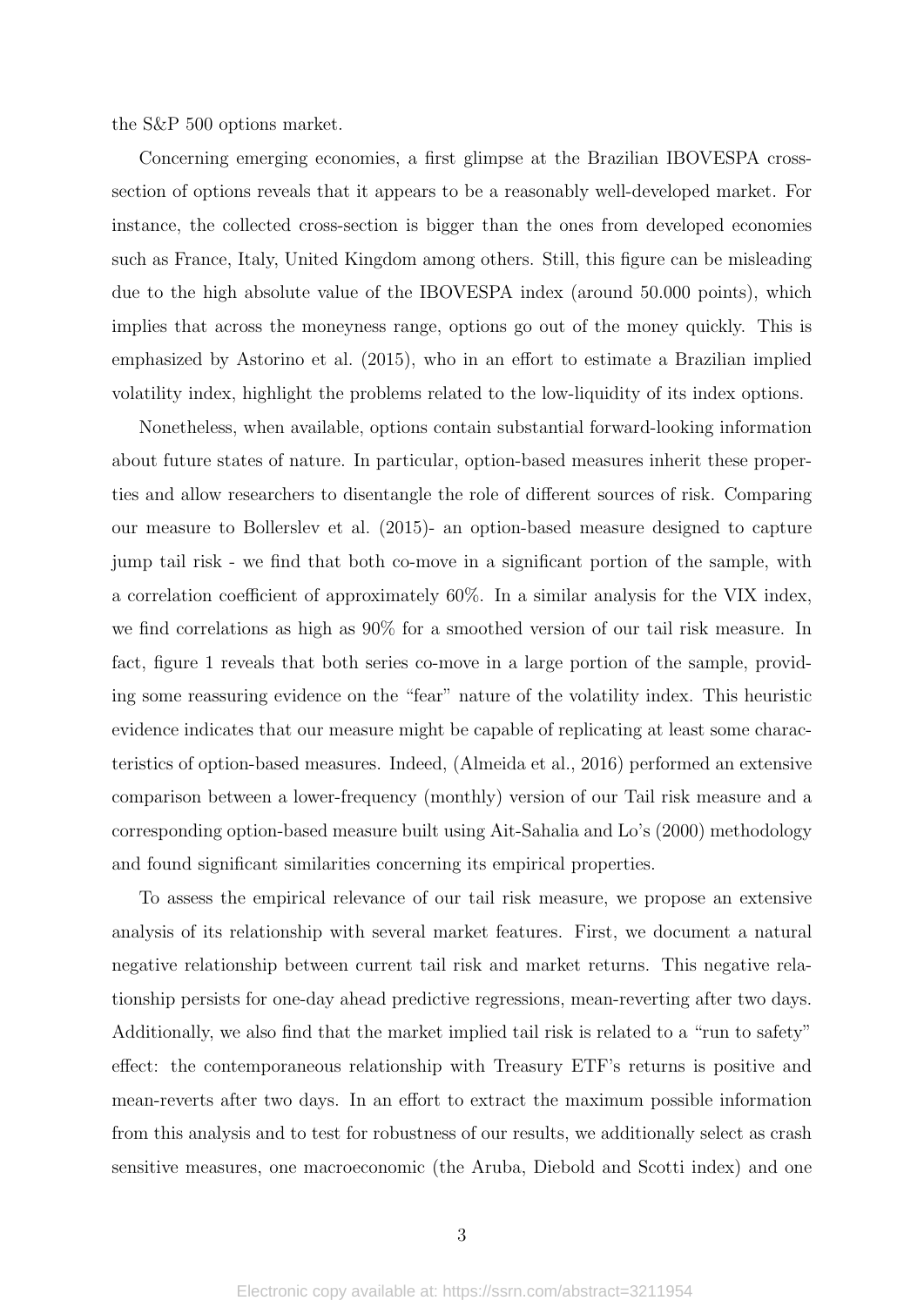representing uncertainty (the Economic Policy Uncertainty index of Baker et al., 2016) as control variables in the regressions framework. Overall our results are robust to the inclusion of these, and other alternative explanatory variables, which include the FEAR factor from Da et al. (2014), the VIX index, and a measure of realized volatility.

As in Bollerslev et al. (2015), we also analyze the relationship between our tail risk measure and returns from different portfolios. Two salient features arise from this analysis. First, all one-day ahead predicted betas for the portfolios analyzed were negative and statistically significant. Nonetheless, taking a closer look at the results for industry portfolios, a significant heterogeneity among sectors is noted. In particular, financial and mining sectors suffer the biggest losses after tail risk shocks. Also, while small and big firms react similarly to tail risk shocks, high minus low portfolios formed on Book to Market and Momentum reveal that one-day ahead returns for high book to market firms and looser firms have higher tail risk betas.

Given the fundamental relationship between jumps and tail risk, in particular in a high-frequency environment, we follow the methodology of Weller (2016) to construct a time series of realized intra-day jumps for market returns. Using this realized measure we show not only that tail risk is significantly related to contemporaneous jumps but also that it can predict realized jumps both one-day and one-week ahead. Again, this effect persists even when we control for several other explanatory variables. More interestingly, after controlling with our tail risk factor a regression of jumps on the VIX index, the VIX carries a negative relationship with realized jumps.

Despite deliberately avoiding the use of option data in the construction of our tail risk index, we acknowledge that these derivative contracts provide crash insurance against stock market meltdowns (Kelly and Jiang, 2014, Bollerslev and Todorov, 2011). Therefore, to investigate the relationship between our measure and option returns, we perform two separate complementary analysis. First, we construct five portfolios of put options on the S&P 500 index based on moneyness. Consistent with our conjecture, our tail risk measure predicts higher returns for deep out-of-the-money options, with monotonic decay across moneyness. In particular, the return of a portfolio long on deep out-of-the-money puts and short on deep in-the-money puts has a positive statistically significant beta. Additionally, we also calculate the alphas from standard Fama-MacBeth regressions controlling for the Fama-French-Cahart factors and document a negative correlation between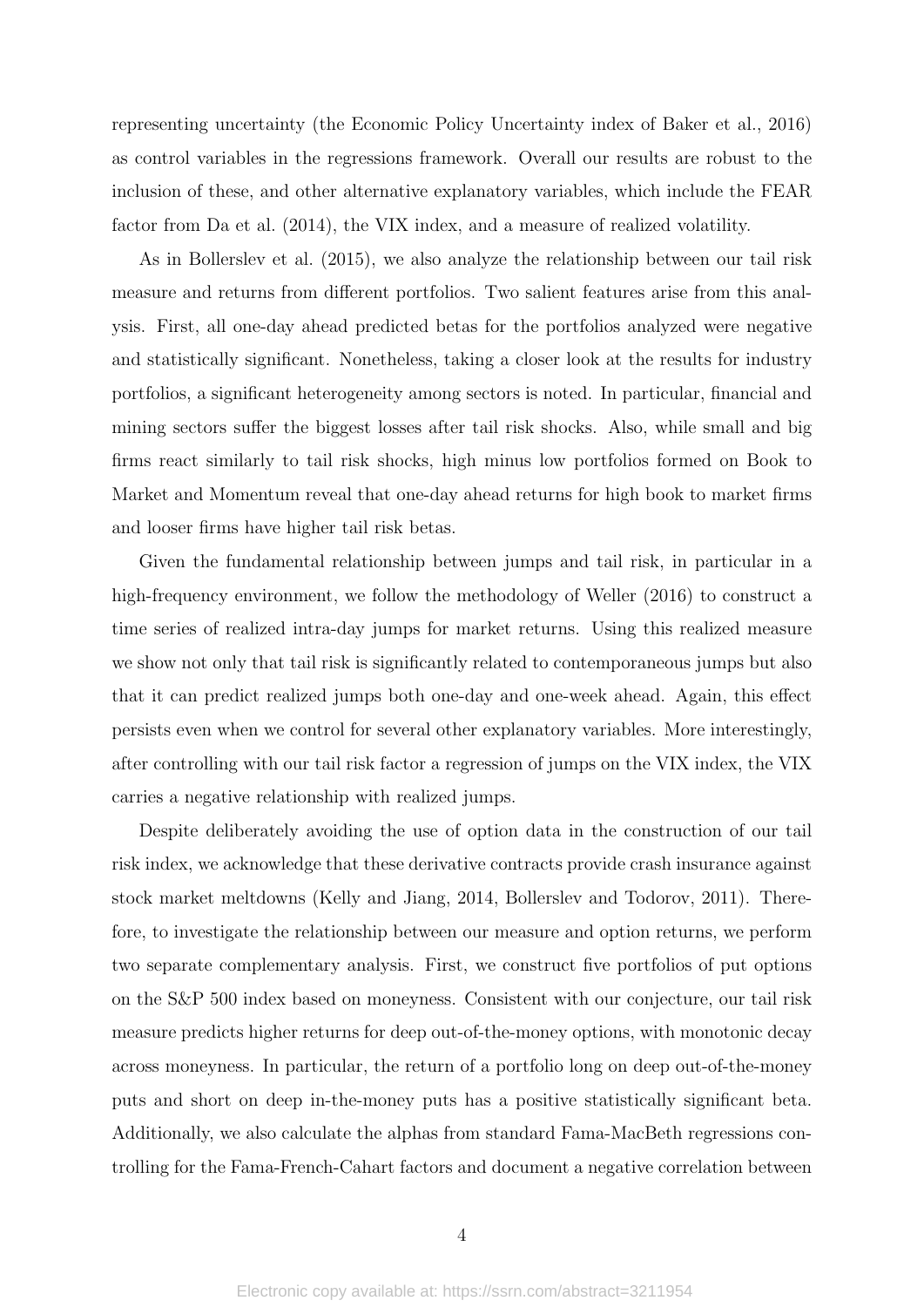portfolios' alphas and the tail risk exposures.

From an asset pricing perspective, theory suggests that assets whose returns co-move with bad states of nature, work as hedging instruments, making investors require lower returns to keep those assets in their portfolios (Almeida et al., 2016, Kelly and Jiang, 2014, Yuen, 2015). Our measure is positive and rises when aggregate market returns are low. Therefore, assets whose returns (payoffs) are high when our tail risk is high, provide insurance for severe stock market movements and therefore are expected to have a positive beta with respect to tail risk. Moreover, given the risk neutral characteristic of our measure, it naturally embeds investors' crash-aversion and therefore their desire for insurance. Thus, following the approach of Ang et al. (2006) and complementing the analysis performed in Almeida et al. (2016), we test this hypothesis by analyzing portfolio returns sorted on exposures to our tail risk measure. As in Almeida et al. (2016) and Yuen  $(2015)$ , we find a positive, statistically significant, return associated with a longshort portfolio formed on tail risk exposure for all the holding periods analyzed. We also applied Ang et al. (2006)'s methodology, designed for testing the implications of VIX's innovations to the cross-section of stock returns and find similar results. Most importantly, the excess returns generated by the long-short portfolios are not captured by the traditional Fama-French-Cahart factors and are robust to several double-sort analysis.

Our paper is also intrinsically related to several branches of the financial literature. First, we contribute to the growing literature on the estimation of tail risk and systemic risk measures as in Kelly and Jiang (2014), Allen et al. (2012), Bollerslev et al. (2015), Siriwardane (2013), Brownlees and Engle (2015), Adrian and Brunnermeier (2014), Bali et al. (2009), among others. In contrast to these papers, we contribute to the literature by providing a methodology to compute tail risk on high-frequency environments that considers measures estimated on a daily frequency (or higher) and that is virtually applicable to any set of returns.

Our paper is close in spirit to Weller (2016) who developed a real-time tail risk measure based on intra-day bid and ask quotes. In contrast, however, while Weller focus on the natural relationship between tail risk and jumps, providing substantial evidence of jumps' prediction using intra-day data, we focus on the broader relationship between tail risk, market returns and the cross-sections of both stocks and options. Additionally, while our aim is to provide a measure that is not data intensive, Weller's measure on its baseline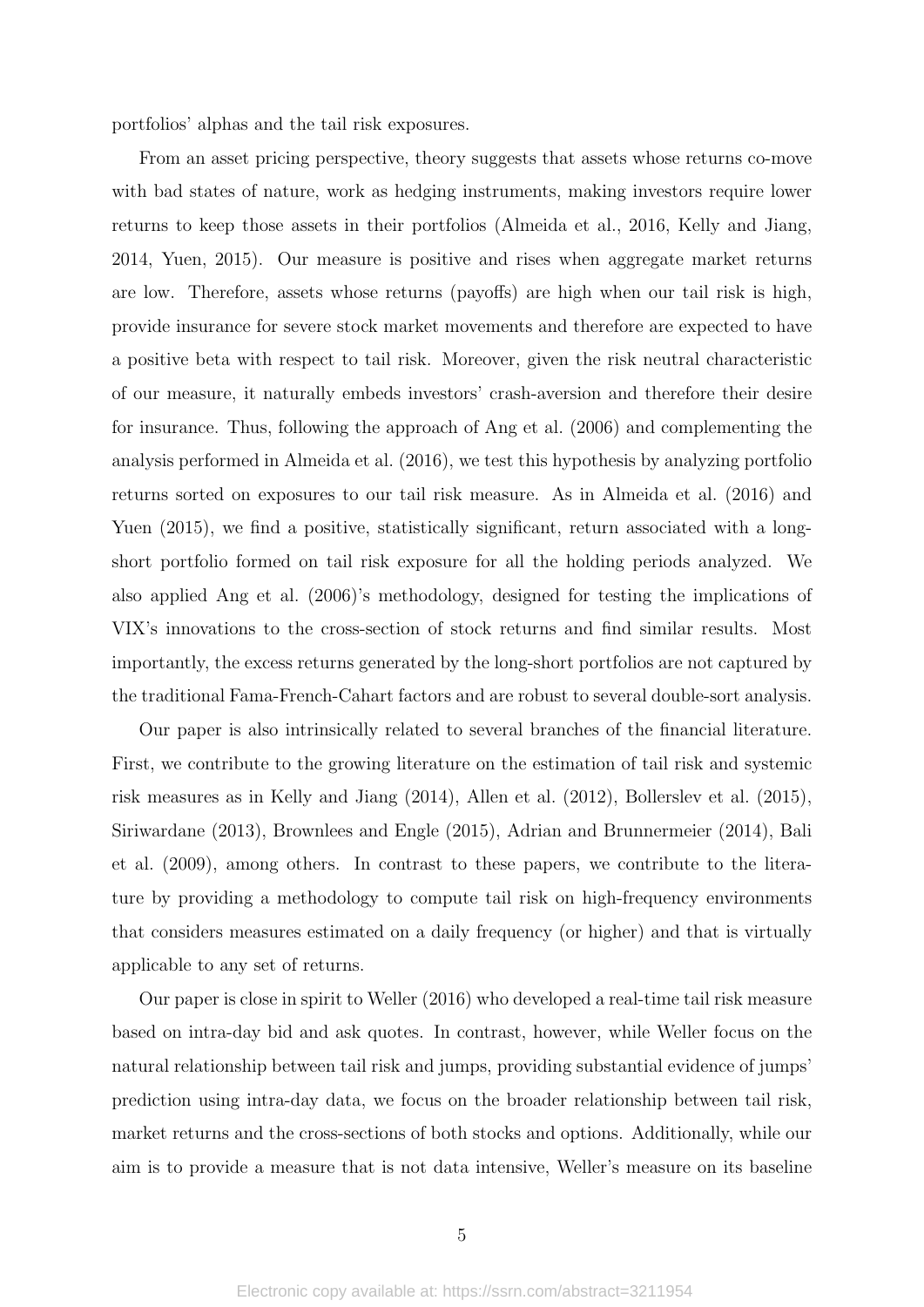one-factor model, considers a panel of 2800 firms.

Aiming at capturing an "investor sentiment component" related to the VIX index, Da et al. (2014) rely on primary data from Google Trends to develop a daily sentiment index extracted from a pool of users. They document a negative relationship between their FEAR index and current market returns, and also a return-reversal feature for this index. Despite the fact that our measure is based on intra-day market data rather than investors' sentiment data, we show that the same qualitative results documented by Da et al.  $(2014)$  hold in our analysis.<sup>1</sup> With a similar methodology, Baker et al.  $(2016)$  extract information from newspapers to construct an Economic Policy Index (EPU). They find that their constructed index is positively associated with higher volatility, and expand results in Bloom (2009) in terms of macroeconomic forecasting ability. Our predictability results are robust to the inclusion of Baker et al. (2016)'s measure as a control.

Finally, our paper also expands the analysis in Bollerslev et al. (2016) and Yuen (2015). Bollerslev et al. (2016) considers an extension of the CAPM model that takes into account in the returns dynamics, not only a linear beta with market returns but also a beta coming from a jump component.<sup>2</sup> Using this decomposition Bollerslev, Li and Todorov show that while there is no premium associated with the market beta the converse is not true for the jump component. Related to this, Yuen (2015) considers the fear measure of Bollerslev et al. (2015) coupled with the cross-section analysis of Ang et al. (2006) to extract the tail risk premium embedded in the cross-section of asset returns. In contrast to these papers, we offer a new tail risk measure that is not dependent on options data and does not rely on any parametric dynamics for the market return. While this allows us to expand our analysis to settings where no option data is available, our proposal, being a reduced-form measure itself, also comes with some disadvantages. For instance, in contrast to Bollerslev et al. (2016) and Yuen (2015), we are not able to fully disentangle the effects of jumps and diffusion components on assets returns. Nonetheless, we are still able to isolate the effects of tail risk by controlling for additional risky measures that capture the diffusive component (as they do) and mitigate this issue. Moreover, overall we find that the main empirical results in Bollerslev et al. (2015) and Yuen (2015) hold when we consider our tail risk measure in replacement of theirs.

<sup>1</sup>Our predictive results are also robust to the inclusion of their FEAR measure when considering the sample where both tail risk measures overlap.

<sup>&</sup>lt;sup>2</sup>In fact, their empirical analysis is even more general, since they also consider a beta coming from an overnight "jump".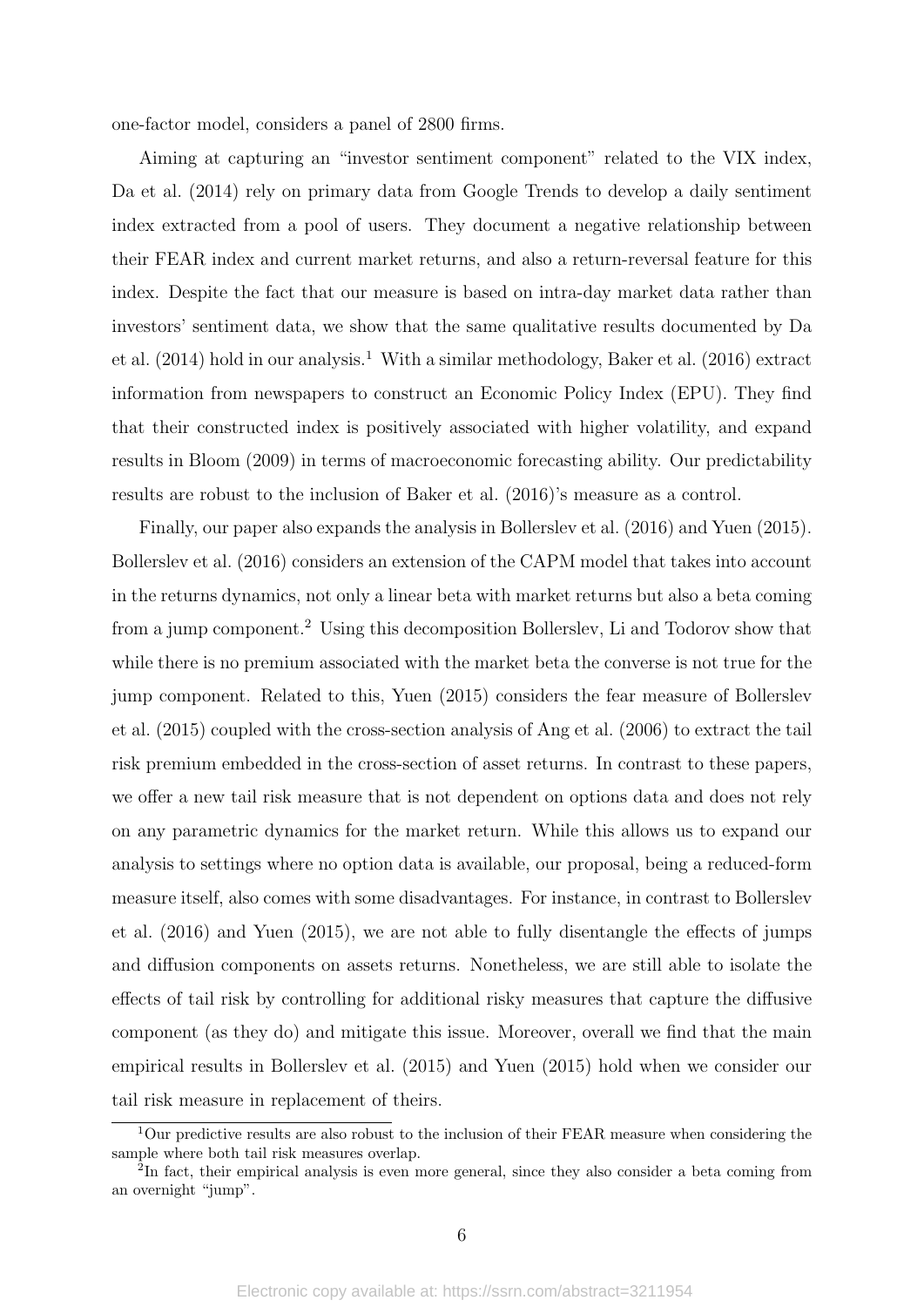The rest of the paper is organized as follows. Section 2 describes how we construct a risk-neutralized shortfall measure of tail risk based on the market returns. Section 3 starts with a brief outline of the empirical applications. Section 3.1 describe the high frequency data we use to estimate tail risk and the data considered in the empirical applications. Sections 3.2 and 3.3 relate our tail risk measure respectively to the VIX and to market (price) realized jumps. Section 3.4 and 3.5 analyzes the contemporaneous and prediction relationship between tail risk and several assets classes. Section 3.6 investigates the implications of tail risk for option portfolios. Section 3.7 presents results of a risk premium analysis using a cross-section of stock returns. Finally, section 4 concludes with a summary of the results.

# 2 A Nonparametric Tail Risk Measure

### 2.1 A First Look at the Tail Risk Measure:

In this paper, we aim at building a simple tail risk measure, based on aggregate stock returns, and being dependent only on the observed returns. Historically the Value-at-Risk (VaR) became the main benchmark for risk assessment between practitioners (e.g. Basel II agreement) and is widespread studied in the finance literature (Basak and Shapiro, 2001). Unfortunately, despite its intuitive interpretation, the simplicity of the VaR does not come without caveats. Among several criticisms highlighted by the literature (see also Basel III agreement for a practical discussion), two are relevant for the purpose of constructing an informative tail risk measure: (i) VaR is a point-wise measure and therefore ignores the behavior of the tail of the distribution beyond its threshold. (ii) due to the relative scarcity of tail events on historical time series, VaR modeling is challenging and can lead to overestimation of risks in calm periods (Berkowitz and OBrien, 2002) and underestimation during crisis (Jorion, Jorion).

Given the relative scarcity of extreme events in historical samples, one solution proposed in the literature is to look to past events in light of the risk neutral probabilities, intrinsically taking into account investors risk aversion. Ait-Sahalia and Lo (2000) and several other papers<sup>3</sup> lead this literature by proposing the estimation of risky measures

<sup>3</sup>See in particular Ait-Sahalia and Lo (1998), Breeden and Litzenberger (1978), Bates (1991), Rubinstein (1994), Longstaff (1995).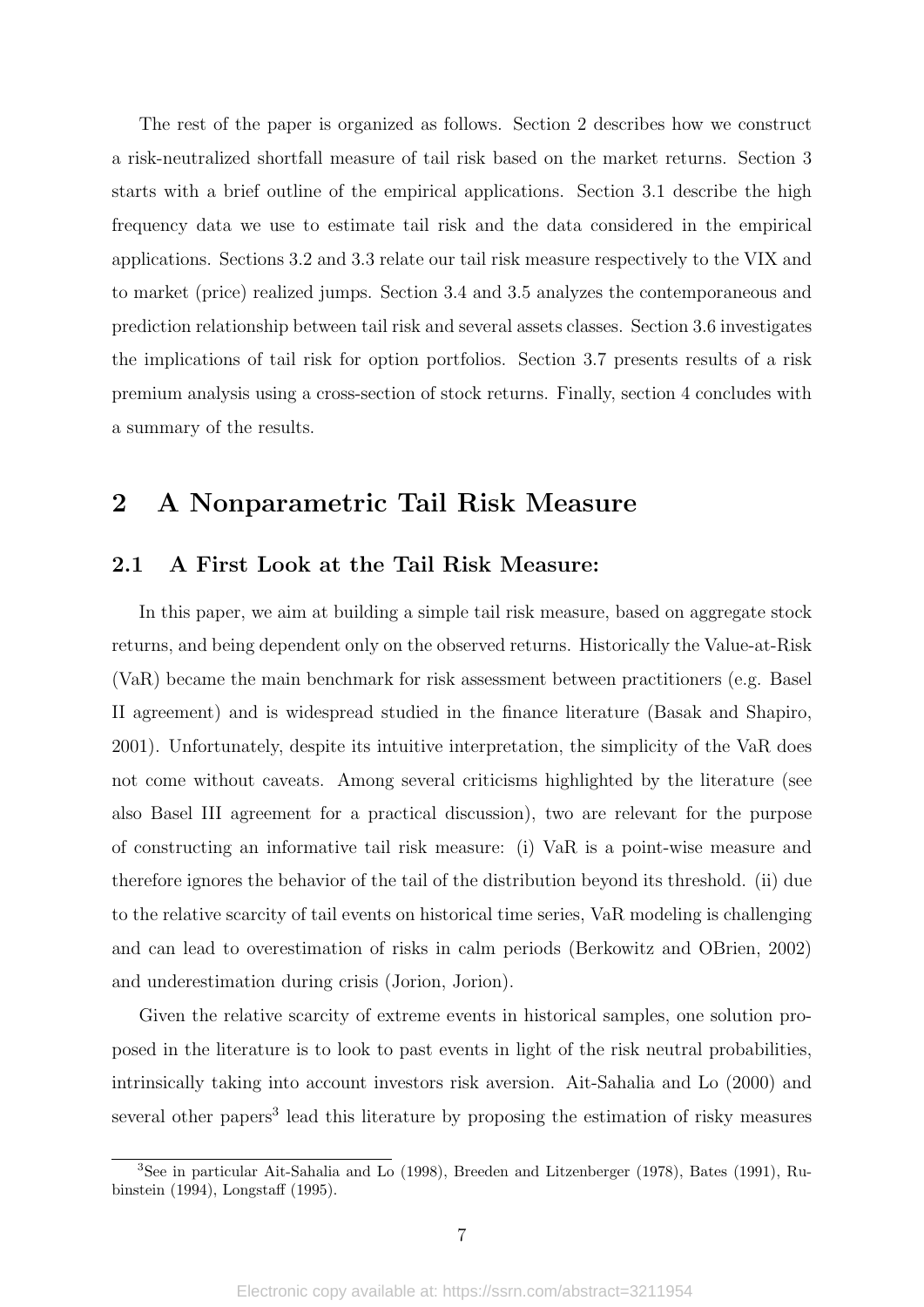based on the risk neutral distribution extracted from option prices. By doing so, the implicit probabilities compensate the physical ones towards investor's attitude towards risk and, therefore, alleviate the lack of extreme, in sample, events.

Nonetheless, options arguably provide the best environment to estimate risk neutral densities and risky measures themselves. In fact, Andersen et al. (2016) estimates a left tail factor, for a panel of international data, that explicitly dependent on the risk neutral information embed in option prices. Andersen et al. (2016) also highlight that international derivative markets are expanding, although their analysis is restricted to seven well-developed economies. As shown in table1, aside from the U.S. economy, most of the markets around do not have a rich derivatives market, with an even more problematic scenario for emerging markets. To overcome this problem, in a tail risk estimation environment, recent papers focus on information about tail dynamics extracted from the cross section of returns, rather than the market returns <sup>4</sup> .

Here we adopt the methodology explored in Almeida et al. (2016) to risk neutralize the returns and estimate a daily tail risk measure. Given our interest in the behavior of the entire tail of the distribution, and aiming at addressing point (i), we follow the main benchmark measure of Almeida et al. (2016) that is based on a risk neutral, mean adjusted, expected shortfall.<sup>5</sup> Differently from Almeida et. al however, we explore the richness of intraday returns, rather than the cross section of returns<sup>6</sup>. By increasing the frequency of the data used in the tail risk estimation, we can not only better characterize the tail behavior for the market returns but also to overcome the dimensionality problem faced by their methodology (which will be clear in the next section). We define the market excess expected shortfall as follows:

$$
TR_t = E^{\mathcal{Q}(R)}[(VaR_\alpha(R_\tau) - R_\tau)^+]
$$
\n<sup>(1)</sup>

where t is the day for which we are calculating the tail risk,  $\tau$  denotes the possible states of nature, in this paper defined as the intra-day, realized returns for the main

<sup>&</sup>lt;sup>4</sup>The most recent literature includes Kelly and Jiang (2014), Allen et al. (2012), and Adrian and Brunnermeier (2014) to cite a few.

 ${}^{5}$ Relying on an equilibrium analysis,Basak and Shapiro (2001) show that the VaR generates counterintuitive results in terms of risk behavior. In contrast, expected shortfall measures overcome the VaR problematics. From a practitioner perspective, the Basel III agreement also directs to the use of shortfall measures for risk management.

<sup>&</sup>lt;sup>6</sup>Although nothing prevents us to exactly replicate their methodology.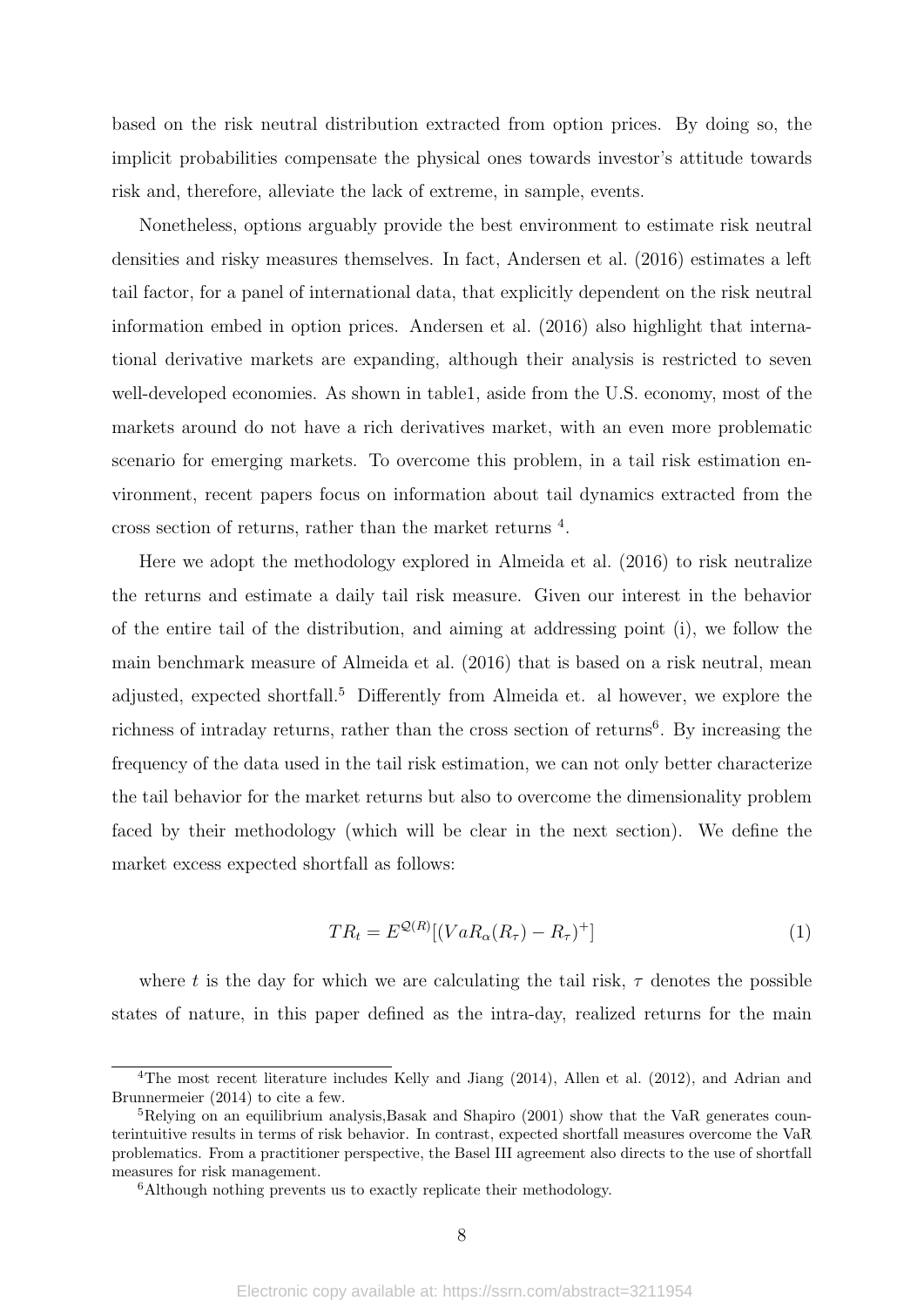stock market index (S&P 500 for the U.S. economy),  $\alpha$  is the VaR threshold and  $\mathcal{Q}(R)$ indicates the risk neutral density. Note that in this design we model  $\mathcal Q$  as a function of the observable returns. Throughout we calculate the tail risk at daily frequency using the intra-day realizations of the stock market returns to do so. Therefore there is no overlapping of data between days which allows the measure to quickly incorporate market information.

#### 2.2 A Non-Parametric Risk-Neutral Density

Given the proposed measured, we are still missing one of its critical component: the state price density. As previously highlighted, we want our measure to be option independent, and thus we must search for alternatives estimation procedures. In a seminal paper, Hansen and Jagannathan (1991) proposed to estimate the stochastic discount factor via a minimization of a quadratic loss function given a set of basis assets. While insightful, this approach fails to explore higher order moments of the underlying returns the estimated SDF is a linear combination of the basis assets. Expanding on the Hansen and Jagannathan idea, Almeida and Garcia (2016) generalized their methodology to estimators that inherit properties of higher order moments of the base assets returns.

Given a series of assets returns, in an incomplete market where there are more states of nature than assets, Almeida and Garcia (2016) find a family of SDFs that minimize convex functions defined in the space of admissible and strictly positive SDFs. These convex functions measure the distance between an admissible SDF and the constant SDF of a risk-neutral economy. Assuming a constant short-term rate and homogeneous physical probabilities, just as in a VaR historical simulation, we can obtain a direct correspondence between SDFs and RNDs.

Given the extensive analysis in Almeida et al. (2016) and Almeida and Garcia (2016) with respect to the properties of the nonparametric estimator, here we briefly describe the methodology adopted to calculate our benchmark measure. For the sake of simplicity, we specialize the problem of SDF estimation to the Hellinger estimator, a particular case of the general Cressie-Read family approach of Almeida and Garcia (2016). Let  $(\Omega, \mathcal{F}, P)$ be a probability space, and  $R$  denote a K-dimensional random vector on this space representing the returns of  $K$  primitive basis assets. In this static setting, an admissible SDF is a random variable m for which  $E(mR)$  is finite and satisfies the Euler equation: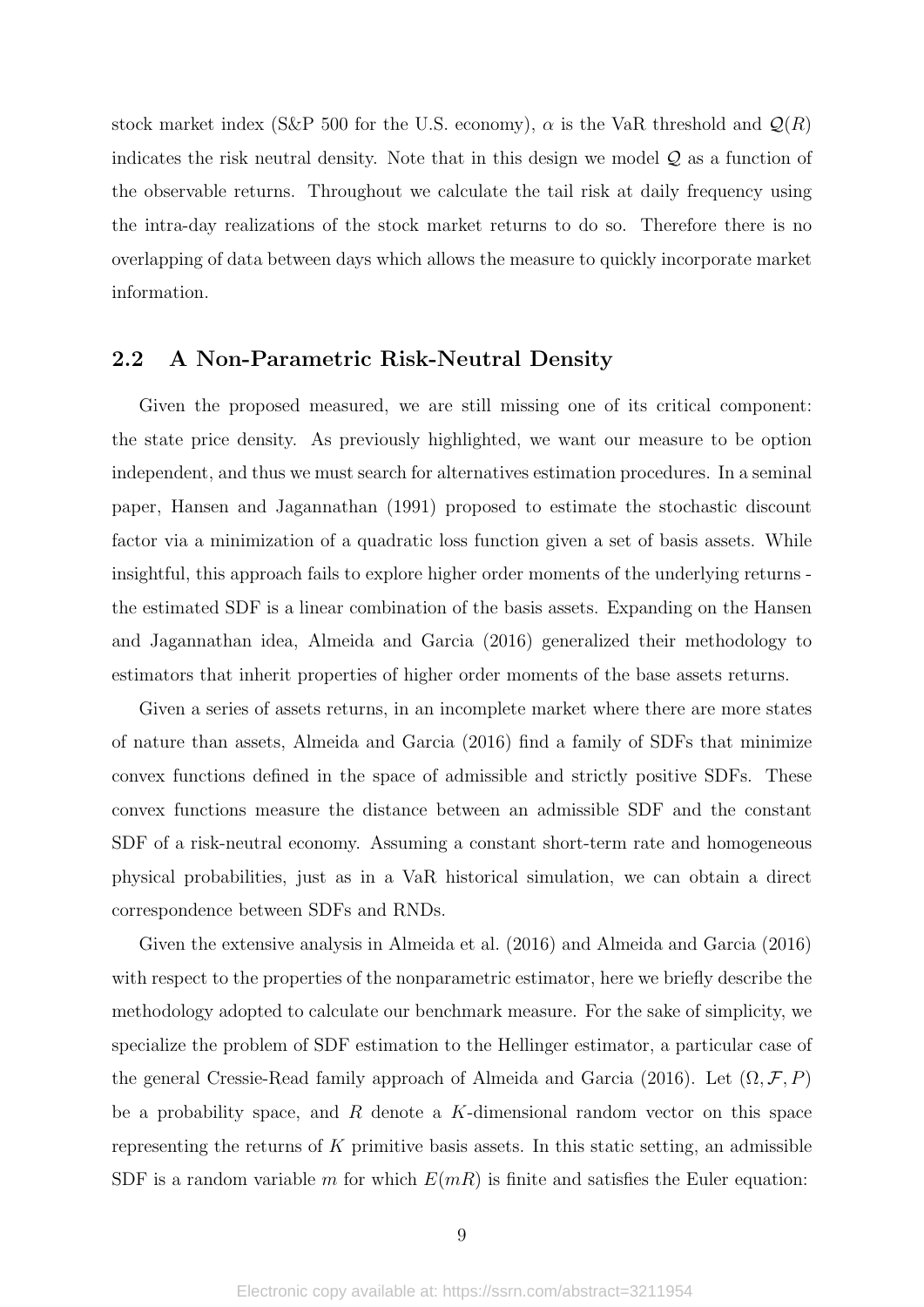$$
E(mR) = 1_K,\t\t(2)
$$

where  $1_K$  represents a K-dimensional vector of ones.

For a sequence of  $(m_{\tau}, R_{\tau})$  that satisfy Equation (2) for all t, and observing a time series  $\{R_\tau\}_{\tau=1,\dots,T}$  of basis assets returns, we assume that the composite process  $(m_\tau, R_\tau)$ is sufficiently regular such that a time series version of the law of large numbers applies<sup>7</sup>. Therefore, sample moments formed by finite records of measurable functions of data  $R_{\tau}$ will converge to population counterparts as the sample size  $T$  becomes large.

Given a sample of basis assets returns, the set of admissible SDFs will depend on the market structure. The usual case is to have an incomplete market, i.e., the number of states of nature  $(T)$  larger than the number of basis assets K. In such case, an infinity of admissible SDFs will exist, and if there is no in-sample arbitrage on the basis assets payoff space (see Gospodinov et al. (2016)), there will exist at least one strictly positive SDF (see Duffie, 2001). For each strictly positive SDF there will be a corresponding risk neutral density. The fundamental difference between this paper and Almeida et al. (2016) is that, instead of using daily realizations of  $R_{\tau}$  as the states of nature, we rely on intraday realizations of the market returns. By doing so, we can increase the number of states T by simply increase the frequency of the data used (say, from 1 hour to 15 minutes). Additionally, for tail risk estimation purposes, we are able to compute an aggregate market tail risk directly from the observed returns. From a factor model perspective, with the market return being the only source of risk, our non-parametric SDF approach resembles the CAPM. However, in contrast to the CAPM, our methodology generates a stochastic discount factor that is non-linear in the market returns, incorporating its higher order information.

Given the Hellinger discrepancy function  $\phi(m) = -4(m^{1/2} - a^{1/2})$  the generalized the, in sample, minimum discrepancy problem proposed by Almeida and Garcia (2016) can be stated as:

<sup>&</sup>lt;sup>7</sup>For instance, stationarity and ergodicity of the process  $(m_t, R_t)$  are sufficient (see Hansen and Richards, 1987). Also, we further assume that all moments of returns  $R$  are finite in order to deal with general entropic measures of distance between pairs of stochastic discount factors.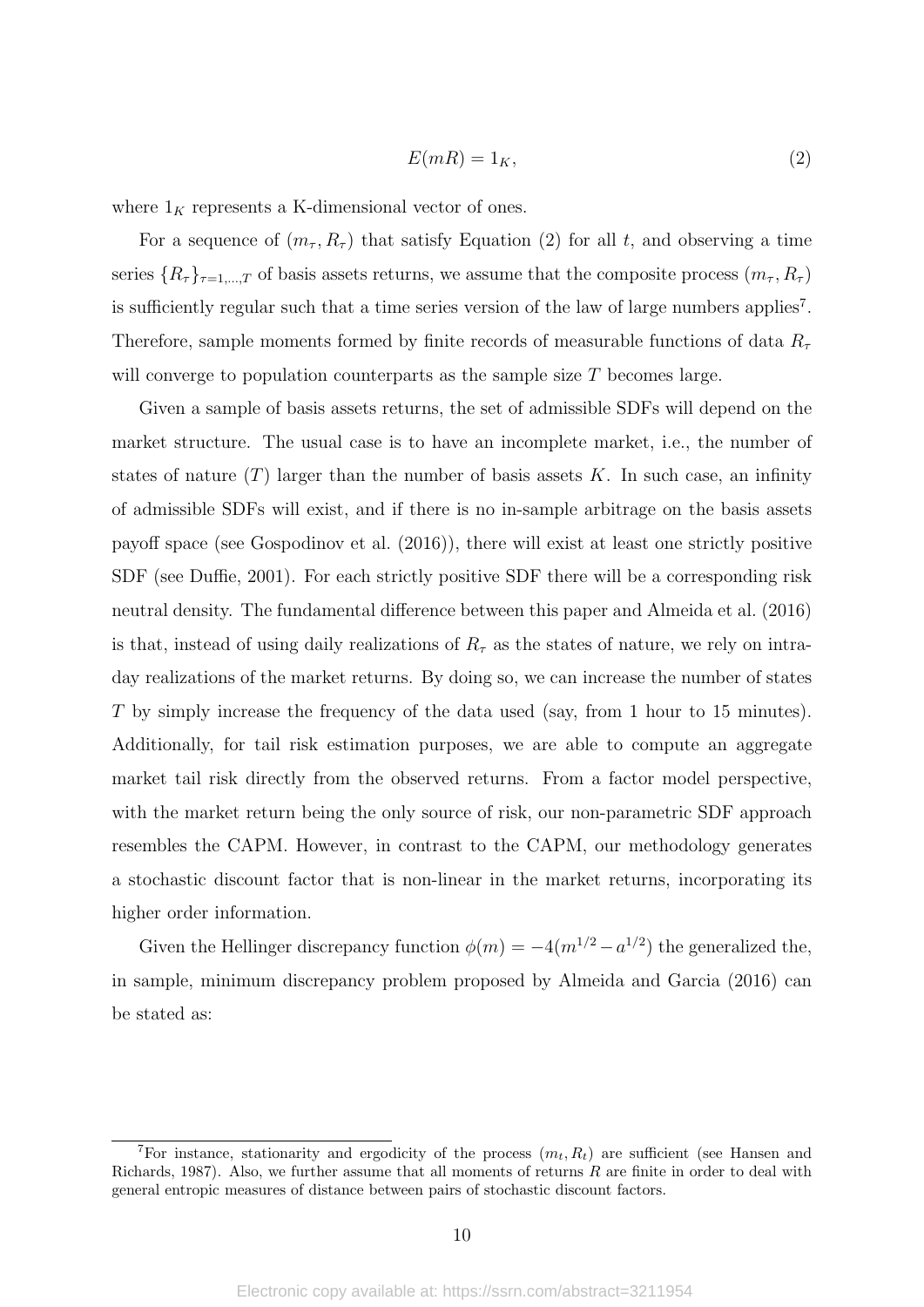$$
\hat{m}_{MD} = \underset{\{m_1, \dots, m_T\}}{\text{arg min}} \quad \frac{1}{T} \sum_{i=1}^{T} \phi(m_i)
$$
\n
$$
\text{subject to} \quad \frac{1}{T} \sum_{i=1}^{T} m_i (R_i - \frac{1}{a} 1_K) = 0_K
$$
\n
$$
\frac{1}{T} \sum_{i=1}^{T} m_i = a
$$
\n
$$
m_i \ge 0 \text{(or } m_i > 0 \text{)} \forall i
$$
\n(3)

In this optimization problem, restrictions to the space of admissible SDFs come directly from the discrepancy function  $\phi$ . The conditions  $E(m) (R - \frac{1}{a})$  $(\frac{1}{a}1_K)) = 0_K$  and  $E(m) = a$  must be obeyed by any admissible SDF m with mean a. In addition, whenever there is a strictly positive solution the implied minimum discrepancy SDF is compatible with absence of arbitrages in an extended economy that considers derivatives over the underlying basis assets<sup>8</sup>. The choice to impose a non-negativity or strict positivity constraint in the optimization problem is dictated by the choice of the discrepancy function  $\phi(.)$  (see Almeida and Garcia (2016) for a detailed analysis).

Despite the straightforward interpretation of the problem in (3), its solution is not easy given that the number of unknowns is as large as the size of the sample. Therefore, Almeida and Garcia (2016) show that one can solve an analogous simpler dual problem:

$$
\hat{\lambda} = \underset{\alpha \in \mathbb{R}, \ \lambda \in \Lambda}{\arg \sup} a * \alpha + \frac{1}{T} \sum_{i=1}^{T} \phi^{*,+} (\alpha + \lambda'(R_i - \frac{1}{a} 1_K))
$$
(4)

where  $\Lambda \subseteq \mathbb{R}^K$  and  $\phi^{*,+}$  denote the convex conjugate of  $\phi$  restricted to the non-negative (or strictly positive) real line.

$$
\phi^{*,+} = \sup_{w \in [0,\infty) \cap \text{domain } \phi} zw - \phi(w) \tag{5}
$$

In this dual problem  $\lambda$  can be interpreted as a vector of K Lagrange multipliers that comes from the Euler equations for the primitive basis assets in (3). For the specific case of the Hellinger estimation, closed-form formulas are obtained for  $\lambda$  and  $\hat{m}_{MD}$ :

<sup>&</sup>lt;sup>8</sup>It is important to note that the homogeneous probability assumption will not affect the key insights we derive from this methodology and, if desired, one could also consider a kernel density to model the physical probabilities without additional complications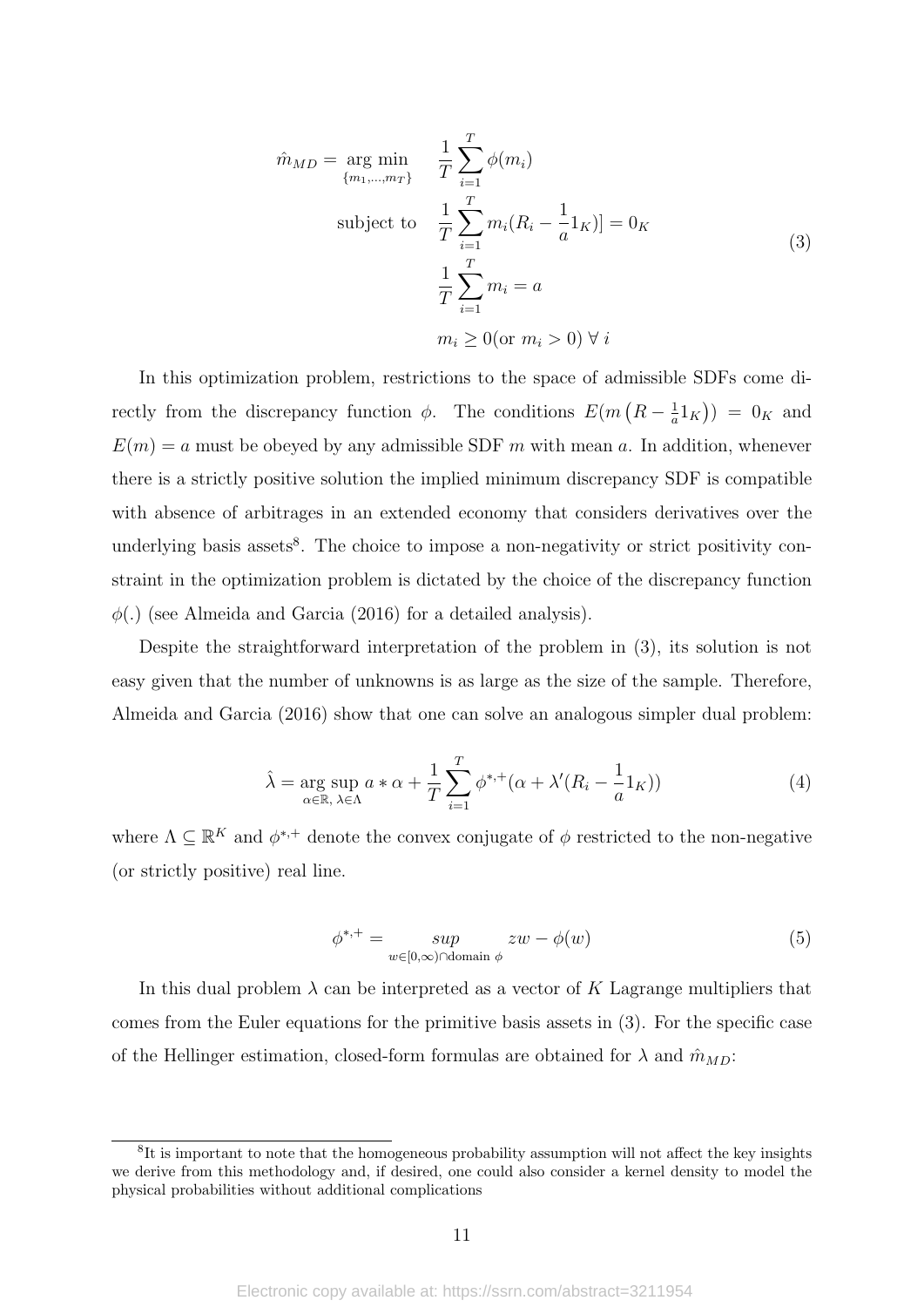$$
\hat{\lambda}_H = \underset{\lambda \in \Lambda_{CR}}{\arg \sup} \frac{1}{T} \sum_{i=1}^T \left( 2a^{1/2} - 2\left( a^{1/2} - \frac{1}{2} \lambda' \left( R_i - \frac{1}{a} 1_K \right) \right)^{-1} \right) \tag{6}
$$

and:

$$
\hat{m}_{MD}^{i} = a \frac{\left(a^{1/2} - \frac{1}{2} \hat{\lambda}_{H}' \left(R_{i} - \frac{1}{a} 1_{K}\right)\right)^{-2}}{\frac{1}{T} \sum_{i=1}^{T} \left(a^{-1/2} - \frac{1}{2} \hat{\lambda}_{H}' \left(R_{i} - \frac{1}{a} 1_{K}\right)\right)^{-2}}
$$
(7)

To obtain the risk neutral probabilities associated with each observation interpreted as a state of nature, we distort the usual  $1/T$  measure by the computed SDF in (7) adjusted by the interest rate<sup>9</sup>

$$
\pi_i^{RN} = \frac{m_i(1+r)}{T} \tag{8}
$$

To understand the effect of the estimated risk neutral density on our tail risk measure, we derive a Taylor expansion of the expected value of  $\phi(m) = -4(m^{1/2} - a^{1/2})$ around the SDF mean a. Noting that  $\phi(a) = 0, \ \phi'(m) = -2m^{1/2}, \ \phi''(m) = m^{3/2},$  $\phi'''(m) = (-3/2)m^{5/2}, \ \phi''''(m) = (-3/2)(-5/2)m^{-7/2}...$ , Taylor expanding  $\phi$  and taking expectations on both sides we obtain:

$$
E(\phi(m)) = \frac{a^{-3/2}}{2}E(m-a)^2 + \frac{-(3/2)a^{-5/2}}{3!}E(m-a)^3 + \frac{(15/4)a^{-7/2}}{4!}E(m-a)^4 + \dots (9)
$$

Analyzing this Taylor expansion two important aspects regarding the weights attributed to skewness and kurtosis are notable. First, differently from the Hansen and Jagannathan (1991) approach, the Hellinger estimator is dependent on higher-order moments of the underlying returns. In particular, we see that the absolute weight given to kurtosis is smaller than the one given to skewness. Also, besides the differences in their magnitude, the weights given to skewness are negative, while the weights assigned to kurtosis are positive. In other terms, the state price density will be higher when kurtosis is higher or when skewness is lower, therefore revealing the skewness "preference" and kurtosis "aversion" characteristic of the implied estimator (which are in line with findings

<sup>&</sup>lt;sup>9</sup>This framework is identical to the Entropic estimator for the SDF proposed by Stutzer (1996) with the only difference being the minimized function. In fact Almeida and Garcia (2016) showed that the minimum entropy estimator is a special case of the Cressie-Read function estimators.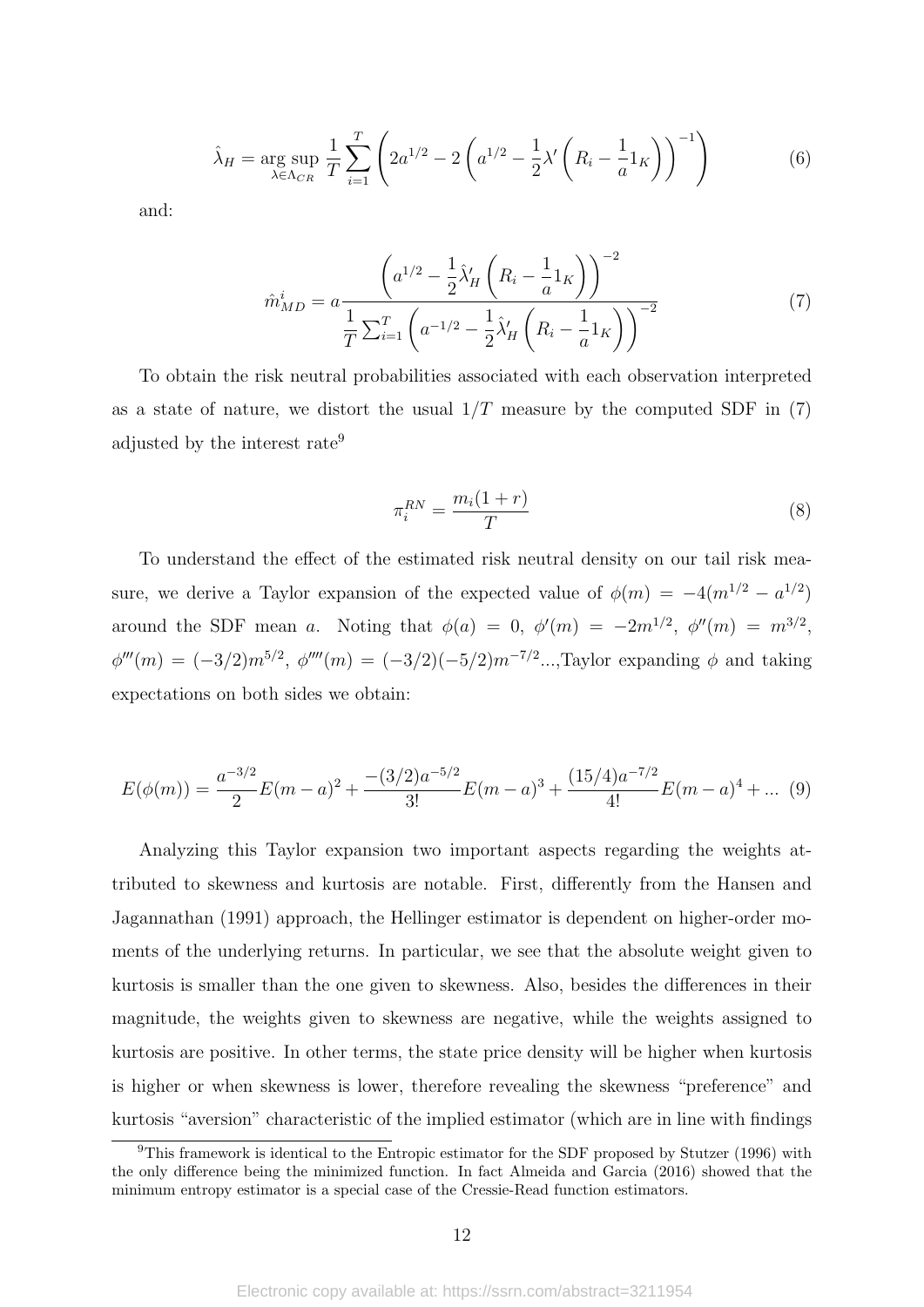on Kraus and Litzenberger (1976),Backus et al. (2011)).

### 3 Empirical Results

To evaluate our tail risk measure and its relationship to risky assets we perform an extensive analysis. Before getting into the details of the empirical results, we must point out the goals and the intuitions behind the empirical applications.

First, given the relative simplicity and the non-data intensive design of our measure we perform its estimation daily. This allows us to focus on a day-to-day analysis of risk returns and also extend the results for other time horizons. The empirical application starts by providing evidence on the relationship between tail risk and realized jumps on the market returns. Our methodology follows closely Weller (2016) approach using a daily framework instead of intra-day data.

The cornerstone of the empirical application is to verify the relationship between our measure and both contemporaneous and expected returns among different asset classes as in Bollerslev et al. (2015) and Da et al. (2014). To do so, we start by analyzing the contemporaneous and predictive properties of tail risk with respect to market returns. Then, we expand this framework to different asset classes and portfolios returns.

Given the natural insurance property of out of the money puts they provide the natural hedge derivative to tail risk (Kelly and Jiang, 2014). Therefore we expect that not only that put returns are intimately linked to tail risk but also that the latter provides additional information on future option returns.

Finally, complementing the cross section analysis of Almeida et al. (2016), Bollerslev et al. (2016) and Yuen (2015), we also provide evidence on the tail risk premium.

### 3.1 The Data and Series Construction

For the baseline measure estimated in this paper, we use 15 minutes intra-day data for the returns on the S&P 500 index, extracted from Bloomberg, from 01/02/2008 to 01/07/2015 similar to Andersen et al. (2016). We set the VaR threshold as  $\alpha = 20\%$  so we can capture the daily dynamics of the tails of the returns distribution. Our sample starts 09:30 and ends at 16:00 every day. Therefore, we consider a total of 27 daily observations to estimate the tail risk measure. One could argue that the use of higher frequency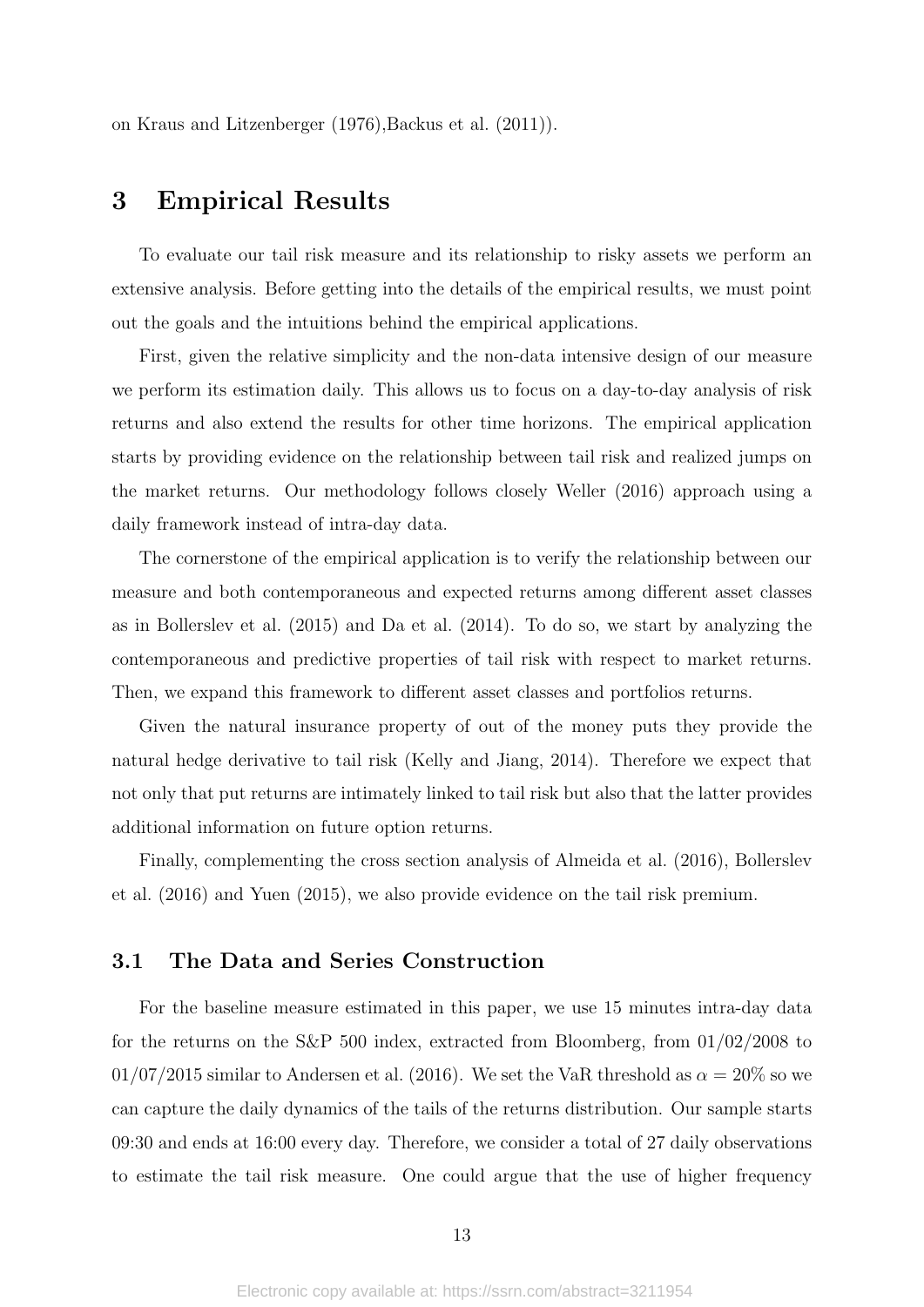data, say 1 minute, might translate to a more precise measure. We believe that, in line with Andersen et al. (2016), expanding the frequency of the data used might exacerbate the market microstructure related problems in the estimated measure.<sup>10</sup> For the sake of interpretation, all the results presented in the paper will be reported for standardized variables, including the controls we consider in the regressions framework.

We start our empirical exercises by comparing the Hellinger Tail Risk with realized jumps on the S&P 500 index. To do so we must then construct a realized measure of price jumps. We do this by modifying Weller (2016) approach. First, for each day, we calculate the number of price increments that exceeded 1-5 standard deviations relative to the previous 50 days mean/volatility. This allows us to control for the "magnitude" of the jumps across time, providing a simple alternative to parametric jump diffusion models. Our main jumps measure is, as in Weller (2016), a weighted average of the intra-day jump counts. Section 3.3 careful describe the computation of the measure.

To evaluate the relationship between tail risk and asset returns, we analyze a variety of asset classes and portfolio returns. First, given the clear relationship between our market tail risk measure and the market returns we evaluate it's contemporaneous and forecasting properties with the S&P 500 daily returns. However, different portfolio and assets classes might react differently to changes in risk and risk aversion. Naturally, the first candidate to expand this risk-return analysis is the returns on "safe" investments. Notably, in periods of stress, U.S. government bonds provide a safe run for investors. Given that constant maturity yields are estimated based on fitted data for true bonds, instead of traded data, we consider iShares U.S. Treasuries ETF, a daily traded fund invested in treasuries, to analyze the "fly-to-safety" aspect of high tail risk dates. Alternatively, we explore different portfolios exposure to tail risk by considering the following alternatives: portfolios formed on Size, Book to Market, Momentum and industry from Kenneth French library. We also consider portfolios formed on past market beta and volatility from CRSP.

For option data, we collect daily put options bids and asks from OptionMetrics U.S. Ivy database. As is standard in the literature we calculate option prices as the average between bid/ask closing values. With this data, we construct daily portfolios of put index option sorted on moneyness, defined as  $K/S$ . Portfolios are rebalanced daily, and the returns are calculated for a buy and hold strategy for the options. We calculate five

 $10$ For the sorting portfolio procedures we re-estimate our measure using one-minute data and provide some evidence that the overall results hold.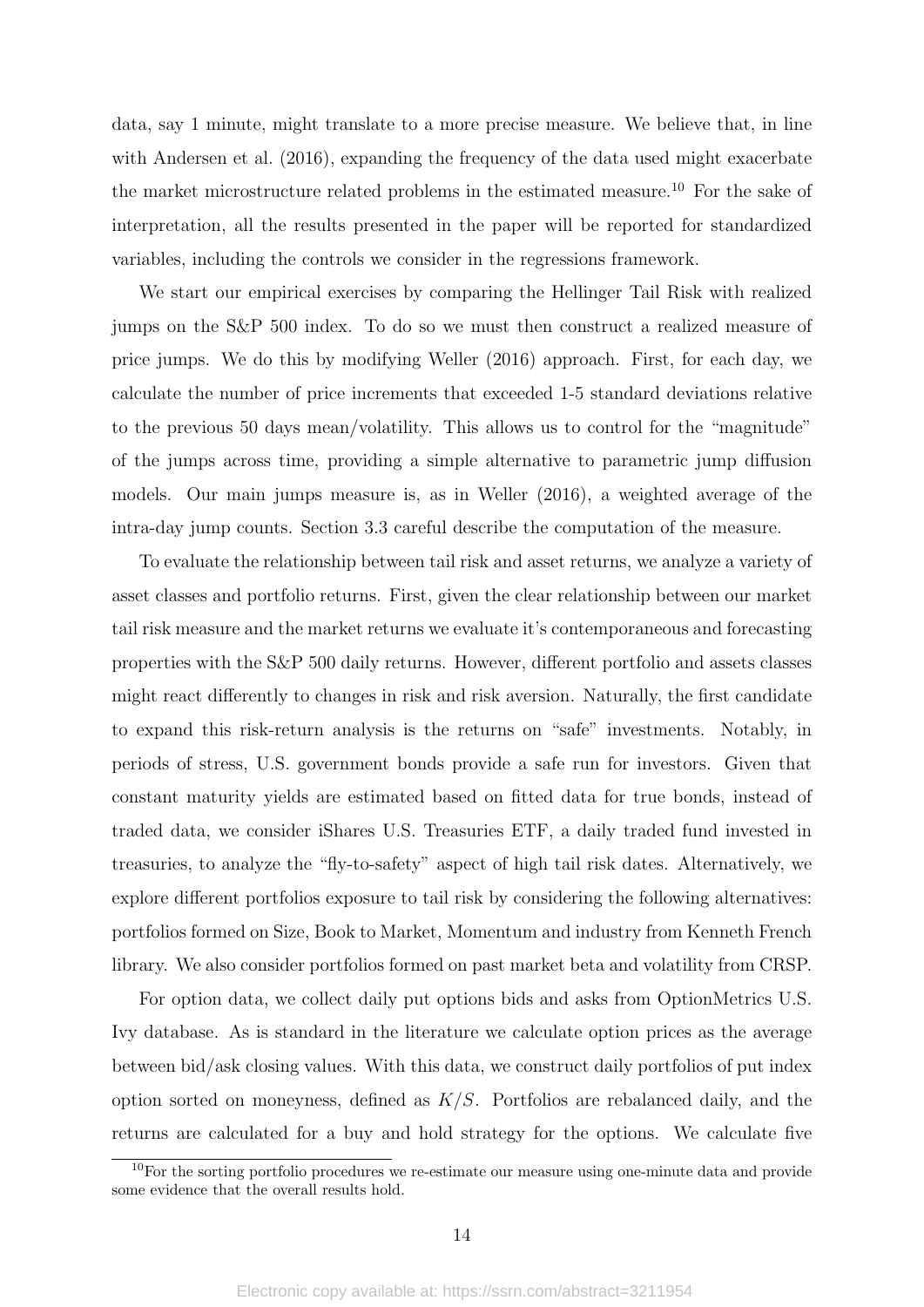portfolios formed on moneyness as follows  $0.9 < DOTM < 0.94, 0.94 < OTM < 0.97$ ,  $0.97 < ITM < 1.03, 1.03 < ATM < 1.06, 1.06 < DATA < 1.10$  for options with maturity between one and 45 days (results are robust to the maturity range we consider).

We also select individual stock returns from 1228 stocks that composed the S&P 500 and Russel 1000 index during the period of our sample for the intra-day returns<sup>11</sup>. All the data relative to these stocks returns are from CRSP, which also provide supplementary information needed to construct the control variables for the sorting portfolios procedure (see Appendix A for details on the control variables).

Additionally, for the regressions framework analyzed, we consider a handful amount of control variables. First, to control for volatility, we calculate a measure of realized volatility based on the sum of squared intraday returns following Andersen et al. (2016). For most of the regressions, we also use the CBOE VIX index as an explanatory variable given the forward-looking characteristic embed in the measure. To control for the macroeconomic business conditions we collect data for the Aruba, Diebold and Scotti index from the Philadelphia FRB. We also rely on data for economic uncertainty from the EPU index of Baker et al. (2016). Although we do not report the results, we also computed additional robustness test using the FEAR measure of Da et al. (2014) as a control variable for the restricted sample where our measure overlaps with theirs.

### 3.2 A first look at the tail risk measure over time

Figure 2 plots the daily estimated measure from  $01/02/2008$  to  $01/07/2015$  and the VIX index. These figures illustrate the ability of our tail risk to capture extreme stock market events as well as the correlation with economic conditions on a daily basis, corroborating the findings on Almeida et al. (2016). Notably, our measure is very volatile and features various peaks, often coinciding with periods of high expected volatility. More interestingly, the measure captures both the financial crisis and the European debt crisis, peaking in both of these events.

Perhaps the most striking feature of the estimated measure is its relationship with the VIX index. To put it into perspective we estimate our tail risk using only a risk neutralization procedure and intra-day returns on the S&P 500 index. In contrast, the VIX index is based on the expected volatility extracted from the hole cross section of

 $11$ Our data set is similar to Bollerslev et al. (2016) with additional stocks from the Russel 1000 index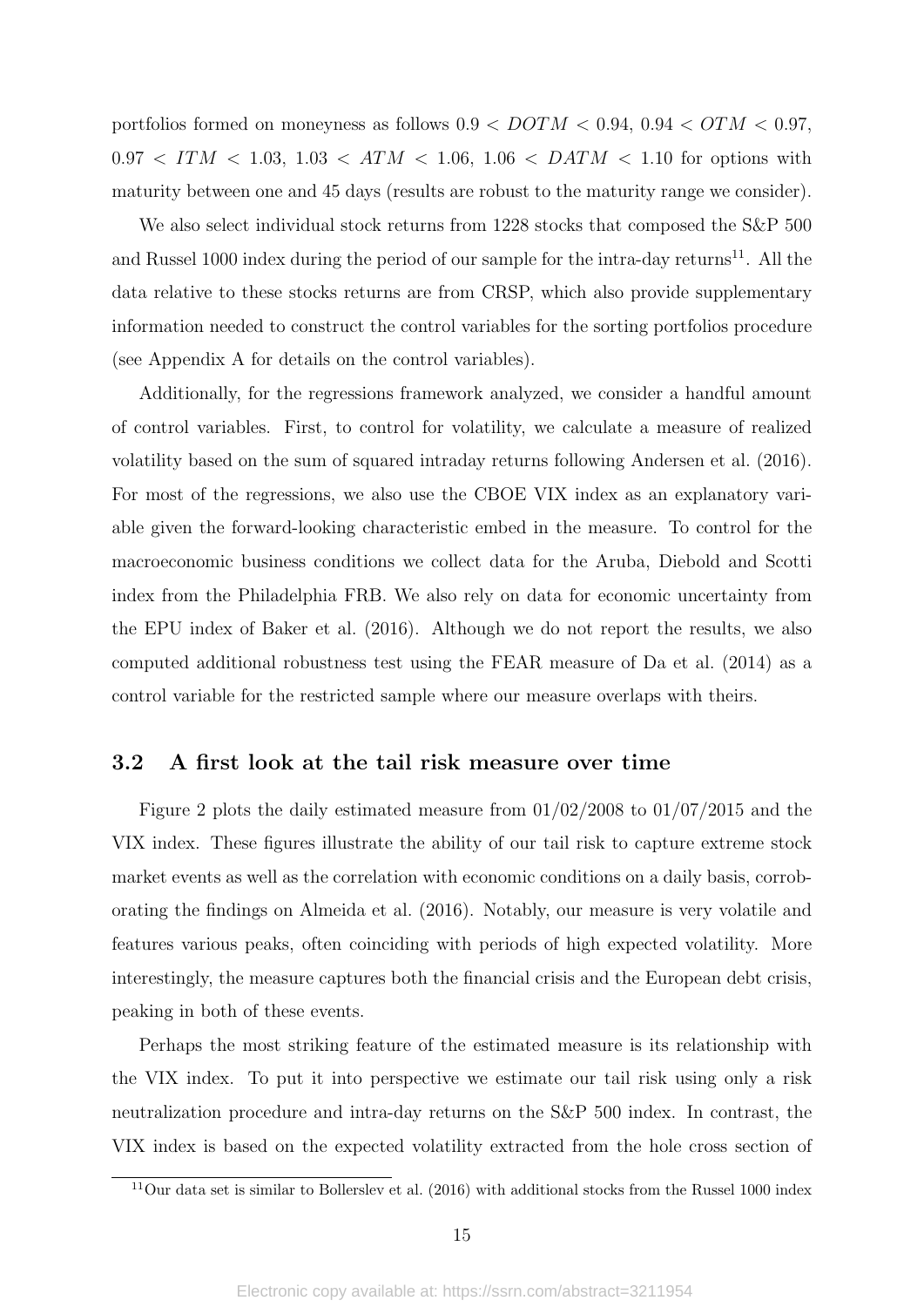option prices. Also, while the VIX measure the expected market volatility our measure is specifically designed to capture extreme movements in the stock market returns. Therefore, given both their methodological and theoretical differences, it is surprisingly how these two measures align.

Table 2 present the correlation between the estimated Hellinger Tail Risk, its physical counterpart and a moving average of the Hellinger Tail risk with several crashes sensitive measures. As it is evident from figures 2 and 1 the correlation with the VIX is high: 65% for the Hellinger Tail risk and 90% for the moving average. This high correlation is also noted for Bollerslev et al. (2015) fear measure, another option based tail measure. Interestingly, while also correlated to a realized variance measure, the Hellinger Moving average carries only 68% correlation with the realized volatility.

While it is expected for tail measures to co-vary together, we also compute the correlations of the Hellinger Tail Risk with uncertainty and macroeconomic based indexes. Table 2 reveal that our measure is positively correlated with uncertainty, measure as the Economic Policy Uncertainty (EPU) index from Baker et al. (2016) and negatively correlated to the Aruba, Diebold and Scotti (ADS) index, a pro-cyclical business condition index, from the Philadelphia Federal Reserve Bank. While similar in essence to the EPU index the correlation of our Hellinger Tail Risk with the FEAR index of Da et al. (2014) is almost neglectable. Not surprisingly, the correlation between our measure and an equity-based EPU is also positive and higher than the correlation with the EPU itself.

Finally, we note that the estimated tail risk measure is positively correlated with the realized jumps measure and several other crash sensitive market measures: Emerging Markets spread with the spot treasury curve from BofA, the Stock Market Crashes measure by the Cleveland FRB as the ratio of the current value for the S&P 500 index and its maximum over the last 365 days, the contribution of the banking sector to overall stock market volatility from the Cleveland FRB, the spread between Moody's Seasoned Baa Corporate Bond and 10-Year Treasury Constant Maturity and the noise measure of Hu et al. (2013).

#### 3.3 Stock Market Jumps

Taken together, the heuristic results of the previous section provide some preliminary evidence that our daily tail risk measure capture fluctuations in market risks. In this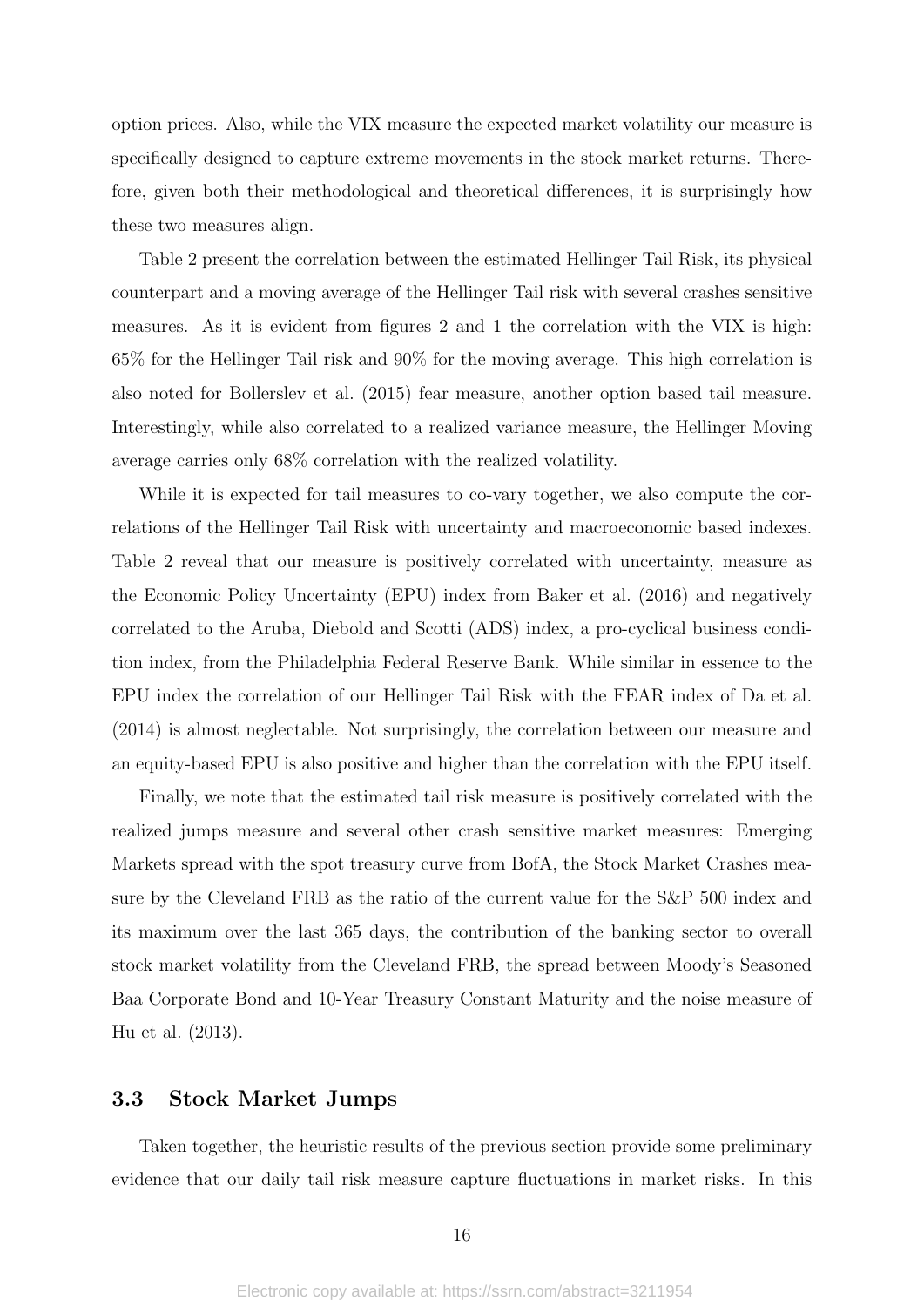section, we formally establish the relationship between tail risk and stock market jumps.

As stated in section 3.1 we measure aggregate stock market jumps as intra-day deviations from the historical, intra-day, mean for price increments. More specifically, let  $\delta P(\tau - 1, \tau)$  denote the price variation between  $\tau - 1$  and  $\tau$  withing each intraday price interval. We construct five preliminary downside jump measures as follows:  $DJ_t(i) = \sum_{\tau=2}^{T} I[\mu_t - i\sigma_t < \delta P(\tau - 1, \tau) < \mu_t - (i + 1)\sigma_t]$  for  $i = 1, ..., 4$  and  $DJ_t(5) =$  $\sum_{\tau=2}^{T} I[\mu_t - 5\sigma_t < \delta P(\tau - 1, \tau)]$  where  $\mu_t$  and  $\sigma_t$  are the respective mean and standard deviation of in price increments for the preceding 50 days. The aggregate jump measure is a weighted average of the five preliminary measures, as in Weller (2016), as follows:

D. 
$$
\text{Jump}_{t} = \frac{\sum_{i=1}^{5} i D J_{t}(i)}{\sum_{i=1}^{5} i}
$$
 (10)

By letting the both the mean and the standard deviation of the price increments vary over time, we allow our jump measure to capture jumps "conditional" on the volatility. This also avoids using future data on price increments when construction our realized jump measures or setting ad hoc thresholds for the jumps calculation.

Our key analysis in this section is a regression that takes the following form:

D. Jump<sub>t+h</sub> = 
$$
\alpha + \beta TR_t + \sum_{k=1}^{K} \gamma_k X_k + \epsilon_{t+h}
$$
 (11)

Where  $TR$  denotes the Hellinger Tail Risk measure and X indicates additional explanatory variables.

First, we set  $h = 0$  and therefore look at the contemporaneous relationship between tail risk and jumps. Table 3 show the results of this analysis for the aggregate jump measure. Panel A present the estimated coefficients for univariate regressions. Except the ADS index, a business conditions macroeconomic based measure, all other explanatory variables have positive, statistically significant, betas. Among the selected set of explanatory variables, we note that the  $\beta$  with the highest magnitude is the one associated with tail risk, being almost 60% higher than the one for the realized variance, the second largest coefficient. More strikingly, while most of the explanatory variables have relatively small estimated  $R^2$ , the value associated with tail risk is as high as 16%, more than 100% higher than the one for the realized variance measure (the second largest).

Panel B of table 3 present the results for multivariate regressions where we add one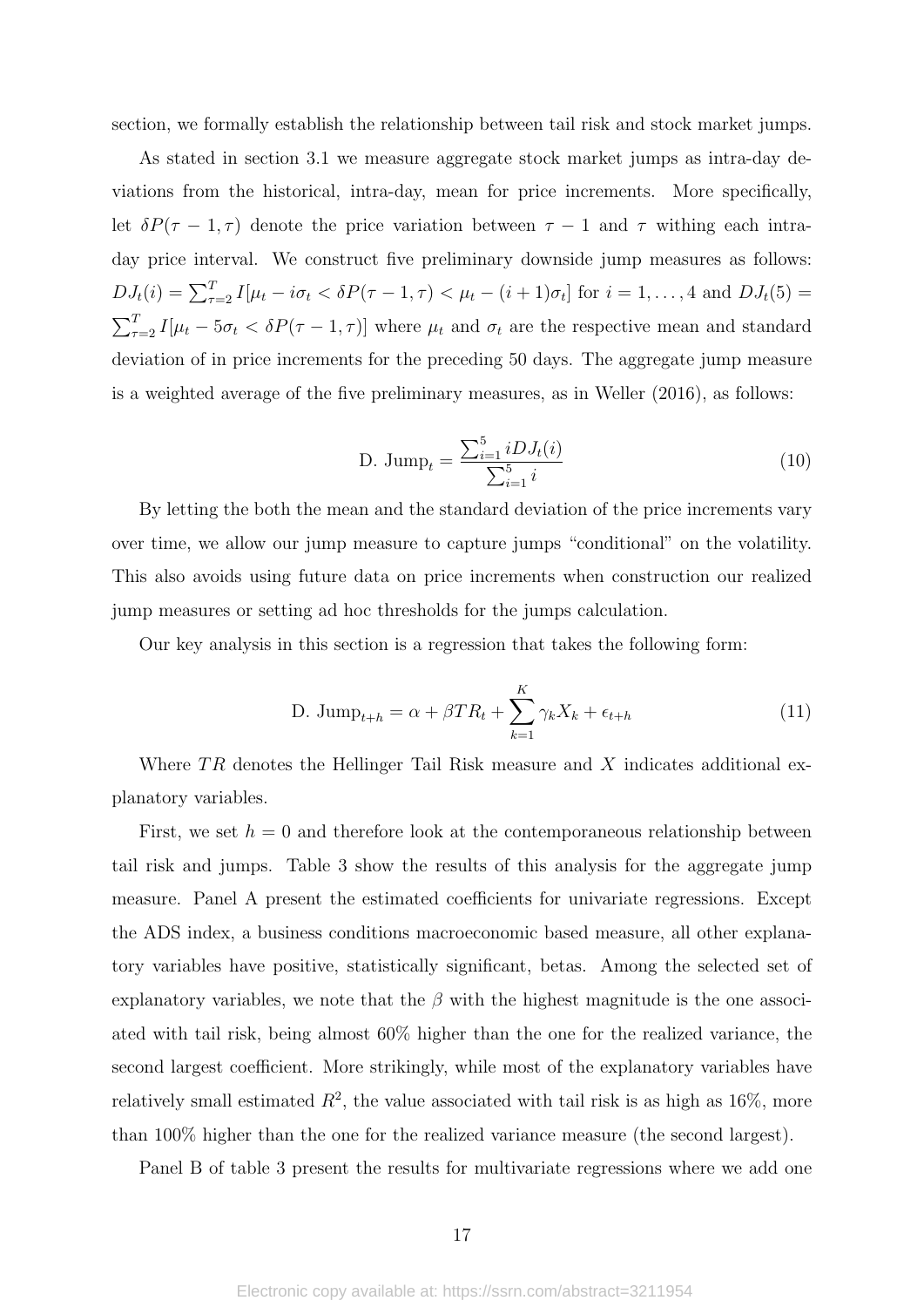explanatory variable at a time. Four features are notable in this table: first, for all four regressions, the coefficient on tail risk remains stable when compared to the univariate regression. Second, while the for the univariate regression the coefficient on the VIX index was positive and statistically significant, when we control for tail risk the coefficient becomes negative and statistically significant. We see this as evidence that, when controlled for negative tail realizations, the variance captures the positive "effect" on returns outcomes. Third, the magnitude of the estimated coefficient for realized variance (EPU index) is reduced by half (totally) when we control for tail risk. Finally, the estimated  $R^2$ are only slightly higher when we add the additional explanatory variables when compared the tail risk univariate framework.

Table 4 further investigate this results for the multivariate regressions for the five components of the aggregate jump measure. Overall, we note that the main features persist for each component, with the tail risk being the main driver of the jump realizations. For each component, the univariate  $R^2$  from tail risk regressions is also high when compared to the multivariate framework, representing on average more than  $75\%$ of the later. Also, while the tail risk beta is monotonic, being higher for smaller jumps, all the estimated betas are statistically significant. In fact, if one takes into account that the average for the  $DJ_t(1)$  is approximate 2, meaning that for each day we observe on average two "jumps" between 1 and 2 standard deviations from the last 50 days mean, and the  $DJ_t(5)$  average is approximate 0.07 the estimated coefficients for the tail risk convey additional meaning. That is, an increase of one standard deviation in current tail risk is associated with 0.26 more  $DJ_t(1)$  on average, about 13% of the mean value. The same one standard deviation rise in tail risk is associated with an increase of 0.10  $DJ_t(5)$ on average, about a 100% increase relative to its average.

Table 5 present the results for one day ahead prediction regressions  $(h = 1)$ . Similar to the contemporaneous setup, univariate regressions reveal that the most relevant variables in terms of prediction are the tail risk and realized variance. We must highlight however that the relationship between realized variance and future jumps are not surprising given the rolling window methodology to calculate the jump measure. By construction, increases in volatility imply more harsh jumps threshold on the future. Still, the coefficient on realized volatility is positive and of the same magnitude as for the tail risk in the prediction regressions. When comparing the obtained results with the contemporaneous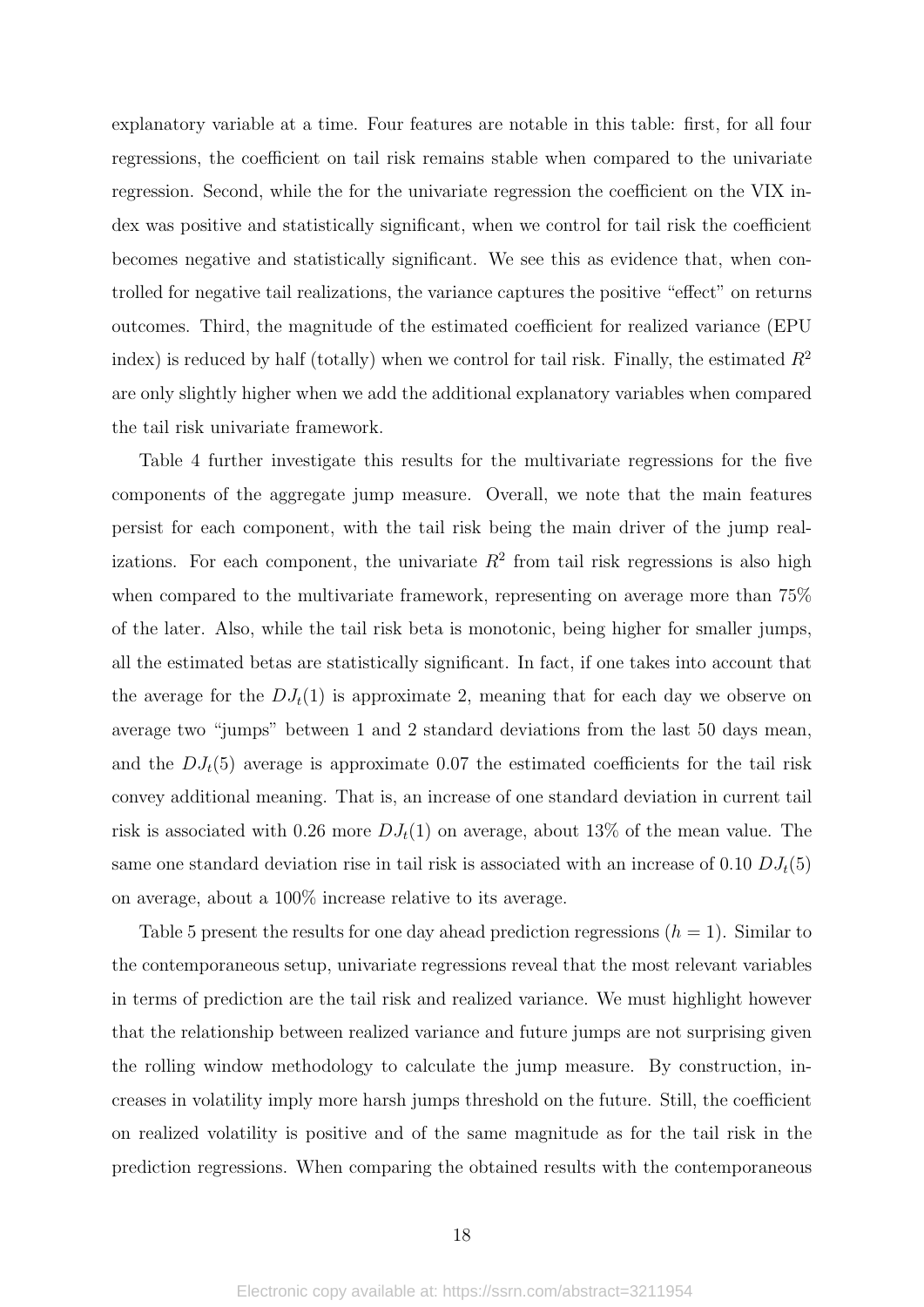regressions, we also find close patterns. In a multivariate setting, the tail risk coefficient is positive and statistically significant for all regressions, with the magnitude being almost unchanged when comparing to the univariate counterpart. As expected, while in contemporaneous regressions a one standard deviation increase in tail risk was associated with a 0.11 on average increase in the downside jump measure, the magnitude in the prediction regressions reduces to 0.02. Again, both the EPU and the ADS does not seem relevant in terms of jumps prediction.

When we move to the results in table 6 for the segregated jump prediction regression the picture is slightly different. With the one exception, for the  $DJ_t(4)$  component, the tail risk beta is at least 25% higher than the one for the realized variance. Also, out of five components, three of the estimated betas for the realized variance are not significant, while all of them are for the tail risk (at a  $10\%$  significance level). The patterns for VIX, ADS and EPU are also stable, being for the most part irrelevant in statistical terms. Table 6 also reveal that for the jump measure components the  $R^2$  of univariate regressions where the sole explanatory variable is the tail risk are relatively high, ranging from 20% to 50% when compared to the multivariate  $R^2$ .

Finally, in table 7 we present the results for weekly jump predictions. To avoid overlapping data, in the first day of each week, we compute all the measures used as explanatory variables. Then, we aggregate each jump component from the second day of each week to the first day of the next week. Results for these regressions revealed that, as before, the  $R^2$  and the betas for the tail risk maintain their patterns. Interestingly, the realized volatility loose its explanatory power while the VIX estimates, a forward-looking measure, becomes statistically significant.

Overall, this section confirms the suggestive evidence in table 2 and figure 1. Our findings are also comparable to Weller (2016) although we only work with daily jumps while his analysis can be extended to both daily and intra-day settings. More importantly, we verify that our measure is intimately related to realized jumps and contribute to its understanding in ways not spanned by volatility.

#### 3.4 Market Returns

As it is now evident from the tail risk literature, there is a long-term premium related bearing disaster risk ((Almeida et al., 2016), Kelly and Jiang (2014), Bollerslev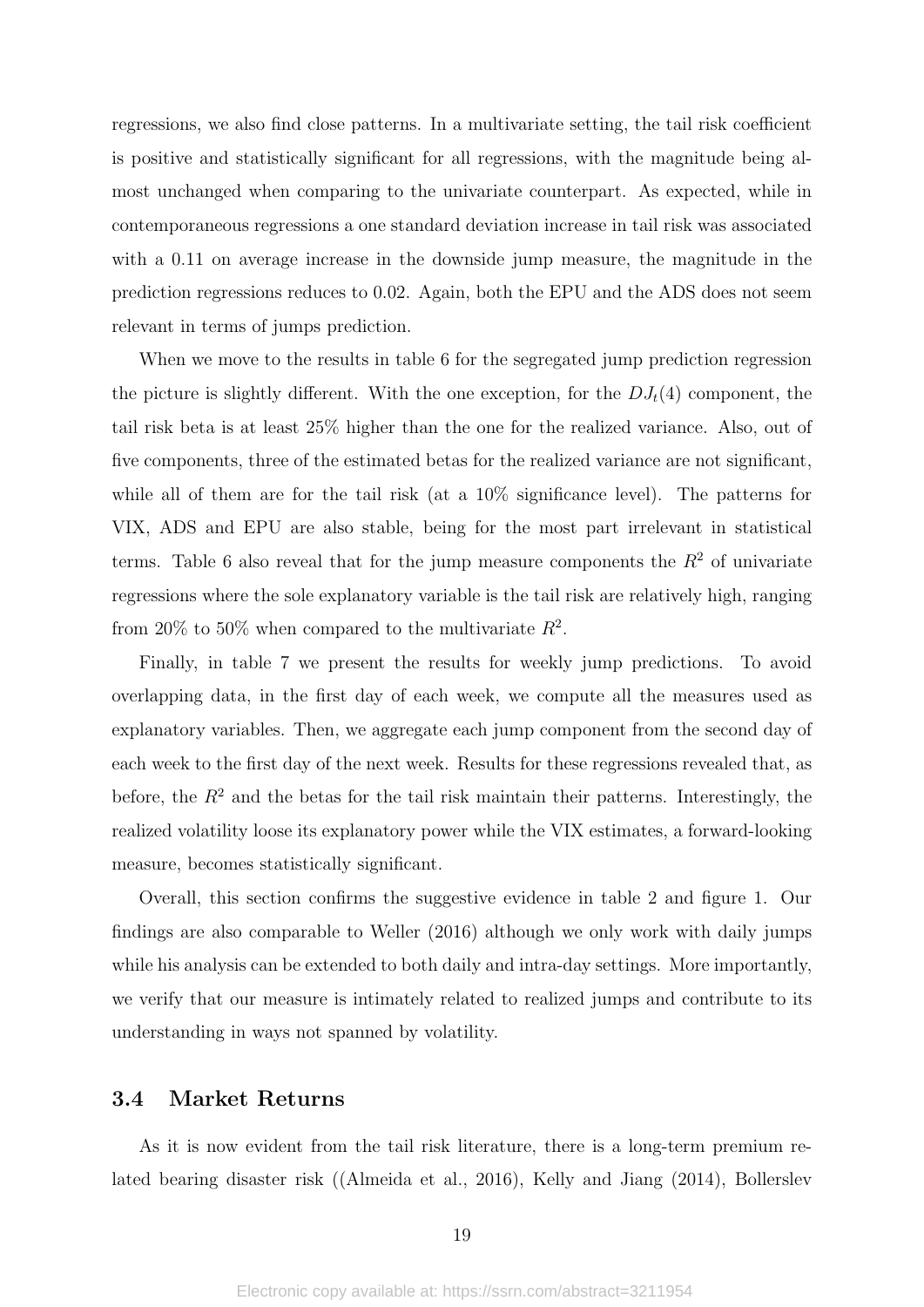et al. (2015)). However, while the long-term relationship between risk and returns is well understood, there is no clear evidence on the relationship between the short-term relationship between market returns and tail risk. Here, we explore the flexibility of our measure that allows for daily estimation and present some new evidence on this topic.

Our approach is similar to the one in the previous section. We want to establish the contemporaneous relationship between tail risk and returns and also analyze the predictability features of our tail risk measure. To do so we rely on the following regression, considering the same additional explanatory variables as before:

$$
R_{t+h} = \alpha + \beta TR + \sum_{k=1}^{K} \gamma_k X_k + \epsilon_{t+h}
$$
\n(12)

Table 8 present the results for this analysis when we take  $h = 0, 1, 2$ . Not surprisingly, both tail risk and the VIX index are associate with lower contemporaneous returns for the S&P 500 index. In contrast with the jump regressions, we note that both EPU and ADS coefficients are statistically significant for returns regressions. Among all the explanatory variables, the biggest coefficient in magnitude is the tail risk beta (note that all variables are standardized, these betas indicate standard deviations from the mean) stating that a one standard deviation increase in tail risk is associated with a -0.51% drop in the S&P 500 on average. For contemporaneous regressions, we also note that the  $R^2$  for a univariate regression with the tail risk as a sole explanatory variable represents 66% of the total  $R^2$ .

In the predictions setting, taking  $h = 1$  (a one day ahead prediction), while the coefficient for the VIX mean reverts, presenting almost the same magnitude as for  $h = 0$ , the coefficient for the tail risk remains negative and statistically significant. That is, increases in tail risk are not only associated with current negative returns but also to future, one day ahead, negative returns. While the realized variance and EPU have a positive statistically significant coefficient for contemporaneous predictions their effects are unclear in prediction setups.

Table 8 also reveal that, for  $h = 2$ , the effects of tail risk partially mean reverts. This result is also accompanied by a mean reversion in the coefficients for the ADS measure that starts one day after the shock and persists two days. Overall, the results presented in this section are consistent with previous evidence from Da et al. (2014) who estimate a FEAR measure based on internet searches. However, while Da et al. (2014) find a one-day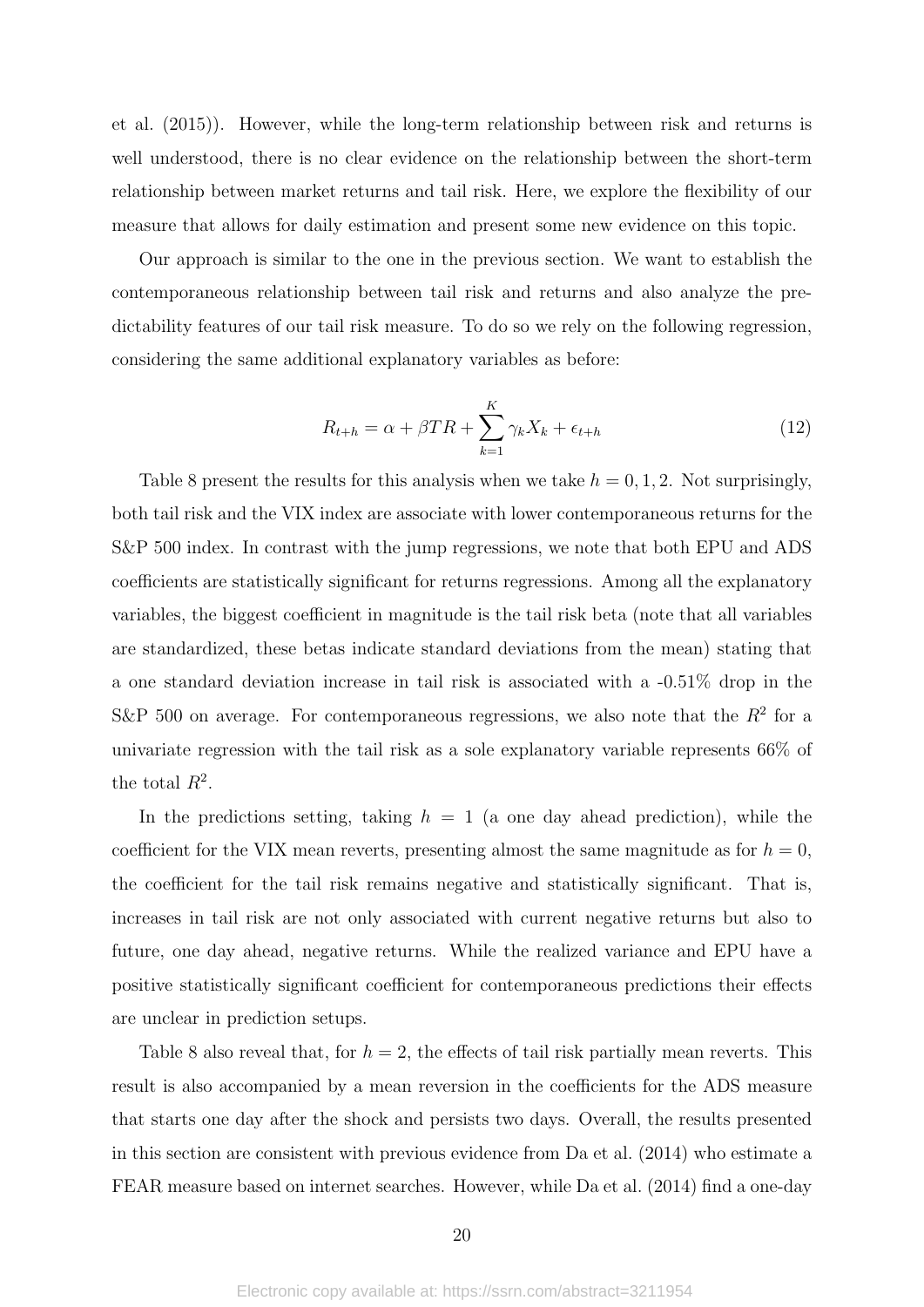mean reversion, we find that shocks in tail risk take longer to mean revert. Also, while Bollerslev et al. (2015) and Almeida et al. (2016) find a positive relationship between tail risk and future returns, a feature that is consistent with the risk-return characteristic of the market, in a higher frequency environment we note that there is a short-term persistence in responses to tail risk shocks.

#### 3.5 Expanding the Analysis

Bollerslev et al. (2015) argue that different assets/portfolios might react differently to changes in risk, especially extreme event related risks. Also, Da et al. (2014) present some evidence on the various patterns of assets returns to raises in FEAR. To investigate the heterogeneity among assets concerning tail risk, we follow a similar approach and select a handful set of different assets/portfolios and re-estimate regression 12.

Complementing the analysis of Da et al. (2014), we start by focusing on the returns on iShares Treasury ETF. We select a traded ETF instead of returns on fixed maturity bonds to avoid using fitted data (fixed maturity bonds are constructed based on some methodology that interpolates observable bond prices/returns). Arguably, treasuries provide a safe haven in times of economic distress. Therefore, the ETF's allow us to analyze the market safety demand increase to shocks on tail risk. Table 9 present the results for the same set of regressions estimated for the market returns.

As in Da et al. (2014), we find a positive "fly-to-safety" effect associated with contemporaneous rises in tail risk. This is also true for all of the explanatory variables considered in the multivariate setting. In comparison to the market returns, the contemporaneous regressions betas for the explanatory variables are all of different signs and statistically significant. Again, the tail risk holds the one with the biggest magnitude, implying a 0.12% rise on Bond ETF's returns associated with a one standard deviation increase in tail risk. Differently from the market regressions are the mean reversion patterns. While the tail risk still mean reverts, the one day ahead coefficient is near zero. The case for the VIX is even more surprising, with no mean reversion detected. Additionally the realized variance, ADS and EPU does not seem to be related to future treasury returns.

To better comprehend the risk returns relationship between market tail risk and other assets we go forward and select portfolios formed on Size, Book to Market, Momentum, Market beta and variance and perform additional analysis. We first present the results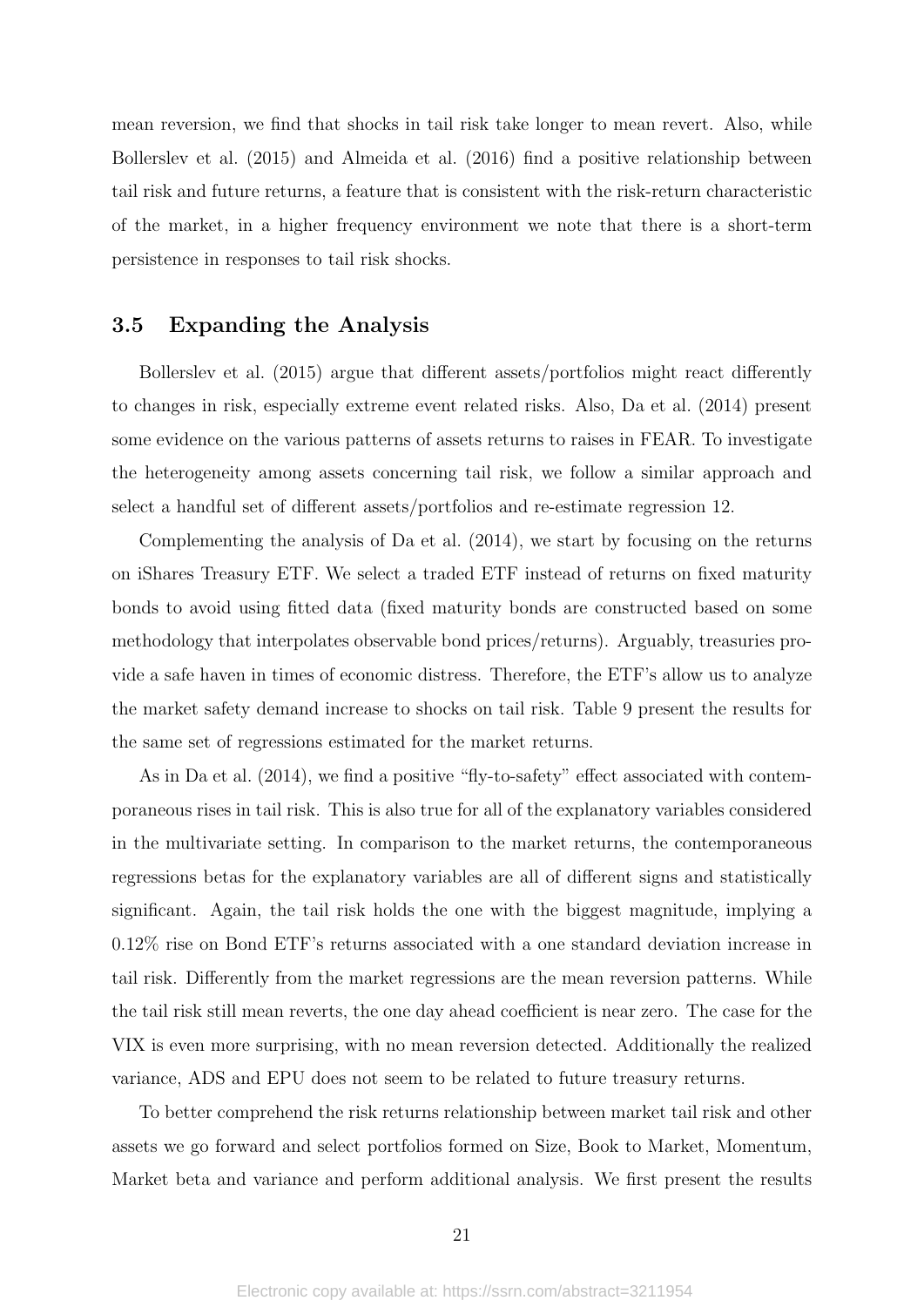for Market beta and variance sorted portfolios for which we can relate our results to Da et al. (2014) daily prediction regressions.

Tables 10 show the results for contemporaneous and prediction regressions for the Market beta. Given the central relationship between beta sorted portfolios and market returns, we expect that higher beta portfolios will be more exposed to the market tail risk. Indeed, column 1-10 of table 10, reveal that these portfolios have, both contemporaneous and prediction, tail risk betas that are negative and higher in magnitude than portfolios less exposed to the market returns. As an example, the portfolio formed with high market beta stocks have an average drop of -0.44% one day after a tail risk shock. In contrast, the same value for the portfolio with low market beta is around -0.11%. In fact, low beta stocks have a statically zero correlation with contemporaneous tail risk, revealing that not only these stocks are linearly orthogonal to market returns but also orthogonal to massive drops on the market's returns. This monotonic relationship between market beta portfolios and the estimated beta for the control variables are also verified for all the explanatory variables, although the coefficients are not statistically significant for the realized variance and VIX index. For the one day ahead predictions, similar to the market returns, we verify that the coefficients for the tail risk beta are negative, statistically significant, and usually the one with the biggest magnitude when compared to the control variables. This analysis also reveals that portfolios formed on low market betas minus high market beta have a statistically positive relationship with tail risk, and thus capable of hedging this risk.

Different from the results for the market beta portfolios, 11 reveals that there is no clear pattern in the estimated coefficients for the tail risk in the variance sorted portfolios. While the low variance minus the high variance portfolio still presents a positive, statistically significant, beta with tail risk contemporaneously, the statistical significance is only marginal for prediction regressions. We also do not find a monotonic relationship between the variance portfolios and tail risk exposure. Overall, contemporaneously the estimated beta ranges from -0.08 for the lower variance portfolio to -0.58 for intermediary portfolios.

As for the market returns, our results contrasts with the finds on Da et al. (2014) for their fear measure. While they find a significant mean reversion for both market beta sorted portfolios we find a significant persistence of this portfolio's returns to tail risk.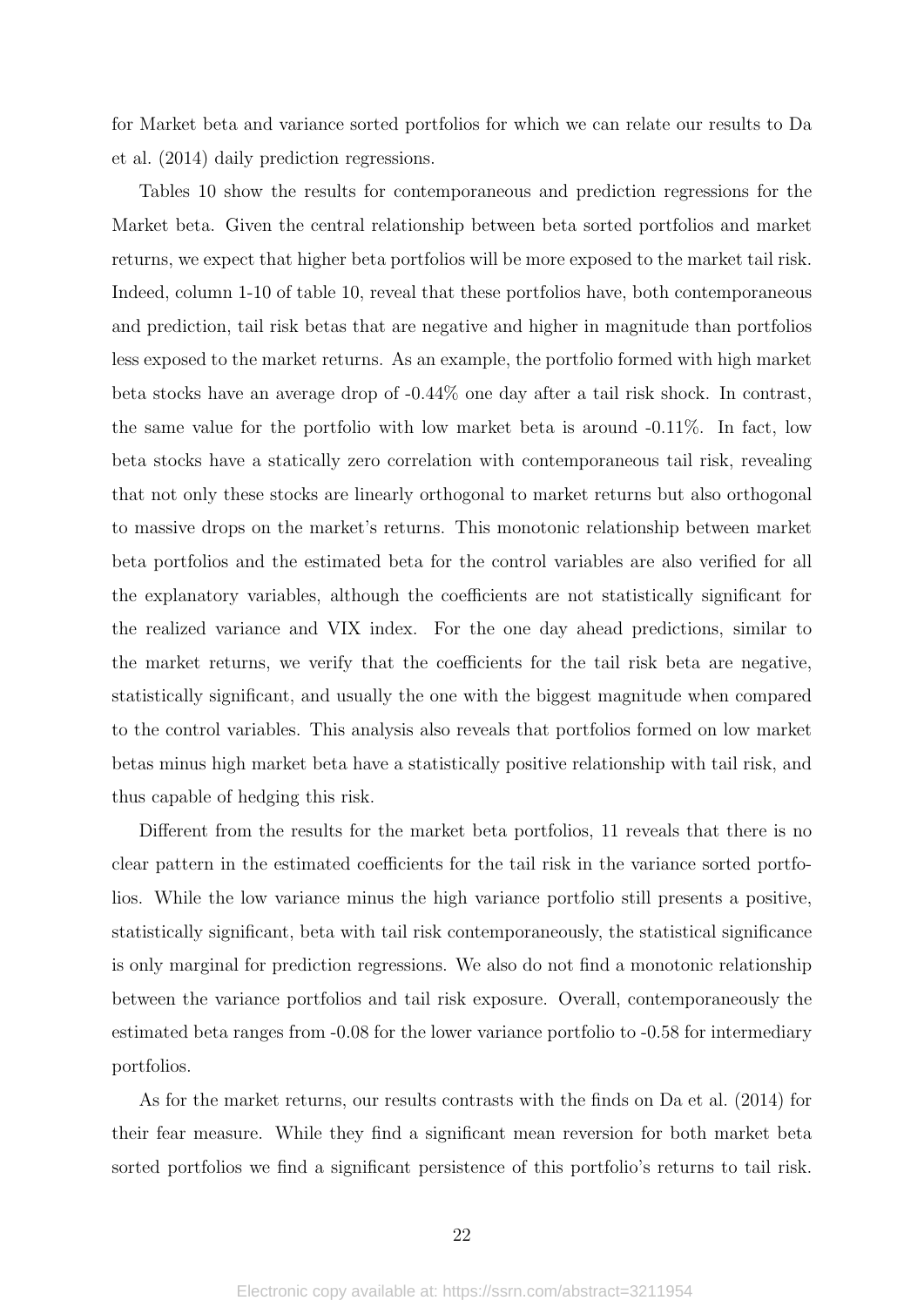For the sake of brevity, we drop the contemporaneous returns regressions in the next analysis.

With respect to size-sorted portfolios, a clear distinction emerges. While we still find a negative relationship between future returns and current tail risk, there is no clear distinction between small and big firms. The estimated coefficients are of the same magnitude, around -0.30, for both portfolios, with an analogous magnitude in comparison to the estimated tail risk beta in S&P 500 index regressions. This is also the case for the VIX, and ADS index. We do find however, that big firms react more to rises in current realized variance, although individually the coefficients are not statistically significant (for the Small and Big portfolios). The results for high and low book to market firms are also similar, with no distinction between the estimated betas and the S&P 500 results. While tail risk is associated with more negative returns for both groups of portfolios, there is only a marginal difference across them.

Momentum portfolios, on the other hand, have a different dynamics. While the magnitude of the tail risk betas is still similar to the S&P 500 index regressions, ranging from -0.22 to -0.39 the portfolio formed with losers stocks is consistently more exposed to tail risk. In particular, the winners minus losers (WML) portfolio formed with small (big) firms have a 0.09 (0.17) beta with respect to a one-day lagged tail risk, both being statistically significant.

As a final analysis of portfolio returns exposure to tail risk, we select the 49 industry portfolios available at Kenneth French library and perform the same prediction regressions as before. While the previous analysis focuses on portfolios formed by a fixed firm characteristic, industry portfolios allow us to understand better how different sectors of the economy react to sharp declines in the market returns, measured by tail risk. Figure 3 plot the results for each of the 49 portfolios. In black, we present the estimated tail risk beta, in red the 10% confidence interval, in green the ADS beta and in purple the VIX beta. Although not presented in the figure we also control for the EPU index and the realized variance in these regressions. A careful analysis of the results reveal some interesting features. First, we find a significant heterogeneity on the one day ahead betas for different sectors. While the Beer sector has the smaller beta in magnitude, -0.11, the Coal industry have the biggest one, -0.53, followed by the Mining and Financial sector respectively. Not surprisingly the financial sector (Banks, Insurance and Real State and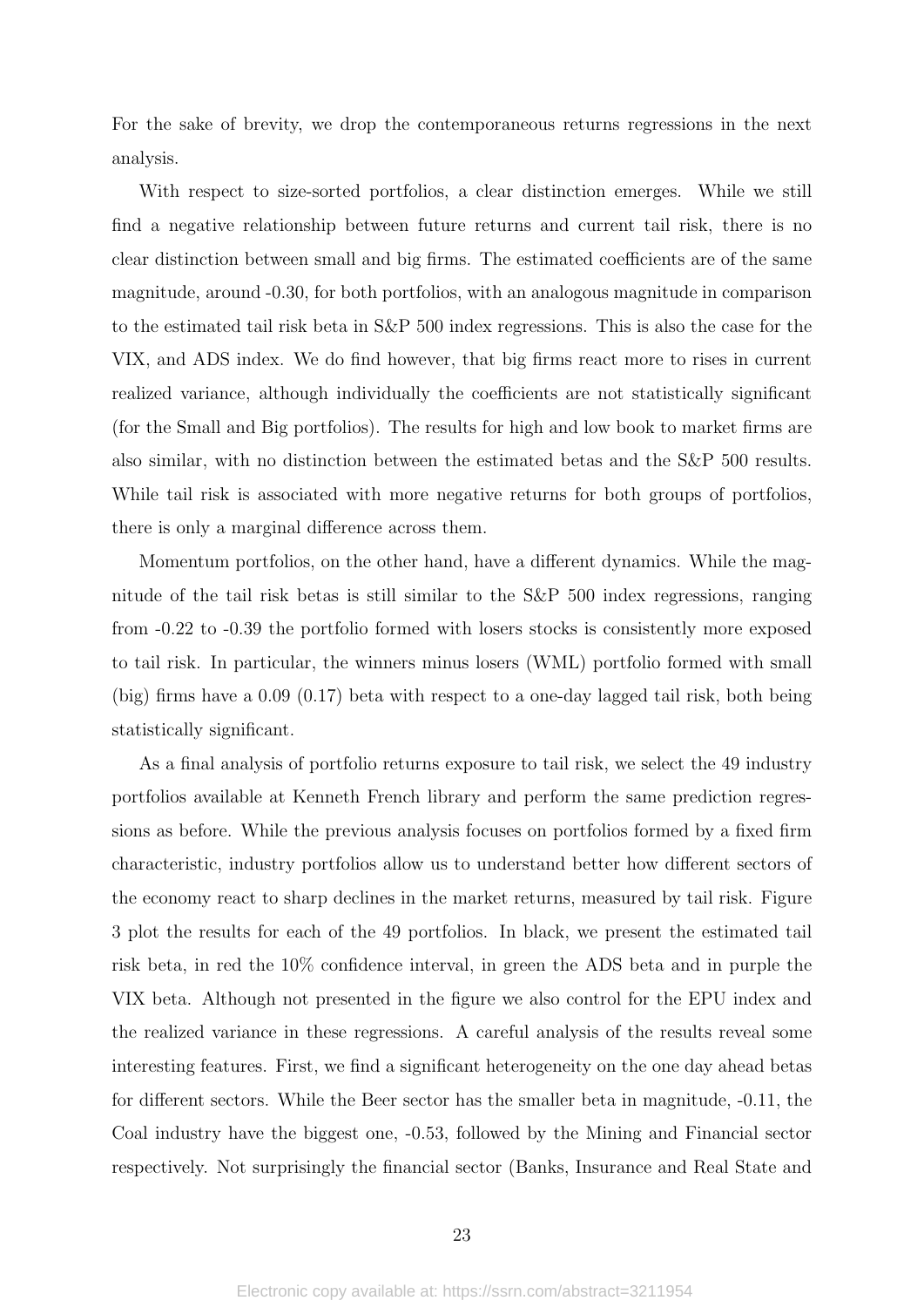Financial Firms) along with the mining sector (Gold, Mines, Coal and Oil) are the ones more exposed to tail risk shocks.

### 3.6 Crash Insurance

The previous sections documented that risky assets are typically negatively correlated to tail risk. These assets also appear to have a persistent component with respect to tail risk. On the other hand, we also verified that portfolios formed on low market betas minus high market betas provide some insurance against extreme market downturns. Moreover, the relationship between tail risk and Treasury invested ETFs implies a "fly to safety" reaction to rises in extreme, downside, market movements.

While we abstract from the use of option data in the construction of our tail risk measure, put index options naturally provide a hedge against negative market outcomes. Therefore, in this section, we focus on contracts that are explicitly designed to insure against "bad" scenarios. The following analysis relies on put option portfolios, sorted according to moneyness (here moneyness is defined as  $K/S$  where K is the strike price and S the spot price of the underlying asset). We form portfolios on a daily basis, with returns calculated as an equally average. A total of five portfolios are built with deep out of the money, out of the money, in the money, at the money and deep at the money options. Moneyness thresholds are defined as follows:  $0.9 < DOTM < 0.94$ ,  $0.94 < OTM < 0.97, \, 0.97 < ITM < 1.03, \, 1.03 < ATM < 1.06, \, 1.06 < DATM < 1.10$ for options with maturity between one and 45 days. Although results are robust to the maturity range adopted, we focus on short-term options since they are more likely to react to short-term movements of the underlying index. As in the previous sections, although not reported, we control for the VIX index, realized variance, ADS index, EPU index and, additionally, to our aggregate downside jump measure. The addition of the jump measure in this analysis allows us to differentiate, to some extent, the effect of tail risk between that coming from a pure jump component.

Panel A of table 13 reports the contemporaneous results. In line with our intuition, given the implicit insurance provided by out of the money put, we find a positive monotonic relationship between tail risk and moneyness. In particular, while estimated the estimated beta for the deep out of the money portfolios is 0.09, the same value for the deep in the money options equals 0.04, a more than 50% difference. Also, the estimated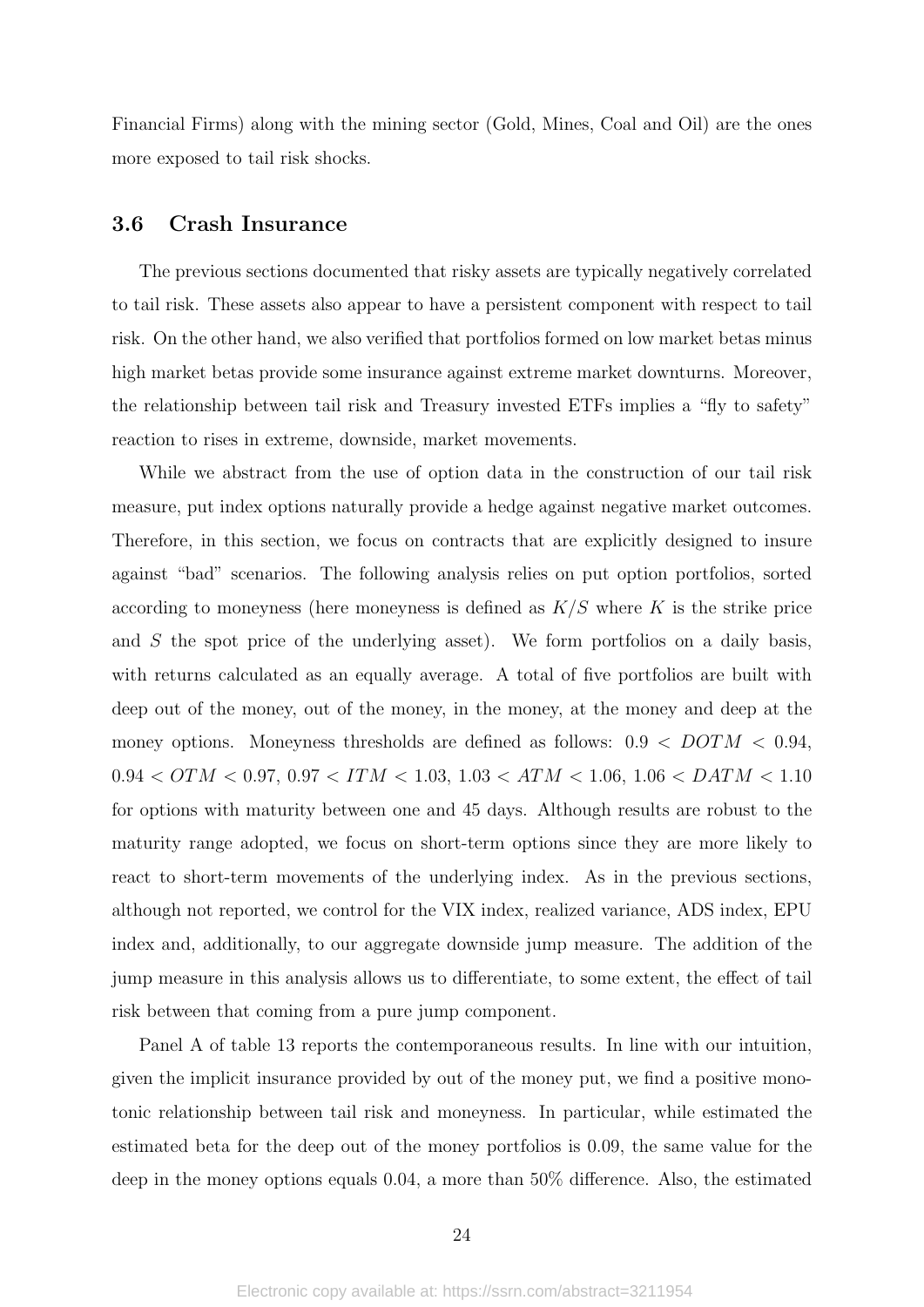beta for a portfolio long on deep out of the money options and short on deep in the money options is positive and statistically significant. In addition to the estimated coefficients, Panel A also present the values for the  $R^2$  statistics for both the multivariate setting and a univariate setting where the sole explanatory variable is the Hellinger Tail Risk. Surprisingly, the tail risk measures explain, on average, approximately 9% of these portfolios variation. In a comparison to the multivariate setting, this number represents around  $40\%$  of the overall  $R^2$ , indicating a significant contemporaneous relationship between tail risk and put options returns.

Panel B of table 13 complements the preceding analysis by presenting the results for one day ahead prediction regressions. The first striking result is that the persistence of options returns to shocks in tail risk is much stronger in comparison to the market returns analysis. Indeed, the ratio between prediction and contemporaneous betas exceeds 75%, a higher number when compared to the 60% ratio for the market regressions. The case for the portfolios constructed with deep out the money puts options, the portfolio that provides the greatest insurance to market meltdowns, is, even more, stronger, with the estimated beta rising from 0.09 to 0.10 from contemporaneous to prediction regressions. Although smaller when compared to the contemporaneous analysis, the estimated  $R^2$  for the univariate regressions remains high, ranging from  $1\%$  to  $3\%$ , in comparison to the multivariate  $R^2$  between 3% to 6%.

The last piece of evidence we provide is an analysis of how tradition factor models alphas are related to the estimated portfolios tail risk exposure. Panel C report the estimated alphas for the Fama and French three-factor model and the Fama-French-Cahart four factor models. First, as previously documented in other papers (Kelly and Jiang, 2014), we find a negative, statistically significant, alpha for the DOTM portfolio. That is, selling out of the money puts produce, on average, positive returns that cannot be explained by traditional factor models. Second, the last column of this panel presents the correlation between the estimated prediction betas for the tail risk measure and the alphas for both factor models. Irrespective of the set of factors considered, we find a 72% correlations between the tail risk beta and portfolio alphas, revealing a strong relationship between the abnormal returns and tail risk exposure.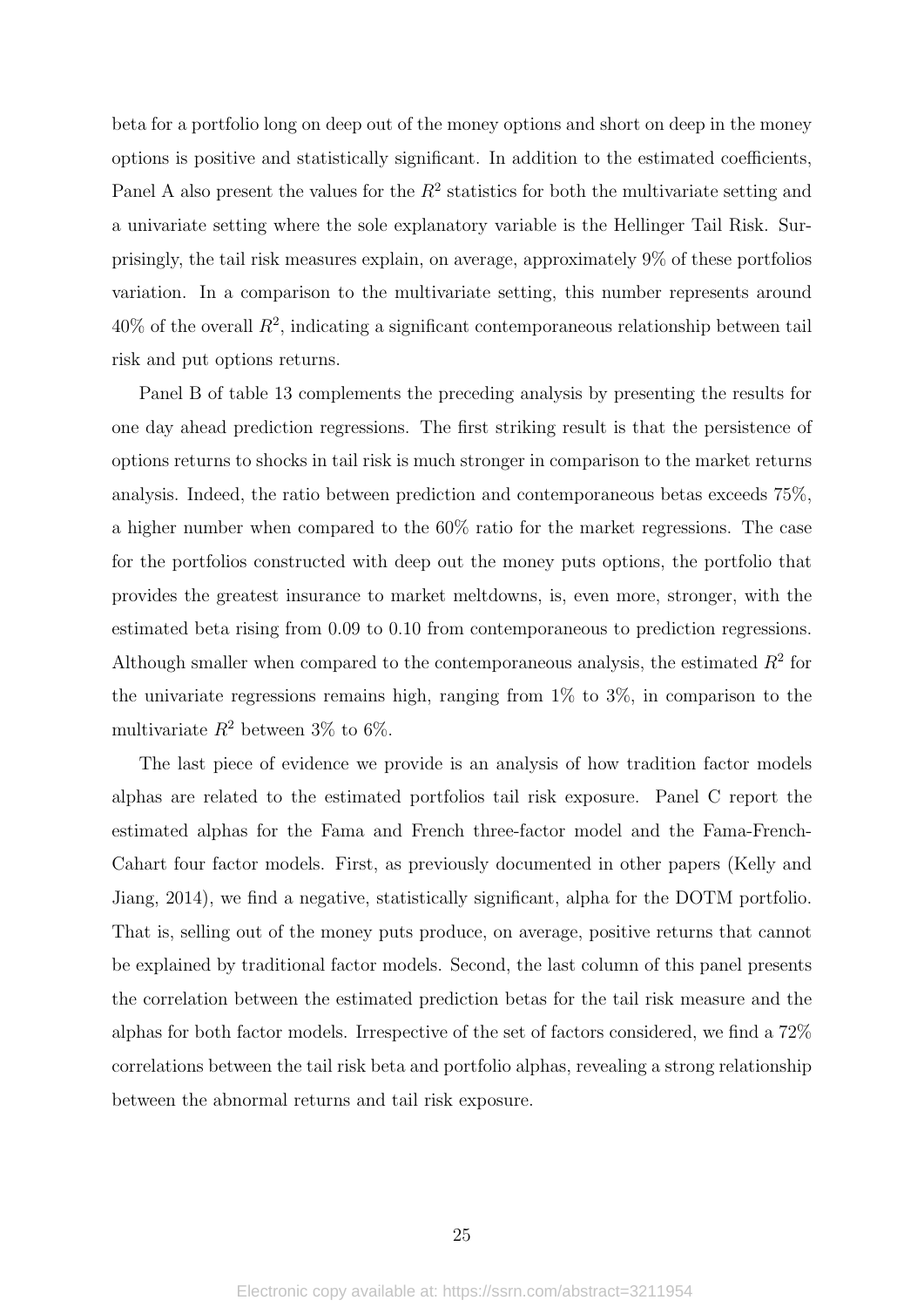### 3.7 Portfolios Sorted on Tail Risk

Up until this point, our analysis focused on the contemporaneous and prediction relationship between tail risk and a set of investment returns. From an asset pricing perspective, the theory suggests that assets whose returns co-moves with bad states of nature provide a good hedge and therefore investors typically require low returns for these assets (Almeida et al. (2016), Kelly and Jiang (2014), Yuen (2015)). Our measure of tail risk is derived directly from market returns and is designed in such a way that negative shocks to the aggregate returns imply an increase in tail risk. Therefore, under this setting, the intuition is that assets whose returns (payoffs) are high when our tail risk is high provide insurance for severe stock market movements.

To investigate this risk-returns relationship, this section builds in a portfolio sort analysis using the cross section of returns from 1228 stocks that composed the S&P 500 and Russel 1000 index from 01/02/2008 to 01/07/2015. Altogether, these stocks account for a significant portion of the total market capitalization of the entire cross section available in the Center for Research in Securities Prices (CRSP) database. The sample considered here is comparable to Bollerslev et al. (2016) who selects the components of the S&P 500 index from 1993-2010.

The following analysis resembles the approach of Ang et al. (2006) , Yuen (2015) and complements Almeida et al. (2016). Specifically, we test the risk-returns hypothesis by analyzing returns on portfolios sorted based on tail risk beta. We divide our analysis into two steps. First, we present results for univariate sorts using both the Fama and French and Fama-French-Cahart linear factors models to explain the portfolios excess returns. Later, as in Bollerslev et al. (2016), Ang et al. (2006), Kelly and Jiang (2014), Yuen (2015) among others, we select several stock characteristics that have been previously documented in the literature (Appendix A), and perform double sorts on these characteristics and tail risk beta.

#### 3.7.1 Uni-variate Sorts

To compute the uni-variate portfolio sorts we first need to measure the hedging capacity (or insurance value) of all stocks in the cross section. Resembling the approach of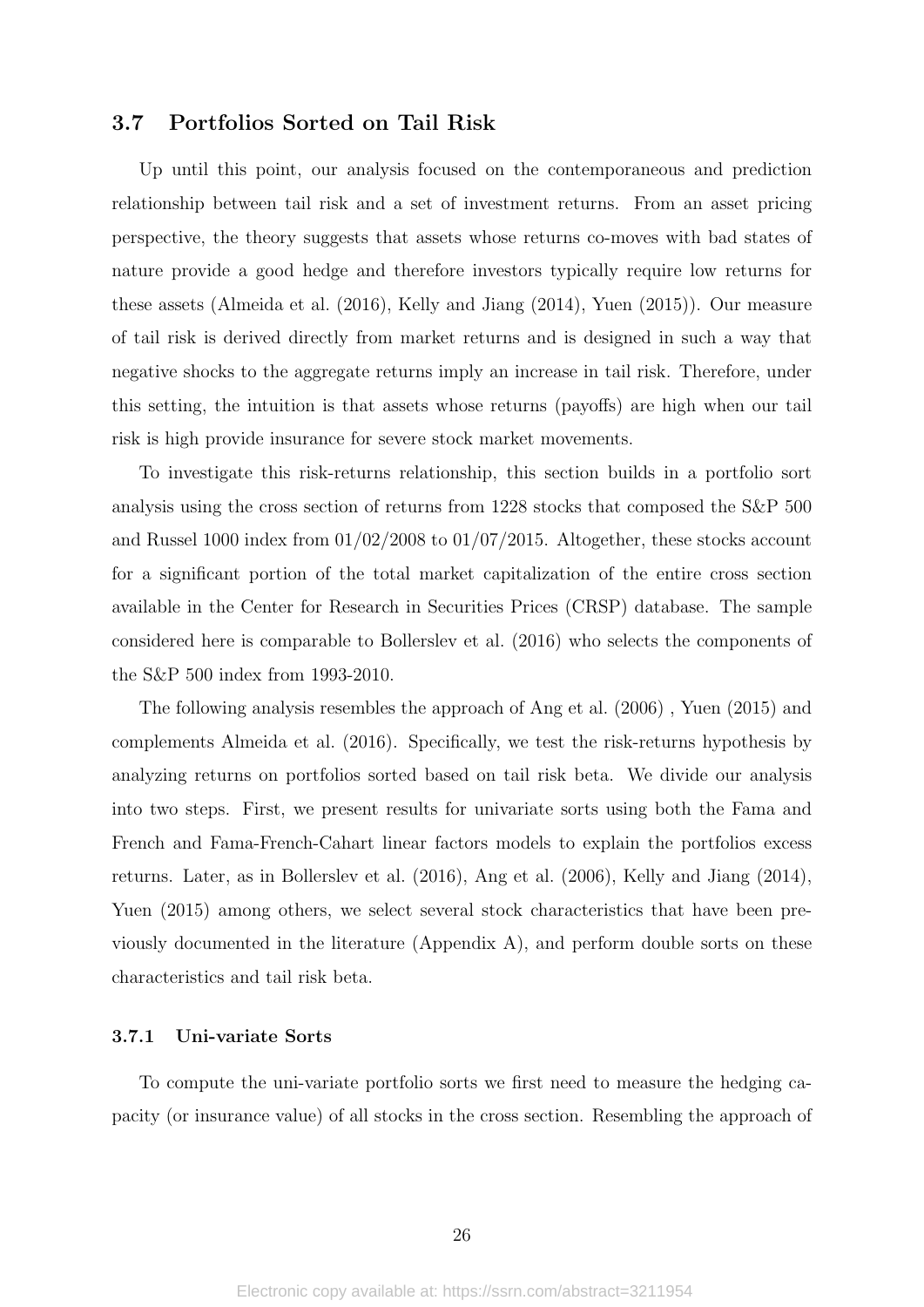Ang et al. (2006) and van Oordt and Zhou (2013) <sup>12</sup>, we estimate the tail risk beta as follows:

$$
\beta_{i,TR} = \frac{cov(R_{i,t}, TR_t)}{\sqrt{var(TR_t)}}
$$
\n(13)

For all the empirical application that follows we rely on an overlapping, daily, rolling window regression using the previous 252 trading dates returns to compute the tail risk beta. Given the estimated tail risk betas, we then assign stocks into ten portfolios from the lowest hedging portfolio to the highest one. Given the portfolio's composition, we compute the post-formation returns associated with them over the next day, week (five days) and month (21 days).

Table 14 report the results for this procedure. There are three sets of results, each indicating a different holding period for the post formation portfolio returns. The last three lines present the High minus Low beta portfolio returns followed by the respective risk-adjusted returns for this portfolio respectively. We calculate risk-adjusted returns as the intercept of a time series regression that controls for either the Fama and French three-factor model or the Fama-Frech-Cahart four factor model.

First, is remarkable that for all three holding periods considered we find a strong monotonic relationship between the beta sorted portfolios and excess returns. In particular, the post-formation returns ranges from 3.17% to 3.35% per month for a one week and one month holding period for the portfolio formed by stocks with more negative tail risk beta respectively. The returns than decays monotonically reaching approximately 1% per month for all three holding periods for the portfolios less exposed to tail risk (the insurance portfolios). In fact, the High minus Low portfolio has a, statistically significant, average return of approximately -2.21% across the different holding periods. Moreover, while lower than the unadjusted returns, the estimated alphas for both FF3 and FF4 models varies from -0.72 to -1.30 with only the FF3 alpha for one month holding period not statistically significant.

This first analysis of portfolio sorts is based on raw exposure to tail risk. In a time series analysis we find that the  $AR(1)$  coefficient of our measure equals 0.48 and thus it

 $12$ In fact both Ang et al. (2006) and van Oordt and Zhou (2013) estimate conditional beta. While the first estimate betas conditional on market returns being below the historical average, the later uses a market VaR threshold. In our procedure, we do not need to condition on market returns given the downside characteristic of our measure.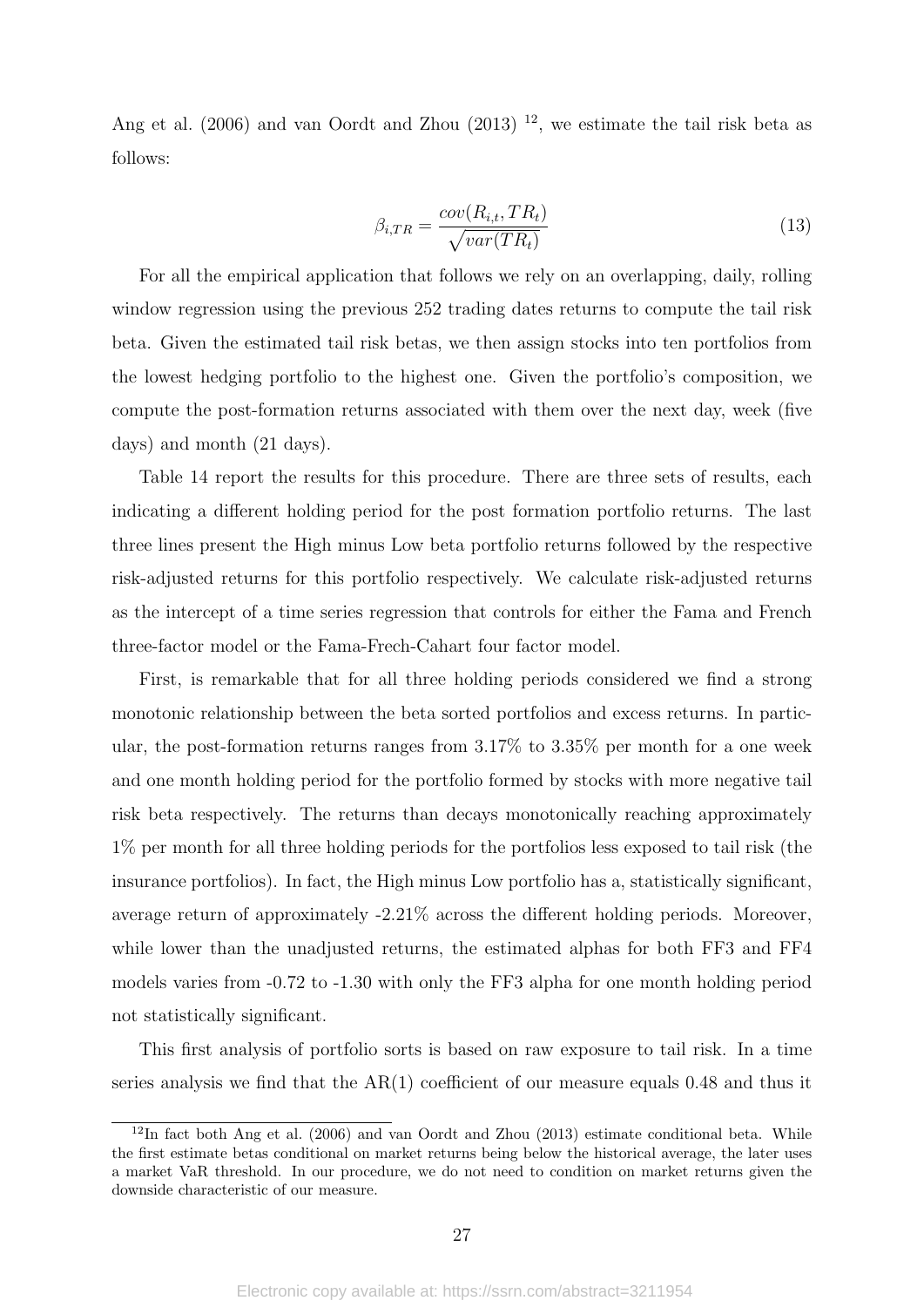is moderately persistent. Thus, to complement our initial approach and to present some robustness test, we follow Ang et al. (2006) and also re-calculate the portfolio returns for sorting on tail risk innovations. We measure innovations as: (i) the difference between current tail risk and a AR(7) model (the "best" time series model for tail risk). (ii) with parsimony in mind, we also consider a  $AR(1)$  version of the innovations. (iii) tail risk surprises measured as 1.65 standard deviations from its mean. As an additional robustness test, providing some evidence for the robustness of the data dimensionality used in the tail risk estimation, we re-estimate our tail risk measure with one-minute intra-day data and re-calculate the tail risk beta portfolio returns.

Table 15 present the results for the robustness uni-variate sorting procedure for a oneday holding period. Overall, irrespective of the measure considered, the main conclusions are the same as the ones reported for the baseline tail risk measure, reassuring our results. Concerning the previous literature that links downside risks and the cross-section of expected returns, we highlight that our results are broadly consistent with (Ang et al., 2006), Bollerslev et al. (2016), (Almeida et al., 2016) and Yuen (2015) with the high minus returns being with a similar magnitude.

The results in this section reveal that stocks with lower tail risk betas tend to have higher returns, in contrast, stocks with higher tail risk betas tend to have lower returns. Nonetheless, section 3.5 provide evidence that firms with different characteristics react differently with respect to tail risk. Therefore we must investigate if the variation in returns across tail risk beta sorted portfolios are related to previous firms characteristics that have been shown to help explain the cross-section of returns.

#### 3.7.2 Bi-variate Sorts

To investigate the predictive power of our tail risk beta, when simultaneously controlling for additional firm-level characteristics, we select a handful of previously document characteristics that help to explain the cross-section of stock returns. In particular we deal with the following alternative characteristics: Size, following Fama and French (1993); Momentum, following Jegadeesh and Titman (1993); Monthly, weekly and daily return Reversal, following Jegadeesh (1990); Illiquidity, following Amihud (2002); Turnover, following Bali et al. (2016); Coskewness, following Harvey and Siddique (2000); Cokurtosis, following Ang et al. (2006); Downside Beta, following Ang et al. (2006); Downside Sigma,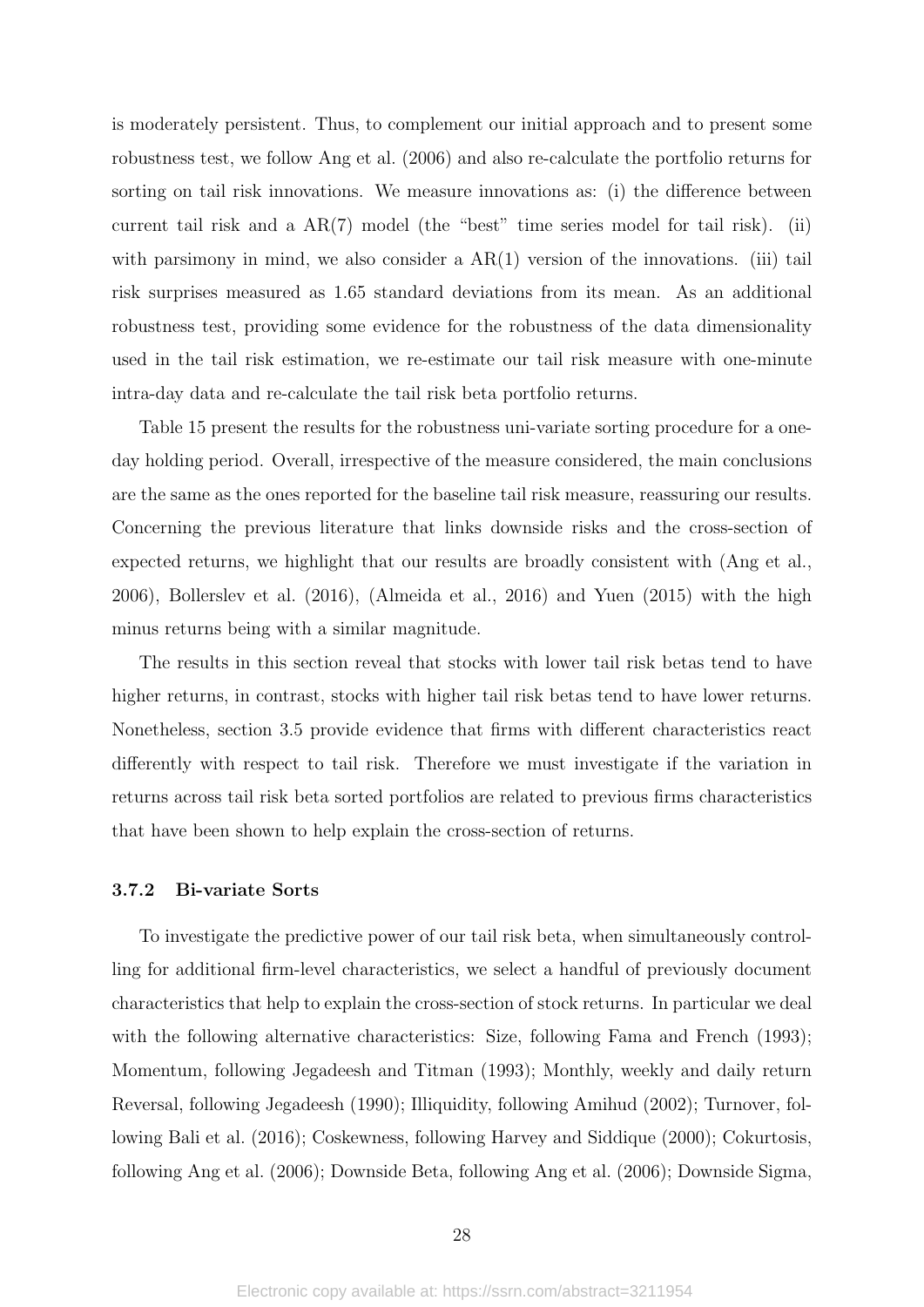following Da et al. (2014); Idiosyncratic Volatility, following Ang et al. (2006) and Max Monthly Return, following Bali et al. (2011).

To implement the double sorts, we first sort stocks into five quantiles according to a given firm characteristics. Then, within each quantile, we sort the firms with respect to their tail risk beta into additional five quantiles. This procedure generates 25 portfolios sorted by tail risk beta and a given firm characteristic. To construct portfolios that are heterogeneous in the characteristic but homogeneous in tail risk beta we average the returns on the beta sorted quantiles across firms characteristics. By doing this, we are left with beta-sorted portfolios that have a small variation in the control variable. Again, we focus our analysis on one-day post formation holding period.

Table 16 present the results for the double sorts, where the last sort is in the tail risk beta. Each line indicates the control variable adopted while columns indicate the portfolios returns. The last column present the FF4 risk-adjusted alphas for the High minus Low portfolio formed on tail risk beta. Similar to the findings for the univariate sorts, we note a monotonic relationship in the portfolio returns. While this is true for all the control variables adopted a reasonable heterogeneity in the High minus Low returns appears. Conspicuously, the lowest value for the risk-adjusted returns is -0.84%, when we control for momentum, while the highest value is -1.74%, when the additional sorting variable is daily reversal. Still, all the returns for the High minus Low portfolios are statistically significant and translate into economically meaningful returns. In fact, at a 10% significance level, with two exceptions for momentum and turnover, all the riskadjusted alphas are negative and statistically significant.

As in Bollerslev et al. (2016) we investigate is the tail risk beta is capable of "explaining" previously documented anomalies by relying on reverse double sorts. That is, given that for most of the previously documents characteristics, analyzed in table 16, the excess returns on tail risk beta remains significant we investigate the converse hypothesis: can the tail risk beta explain the anomalies previously documented? Table 17 present these results. Similar to Bollerslev et al. (2016) we find that, when we control for tail risk beta, several of the anomalies have a statistical zero risk-adjusted return. In fact, for momentum and turnover - the two characteristics for which the high minus low alphas were not significant in table 16 - both the high minus low returns and alphas are statistically zero. Similar to the results in Bollerslev et al. (2016) we also find a strong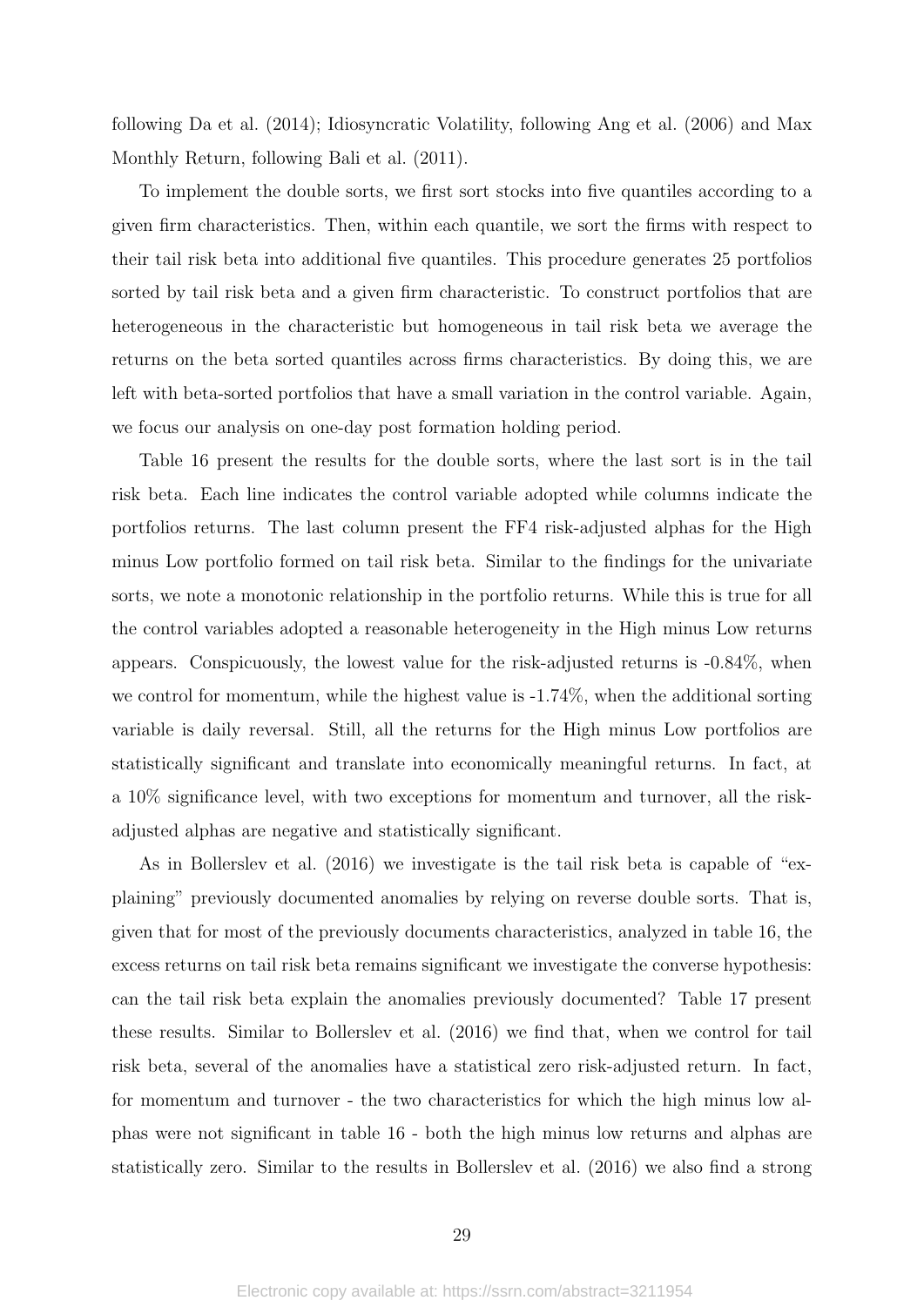negative alpha related to the size effect and a high positive alpha related to the illiquidity effect. Additionally, all the reversals effects are statistically significant, with the monthly reversal having the same magnitude as in Bollerslev et al. (2016), and both the weekly and daily reversals presenting higher alphas.

Finally, an interesting result with respect to the downside beta is noted: while the high minus low alpha for the tail risk beta sorted portfolio remains negative and statistically significant in the double sorts controlling for downside beta the converse is not true. In other terms, after controlling for the tail risk beta we find that the downside anomaly dissipates. We interpret this result as evidence that investors price extreme market movements in contrast to the below average characteristic of the downside beta.

# 4 Conclusion

We propose a new measure of tail risk based on high-frequency risk-neutralized market returns. This measure presents useful characteristics that contribute to the tail risk literature: first, it can be estimated on a daily basis, without using overlapping data, based only on intraday returns. Second, it's non-parametric approach to risk neutralization offers quick reactions to changes in market conditions. Third, and perhaps most important, the fact that it does not depend on options data allows for possible extensions of our analysis to individual assets and to any market, which presents a series of high-frequency returns.

Our Tail risk series computed from 2008 to 2016, captures the 2008 financial crisis, the 2011 European debt crisis, and has a significant correlation with financial, uncertainty, and macroeconomic measures revealing a clear relationship between market prices and the real economy.

Our extensive analysis of the relationship between different assets' returns and tail risk reveals not only that several asset classes are exposed to market tail risk but also that some strategies provide a significant hedge against risks of extreme market return realizations. In particular, we document a strong fly-to-safety and mean reversion feature of Treasure ETF's, a strong negative relationship between various risky assets returns and tail risk, and the tail risk implications to expected returns on the cross section of assets. Additionally, we also show that tail risk is closely related to put options returns,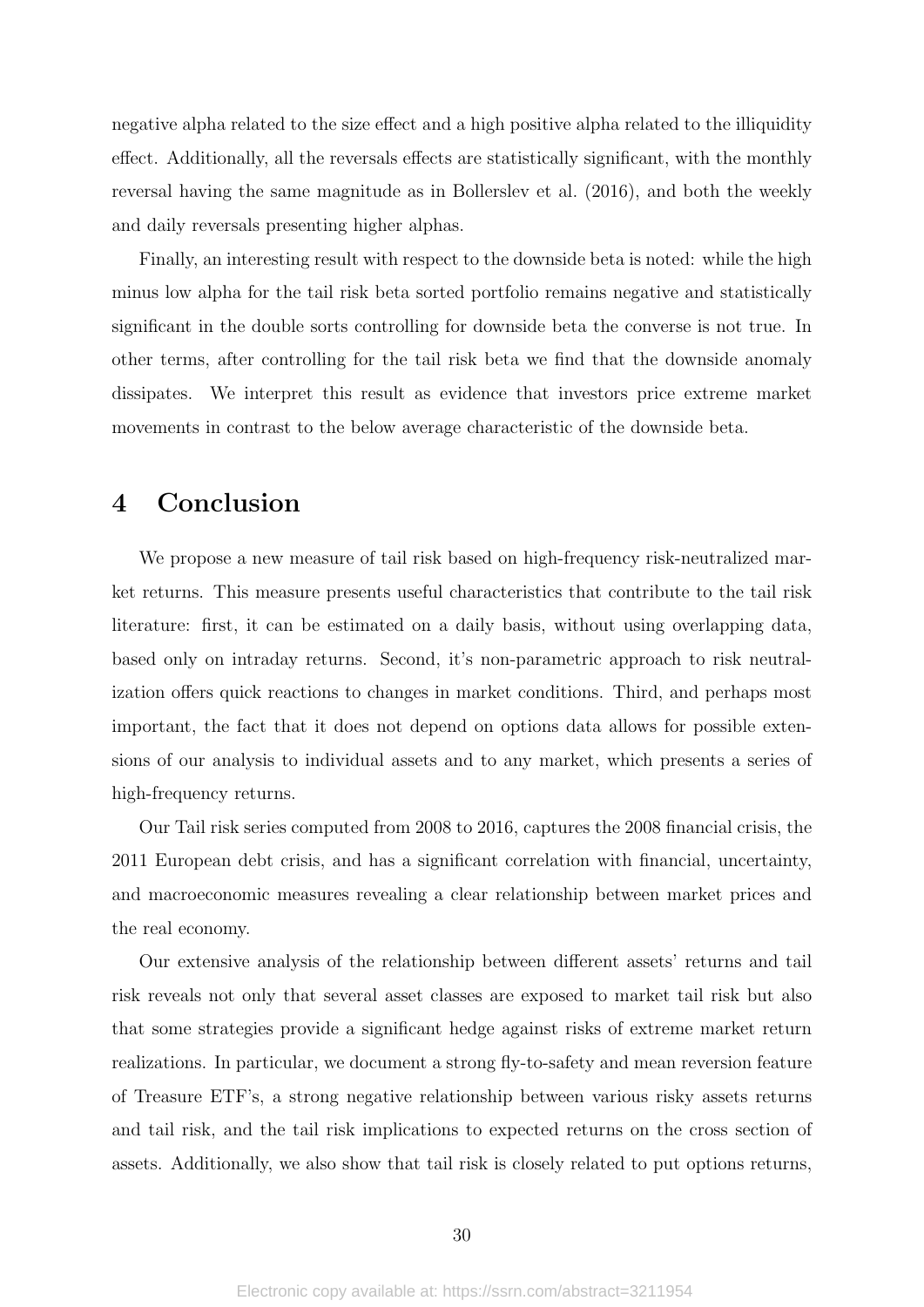with long-short strategies on deep out-of-the-money puts and deep in-the-money puts providing a significant hedge against tail risk.

# Appendix A:

In this appendix, we give a brief description of the additional control variables we consider in the double sort procedures.

- SIZE: Following Fama and French (1993) firm size is measured at the end of each June by its market value, defined as the stock price multiplied by the number of shares outstanding. We update SIZE annually and use it to explain the following 12 months returns. If a stock is introduced in our dataset after the June cut-off we define its size as the stock price multiplied by the shares outstanding for the first day the stock appears in the data set and repeat this value until the next June breaking point. Following Bollerslev et al. (2016) the final value for SIZE is the natural logarithm of the firms' size.
- MOMENTUM: Following Jegadeesh and Titman (1993) we measure momentum as the gross return of the last 252 trading dates skipping the short term reversal, here defined as the last 21 trading dates. If, for a given date  $t$ , we do not have the last 252 days returns for a given stock than we calculate momentum using the maximum observable returns in our sample. If this is less than 50 trading days, we discard this stick for date t cross-section.
- REVERSAL: We calculate three reversal variables following Jegadeesh (1990) and Bali et al. (2016).
	- Monthly Reversal: Is defined as the aggregate return of the last 21 trading days.
	- Weekly Reversal: Is defined as the aggregate return of the last 5 trading days.
	- Daily Reversal: Is defined as the last trading day return.
- ILLIQUIDITY: Following Amihud  $(2002)$  we define illiquidity for each stock i at date  $t$  as follows: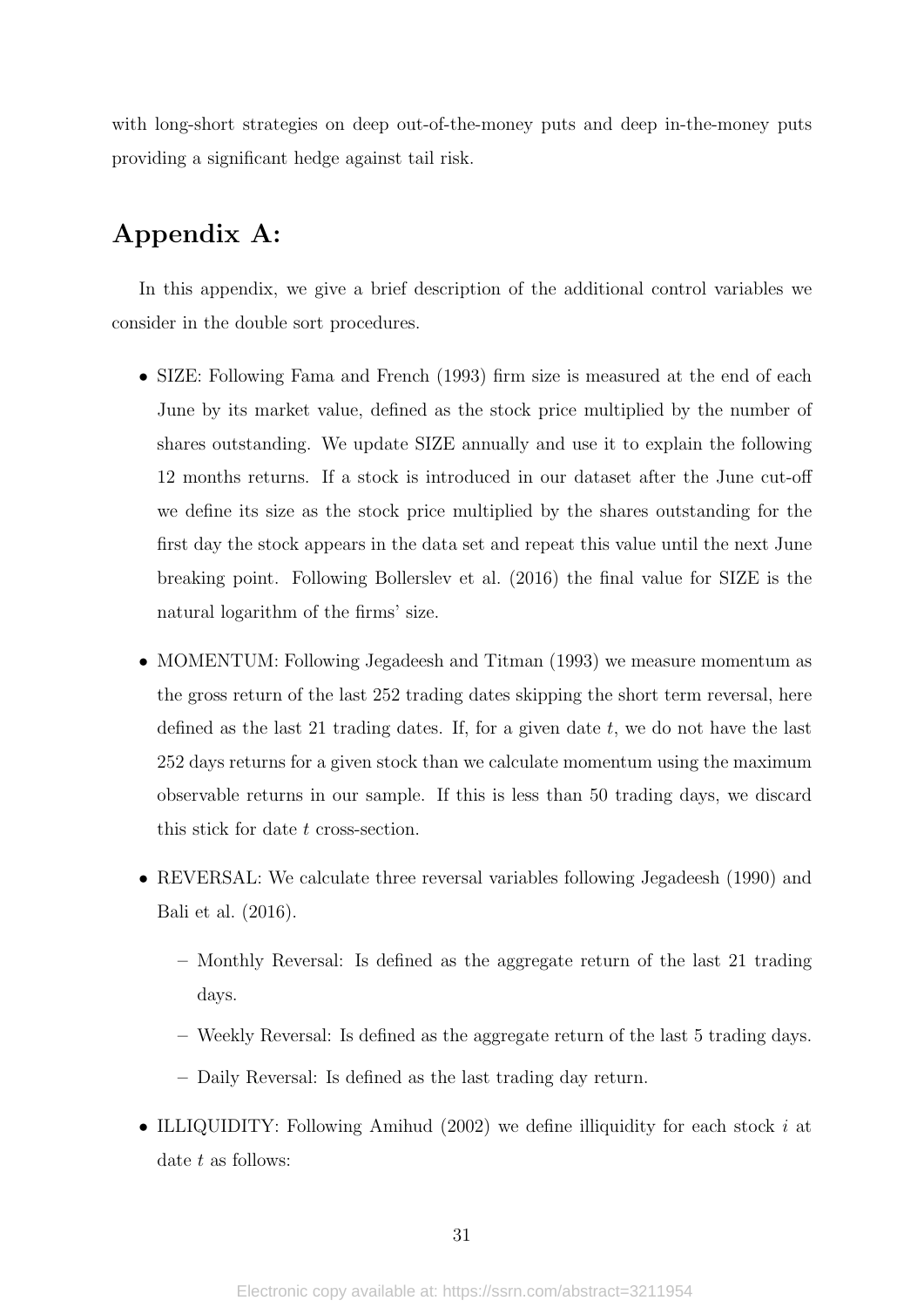$$
ILLIQ_{i,t} = \frac{1}{T} \sum_{i=1}^{T} \frac{|r_{i,t}|}{volume_{i,t}price_{i,t}}
$$
\n(14)

For each data  $t$  we use data for the preceding five trading days to calculate illiquidty. volume<sub>i,t</sub> is stock i date t trading volume,  $price_{i,t}$  is stock i date t closing price.

- TURNOVER: Alternatively to illiquidity, following Bali et al. (2016), we define turnover as the average ratio between daily trades and total shares outstanding for the past five days.
- COSKEWNESS: Following Harvey and Siddique (2000), the daily firm co-skewness is defined as the  $\beta_{CS}$  estimate using daily data for the preceding 21 trading dates for asset  $i$  for the following regression:

$$
R_{i,t} - Rf_t = \alpha + \beta_{MKT}(R_{m,t} - Rf_t) + \beta_{CS}((R_{m,t} - Rf_t))^2 + \epsilon_{i,t}
$$
 (15)

Where  $R_{i,t}$ ,  $Rf_t$  and  $R_{m,t}$  denote the asset i date t returns, the risk free rate and the market return respectively.

• COKURTOSIS: Similar to Ang et al. (2006), the daily firm co-kurtosis is defined as the  $\beta_{CK}$  estimate using daily data for the preceding 21 trading dates for asset i for the following regression:

$$
R_{i,t} - Rf_t = \alpha + \beta_{MKT}(R_{m,t} - Rf_t) + \beta_{CS}((R_{m,t} - Rf_t))^2 + \beta_{CK}((R_{m,t} - Rf_t))^3 + \epsilon_{i,t}
$$
\n(16)

Where  $R_{i,t}$ ,  $Rf_t$  and  $R_{m,t}$  denote the asset i date t returns, the risk free rate and the market return respectively.

• DOWNSIDE BETA: Following Ang et al. (2006), the daily downside beta is defined as follows:

$$
\beta_i^- = \frac{cov(R_i, R_m | R_m < \mu_m)}{var(R_m | R_m < \mu_m)}\tag{17}
$$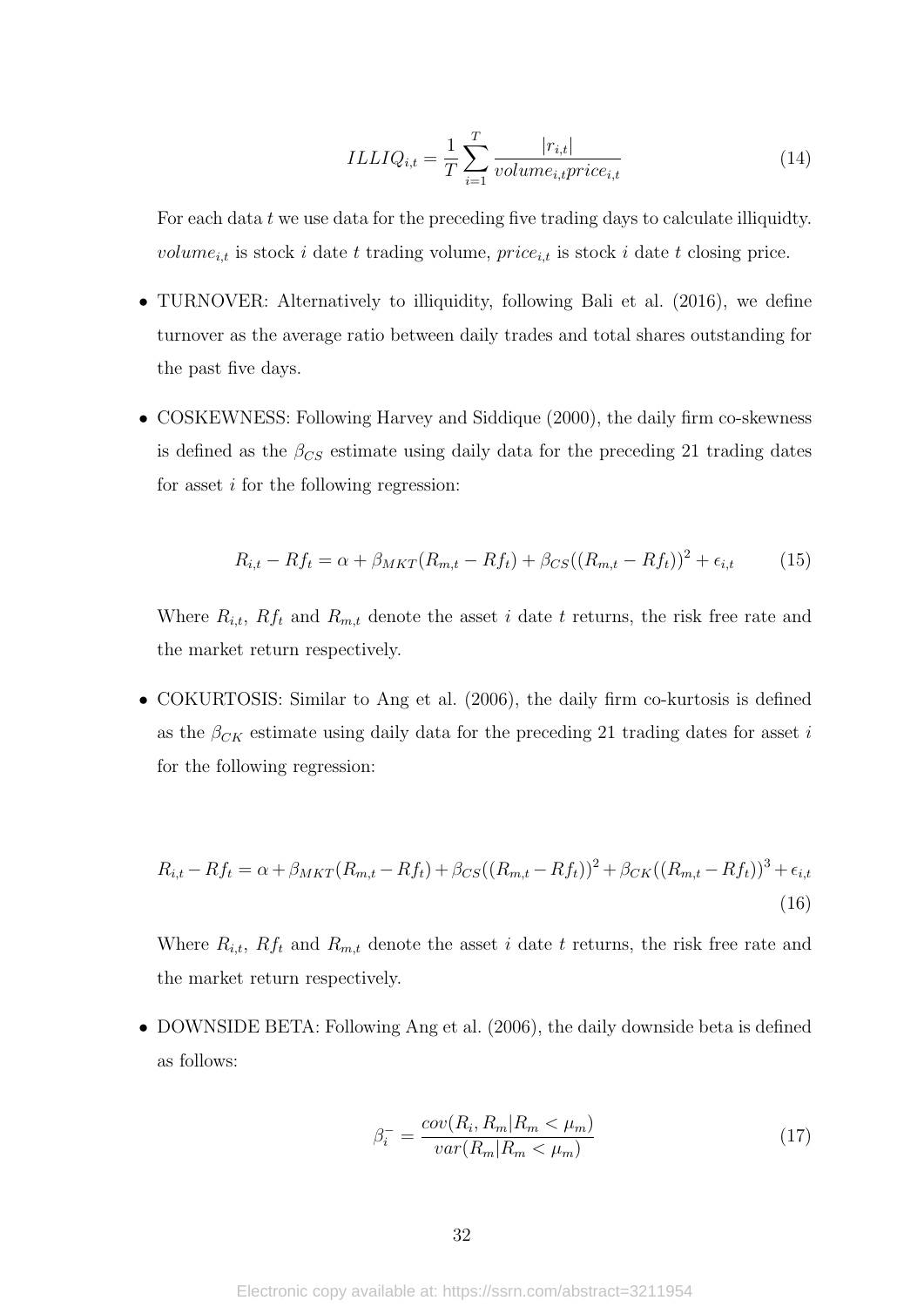Where  $R_i$ ,  $R_m$ ,  $\mu_m$  denote the asset i returns, the market returns and the market mean. We use the last 252 trading dates returns to calculate the downside beta. As for MOMENTUM, if, for a given date  $t$ , we do not have the last 252 days returns for a given stock than we calculate momentum using the maximum observable returns in our sample. If this is less than 50 trading days we discard this stick for date  $t$ cross-section.

• DOWNSIDE SIGMA: Following Da et al. (2014), the daily downside sigma is defined as follows:

$$
\sigma_i^- = \sqrt{var(R_i|R_m < \mu_m)}\tag{18}
$$

Where  $R_i$ ,  $R_m$ ,  $\mu_m$  denote the asset i returns, the market returns and the market mean. We use the last 252 trading dates returns to calculate the downside beta. As for MOMENTUM, if, for a given date  $t$ , we do not have the last 252 days returns for a given stock than we calculate momentum using the maximum observable returns in our sample. If this is less than 50 trading days we discard this stick for date  $t$ cross-section.

• IVOL: Following Ang et al. (2006), the daily firm idiosyncratic volatility is compute as the standard deviation for the residuals from the following regression for the last 21 trading days:

$$
R_{i,t} - Rf_t = \alpha + \beta_{MKT}(R_{m,t} - Rf_t) + \beta_{SMB}SMB_t + \beta_{HML}HML_t + \epsilon_{i,t} \tag{19}
$$

Where  $R_{i,t}$ ,  $R_{f_t}$ ,  $R_{m,t}$ ,  $SMB_t$  and  $HML_t$  denote the asset i date t returns, the risk free rate, the market return, the  $SMB_t$  and  $HML_t$  portfolios of Fama and French (1993) respectively.

• MAX: Following Bali et al. (2011) MAX is defined as the maximum return of a given firm in the preceding 21 trading days.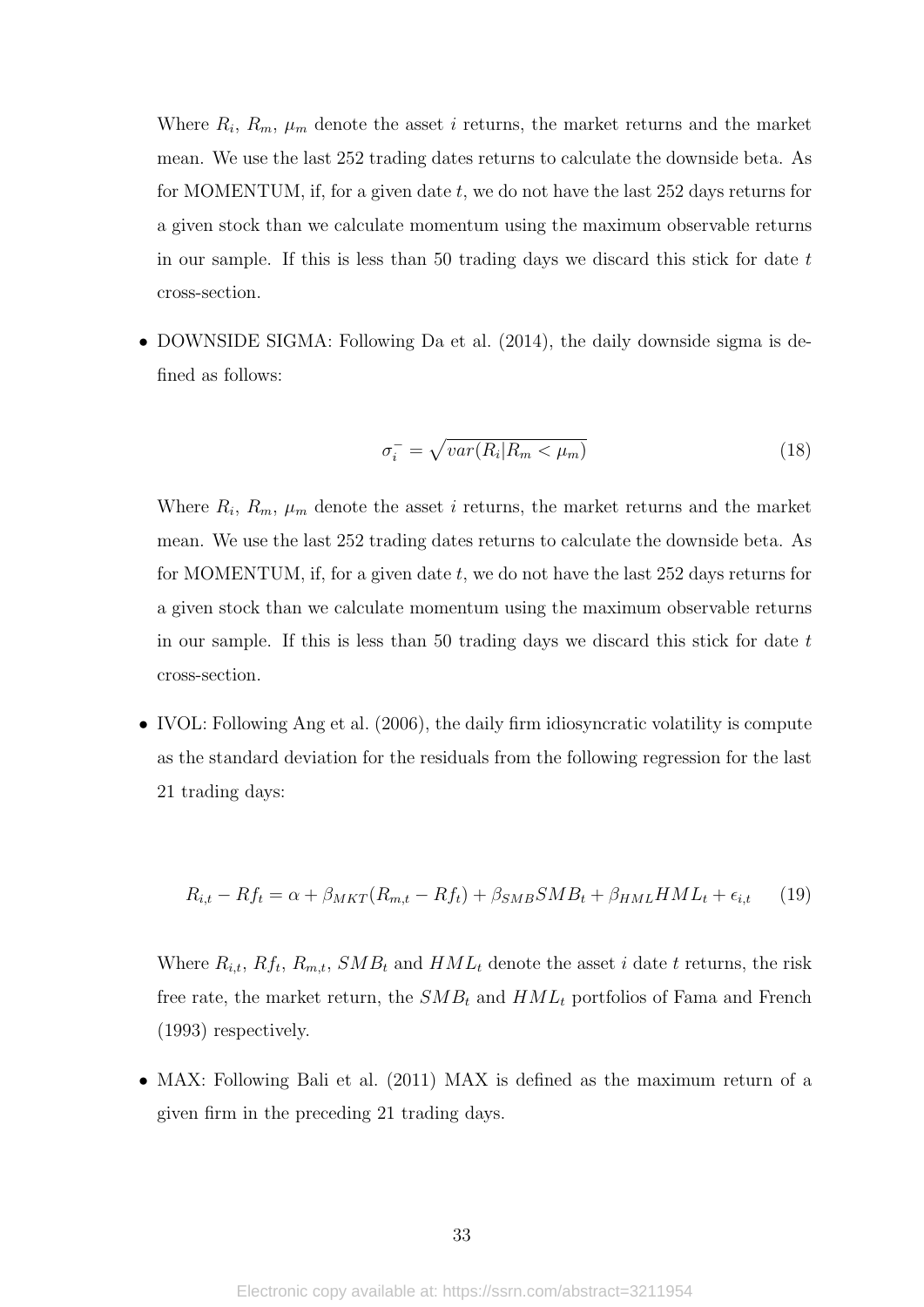# References

- Adrian, T. and M. K. Brunnermeier (2014). Covar. Working paper, NY FED and Princeton University.
- Ait-Sahalia, Y. and A. W. Lo (1998). Nonparametric Estimation of State-Price Densities Implicit in Financial Asset Prices. Journal of Finance 53 (2), 499–547.
- Ait-Sahalia, Y. and A. W. Lo (2000). Nonparametric risk management and implied risk aversion. Journal of Econometrics  $94(1-2)$ , 9-51.
- Allen, L., T. G. Bali, and Y. Tang (2012). Does systemic risk in the financial sector predict future economic downturns? Review of Financial Studies 25 (10), 3000–3036.
- Almeida, C., K. Ardison, R. Garcia, and J. Vicente (2016). Nonparametric tail risk, stock returns and the macroeconomy. Technical report.
- Almeida, C. and R. Garcia (2016). Economic implications of nonlinear pricing kernels. Management Science Forthcoming.
- Amihud, Y. (2002, January). Illiquidity and stock returns: cross-section and time-series effects. Journal of Financial Markets 5 (1), 3156.
- Andersen, T. G., N. Fusari, and V. Todorov (2016). The pricing of tail risk and the equity premium: Evidence from international option markets. Technical report.
- Ang, A., J. Chen, and Y. Xing (2006). Downside risk. Review of Financial Studies 19, 1191–1239.
- Ang, A., R. J. Hodrick, Y. Xing, and X. Zhang (2006, February). The cross-section of volatility and expected returns. The Journal of Finance  $61(1)$ , 259–299.
- Astorino, E., F. Chaque, B. Giovannetti, and M. E. da Silva (2015). Variance premium and implied volatility in a low-liquidity option market. Technical report, NEFIN - USP.
- Backus, D., M. Chernov, and I. Martin (2011, December). Disasters implied by equity index options. The Journal of Finance  $66(6)$ , 1969–2011.
- Baker, S. R., N. Bloom, and S. J. Davis (2016). Measuring economic policy uncertainty. Technical report.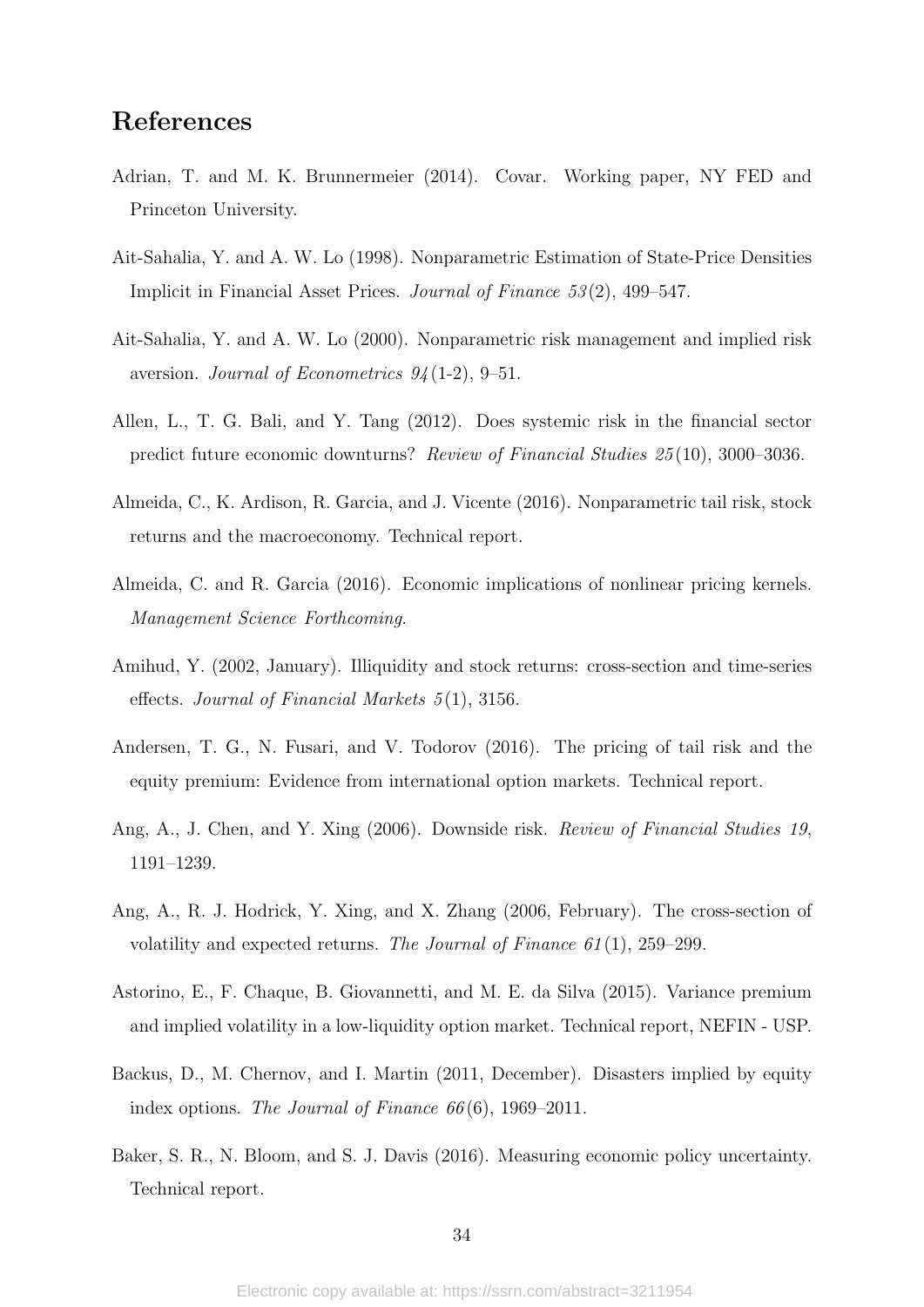- Bali, T. G., N. Cakici, and R. F. Whitelaw (2011). Maxing out: Stocks as lotteries and the cross-section of expected returns. Journal of Financial Economics 99, 427446.
- Bali, T. G., K. O. Demirtas, and H. Levy (2009). Is there a relation between downside risk and expected stock returns? Journal of Financial and Quantitative Analysis  $44(4)$ , 883–909.
- Bali, T. G., R. F. Engle, and Y. Tang (2016). Dynamic conditional beta is alive and well in the cross-section of daily stock returns. Technical report.
- Basak, S. and A. Shapiro (2001). Value-at-risk-based risk management: Optimal policies and asset prices. The Review of Financial Studies  $14(2)$ , 371–405.
- Bates, D. S. (1991). The Crash of '87: Was It Expected? The Evidence from Options Markets. Journal of Finance  $46(3)$ , 1009–44.
- Bekaert, G. and M. Hoerova (2013, December). The vix, the variance premium and stock market volatility. *Journal of Econometrics 183(2)*, 181–192.
- Berkowitz, J. and J. OBrien (2002). How accurate are value-at-risk models at commercial banks? The Journal of Finance  $57(3)$ , 1093-1111.
- Bloom, N. (2009). The Impact of Uncertainty Shocks. *Econometrica* 77(3), 623–685.
- Bollerslev, T., S. Z. Li, and V. Todorov (2016, June). Roughing up beta: Continuous vs. discontinuous betas, and the cross-section of expected stock returns. Journal of Financial Economics  $120(3)$ , 464490.
- Bollerslev, T. and V. Todorov (2011). Tails, Fears, and Risk Premia. Journal of Finance  $66(6)$ , 2165–2211.
- Bollerslev, T., V. Todorov, and L. Xu (2015). Tail risk premia and return predictability. Journal of Financial Economics 118(1), 113–34.
- Breeden, D. T. and R. H. Litzenberger (1978). Prices of State-contingent Claims Implicit in Option Prices. The Journal of Business 51 (4), 621–51.
- Brownlees, C. and R. Engle (2015). Srisk: A conditional capital shortfall measure of systemic risk. Working paper, Universitat Pompeu Fabra and NYU Stern.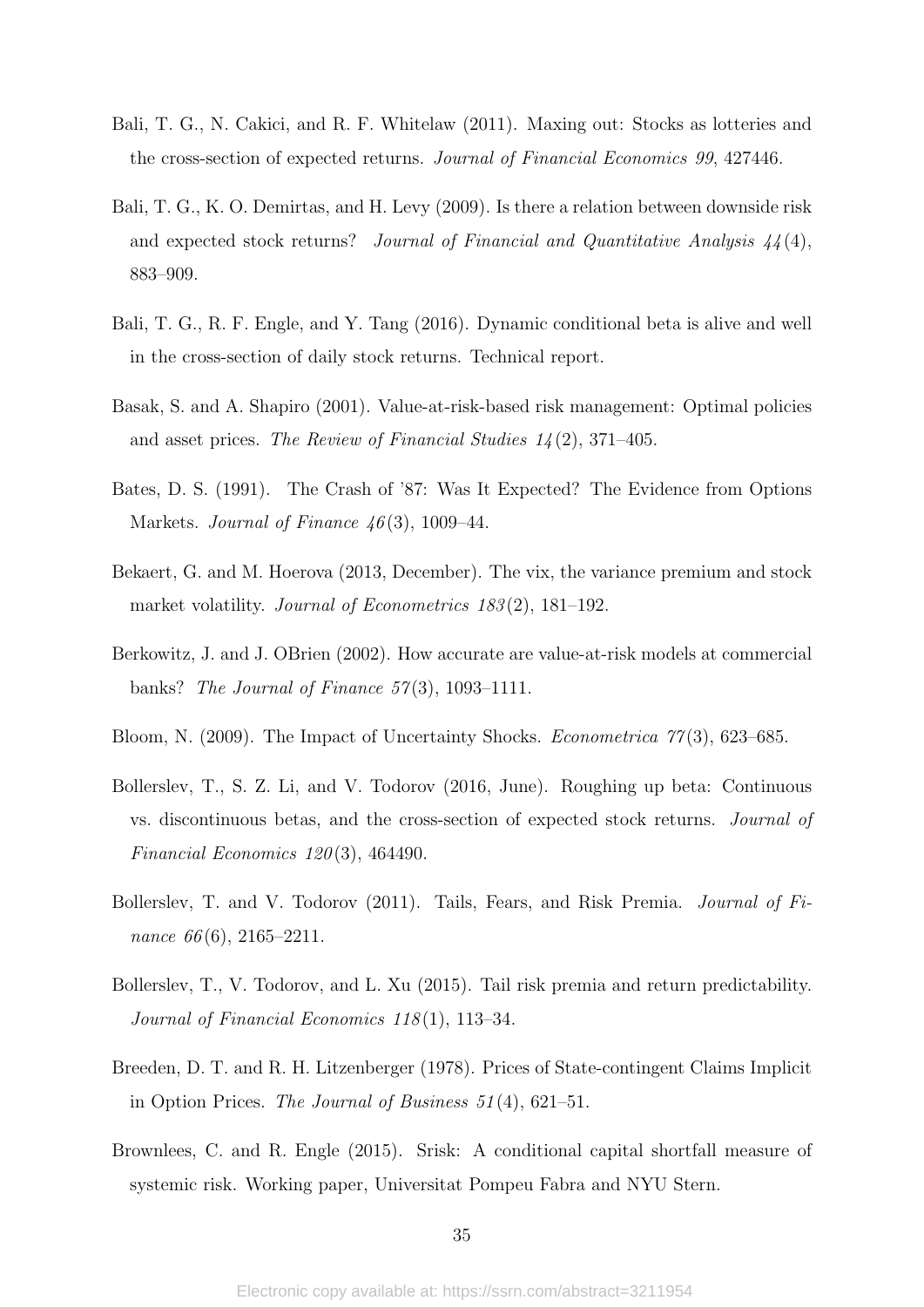- Carr, P. and L. Wu (2008). Variance risk premium. Review of Financial Studies 22 (3), 1311–1341.
- Da, Z., J. Engelberg, and P. Gao (2014). The sum of all fears investor sentiment and asset prices. Review of Financial Studies.
- Fama, E. F. and K. R. French (1993). Common risk factors in the returns on stocks and bonds. Journal of Financial Economics 33, 3–56.
- Glosten, L. R., R. Jagannathan, and D. E. Runkle (1993, December). On the relation between the expected value and the volatility of the nominal excess return on stocks. The Journal of Finance  $48(5)$ , 1779–1801.
- Gospodinov, N., R. Kan, and C. Robotti (2016). On the properties of the constrained hansen-jagannathan distance. Journal of Empirical Finance Forthcoming.
- Hansen, L. P. and R. Jagannathan (1991). Implications of Security Market Data for Models of Dynamic Economies. Journal of Political Economy 99 (2), 225–62.
- Harvey, C. R. and A. Siddique (2000, June). Conditional skewness in asset pricing tests. The Journal of Finance  $55(3)$ , 1263–1296.
- Hu, G. X., J. Pan, and J. Wang (2013). Noise as information for illiquidity. The Journal of Finance 68 (6), 23412382.
- Jegadeesh, N. (1990, July). Evidence of predictable behavior of security returns. The *Journal of Finance*  $45(3)$ , 881–898.
- Jegadeesh, N. and S. Titman (1993). Returns to buying winners and selling losers: Implications for stock market efficiency. The Journal of Finance  $48(1)$ , 65–91.
- Jorion, P. Risk management lessons from the credit crisis. European Financial Management  $15(5)$ , 923–933.
- Kelly, B. and H. Jiang (2014). Tail risk and asset prices. *Review of Financial Stud*ies  $27(10)$ , 2841-2871.
- Kraus, A. and R. H. Litzenberger (1976, September). Skewness preference and the valuation of risk assets. The Journal of Finance 31 (4), 1085–1100.

36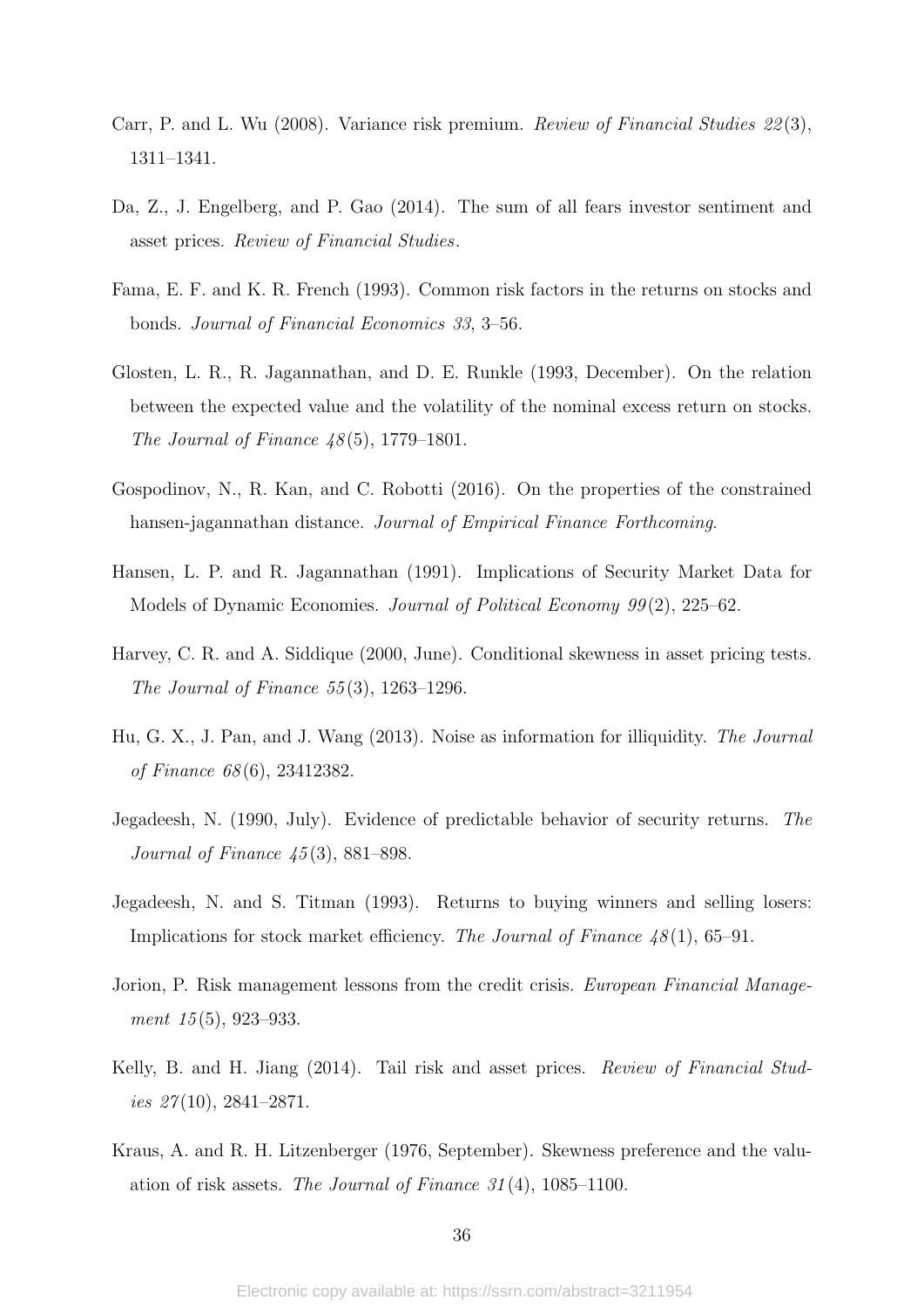- Longstaff, F. A. (1995). Option Pricing and the Martingale Restriction. Review of Financial Studies  $8(4)$ , 1091-1124.
- Rubinstein, M. (1994). Implied binomial trees. *Journal of Finance*  $49(3)$ , 771–818.
- Siriwardane, E. (2013). The probability of rare disasters: Estimation and implications. Technical report, NYU Stern School of Business.
- Stutzer, M. (1996). A Simple Nonparametric Approach to Derivative Security Valuation. Journal of Finance 51 (5), 1633–52.
- van Oordt, M. R. and C. Zhou (2013). Systematic tail risk. Technical report.
- Weller, B. (2016). Measuring tail risks in real time. Technical report, Northwestern Kellogg.
- Yuen, S. (2015). The fear factor and the cross section of stock returns. Technical report.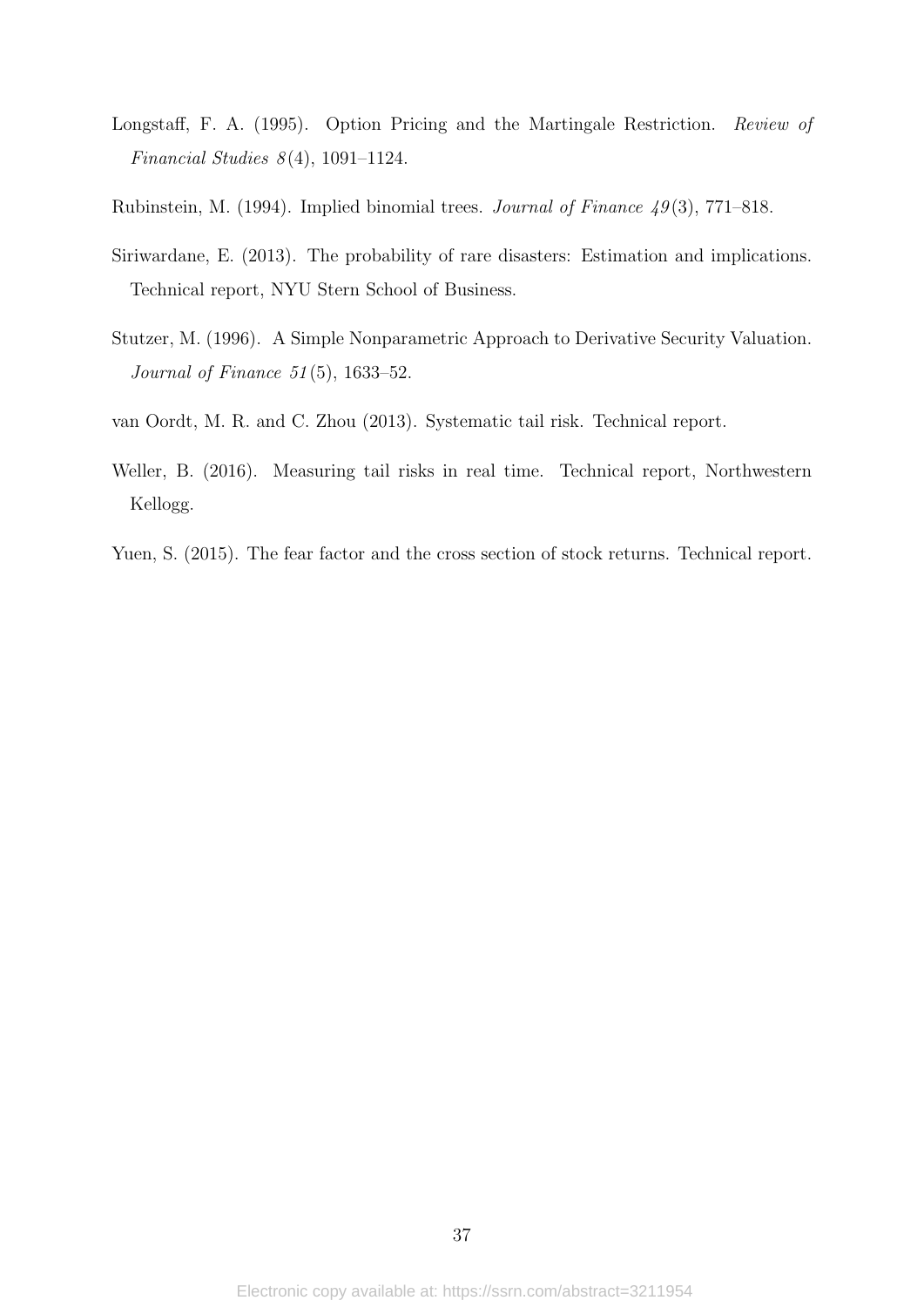

VIX vs. Hellinger Tail Risk Moving Average

Figure 1: This figure plots a 10 days moving average for the estimated Hellinger Tail Risk and the daily VIX index.



VIX vs. Hellinger Tail Risk

Figure 2: This figure plots the estimated, daily, Hellinger Tail Risk and the VIX index.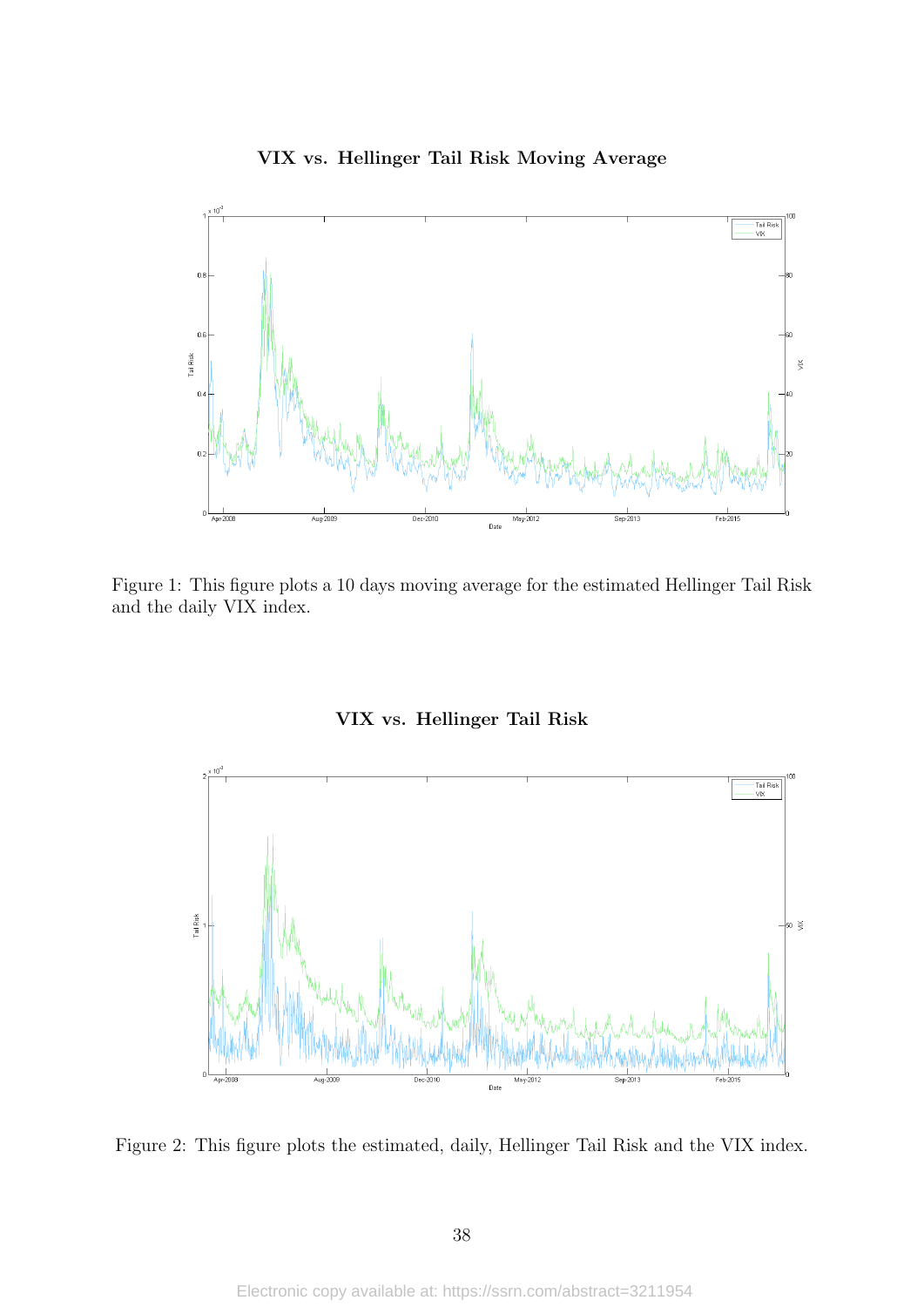

#### Industry Portfolios Betas

Figure 3: This figure plots the estimated betas for the Hellinger Tail Risk, CBOE VIX index and the Aruba, Diebold and Scotti Business Conditions Index calculated by the Philadelphia FRB for multivariate regressions where the endogenous variable are returns on the 49 Industry Portfolios from Kenneth French library. Results are from multivariate regressions where the explanatory variables are the Hellinger Tail Risk, the CBOE VIX index, the realized variance measured as the squared sum of intraday, 15 minutes interval, S&P 500 returns, the Aruba, Diebold and Scotti Business Conditions Index calculated by the Philadelphia FRB and the Economic Policy Uncertainty Index for the U.S. economy from Baker et al. (2016). Red dashed lines indicate the 10% confidence bands for the Hellinger Tail Risk beta calculated using Newey and West variance matrix with five lags.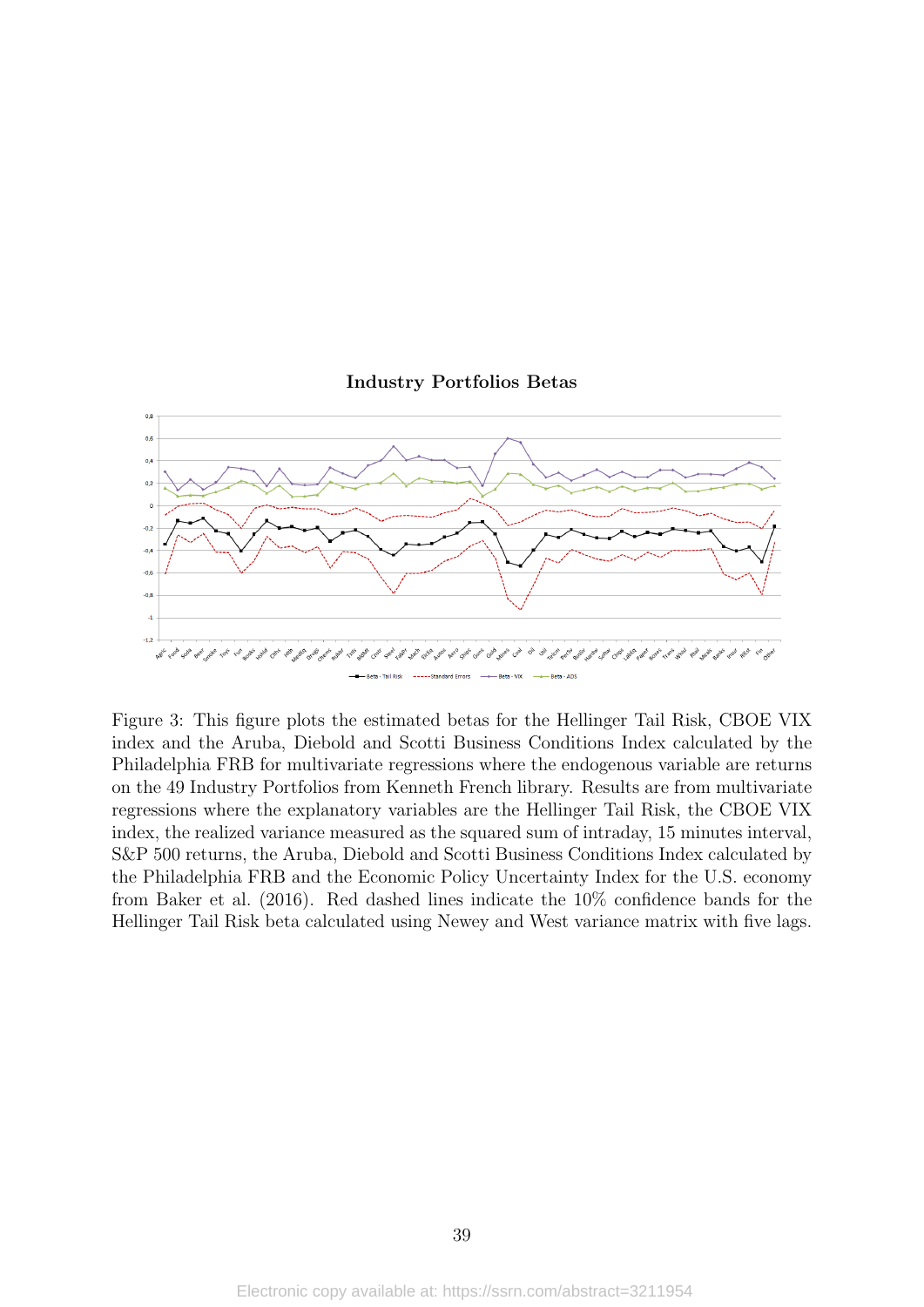|                                                |                   |                                                            |                                                            |            |              |              |                          |                                           | BORSA ISTANBUL |                |              |                         |                   |                |
|------------------------------------------------|-------------------|------------------------------------------------------------|------------------------------------------------------------|------------|--------------|--------------|--------------------------|-------------------------------------------|----------------|----------------|--------------|-------------------------|-------------------|----------------|
|                                                | Source            |                                                            |                                                            | <b>TMX</b> | BM&F Bovespa | WRDS         | JPX                      | EUREX                                     |                | WRDS           | WRDS         | WRDS                    | <b>NRDS</b>       | ASX            |
|                                                | Date              |                                                            |                                                            | 13/05/2016 | 20/04/2016   | 31/08/2015   | 13/05/2016               | 13/05/2016                                | 13/05/2016     | 30/12/2013     | 30/12/2013   | 30/12/2013              | 30/12/2013        | 13/05/2016     |
|                                                | Volume            | As of 13/05/2016 inexistent<br>As of 13/05/2016 inexistent | As of 13/05/2016 inexistent<br>As of 13/05/2016 inexistent |            |              | 164663       |                          |                                           |                | 39078          | 19176        | $0228$                  | 27068             |                |
| Table 1: Option Cross Section Around the World | Outstanding       |                                                            |                                                            | 1129       | $810\,$      | 9057<br>2443 |                          | $\begin{array}{c} 250 \\ 149 \end{array}$ |                | 1668           |              |                         | 624<br>972<br>762 | $\overline{1}$ |
|                                                | Maturities        |                                                            |                                                            |            |              | 30           | 23                       | $\Xi$                                     |                | $\mathfrak{S}$ | $\mathbb{C}$ | $\Xi$                   |                   |                |
|                                                | Strikes           |                                                            |                                                            | 50         | 93           | 278942       |                          |                                           |                | 129            | $50\,$       | 86                      | $\mathfrak{S}$    | 8 <sup>o</sup> |
|                                                | $\sqrt{2}$ duntry | Argentina<br>China                                         | Saudi Arabia<br>Russia                                     | Brazil     | $\rm Canada$ |              | $_{\rm Japan}^{\rm USA}$ | South Korea                               | Turkey         | Germany        | France       | ttaly<br>United Kingdom |                   | Australia      |

| $\sim$ $\sim$ $\sim$ $\sim$<br>;<br>;<br>$\frac{1}{2}$ |
|--------------------------------------------------------|
| )<br> <br>$\frac{1}{2}$                                |
| -<br>Christian<br>י<br>ו<br>ו                          |
| Ì                                                      |
| $\frac{2}{2}$<br>ζ                                     |
| $-7.7$<br>I<br>Ó                                       |
| i<br>į                                                 |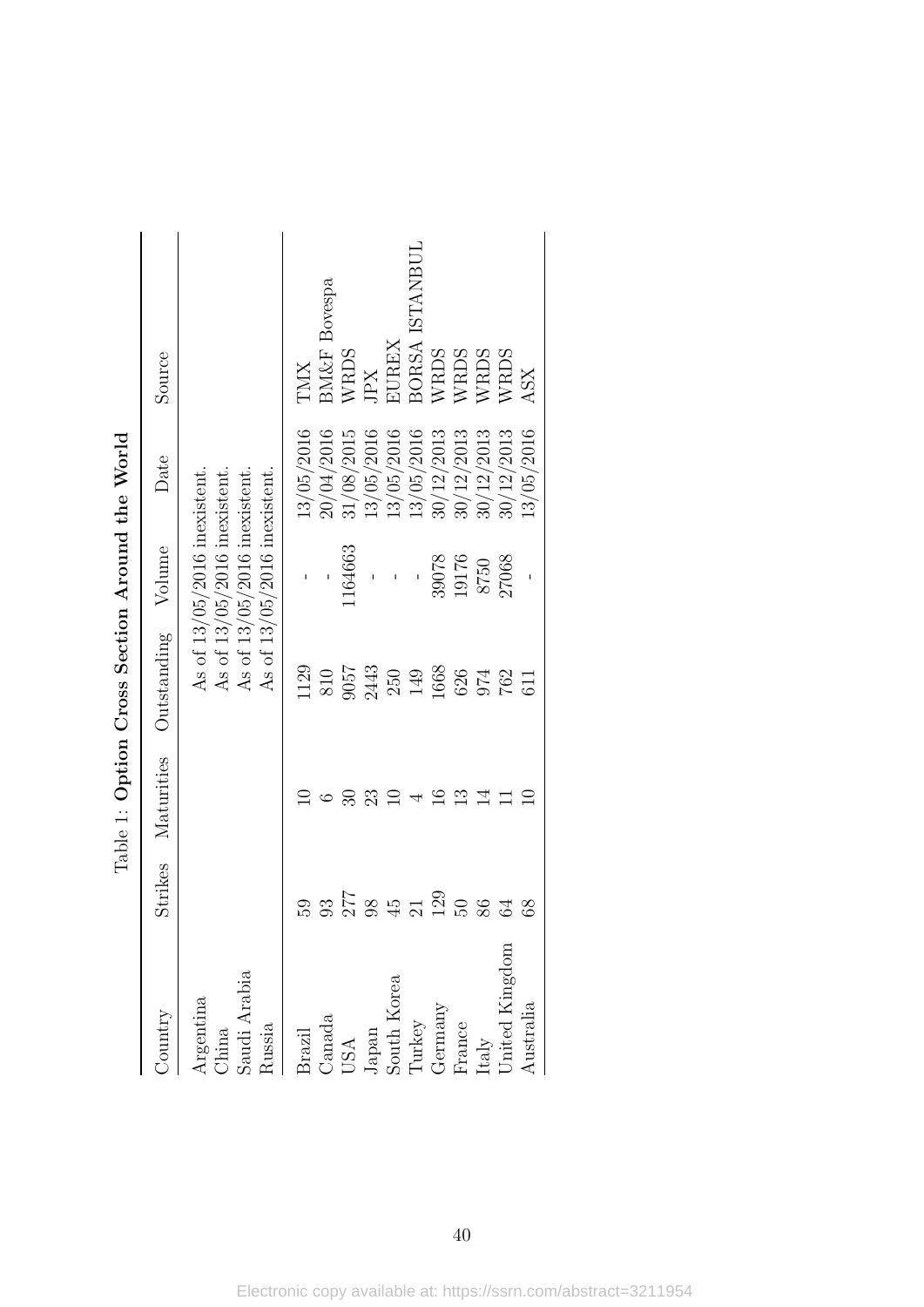|                               |                               |                                                     |                                                     |                                                     | Panel A:                                    |                            |                                                      |
|-------------------------------|-------------------------------|-----------------------------------------------------|-----------------------------------------------------|-----------------------------------------------------|---------------------------------------------|----------------------------|------------------------------------------------------|
|                               | $S\&P500$                     | VIX                                                 | $\mathbb{R}^V$                                      | <b>BTX</b>                                          | ПHE                                         | Eq. EPU                    | D. Jump                                              |
| Hellinger Tail Risk           |                               |                                                     |                                                     |                                                     |                                             |                            |                                                      |
| Expected Shortfall            | $-0.24$<br>$-0.37$<br>$-0.04$ | $\begin{array}{c} 0.65 \\ 0.61 \\ 0.90 \end{array}$ | $\begin{array}{c} 0.65 \\ 0.76 \\ 0.68 \end{array}$ | $\begin{array}{c} 0.59 \\ 0.51 \\ 0.68 \end{array}$ | $0.34$<br>$0.43$                            | 1760<br>0760<br>1760       | $\begin{array}{c} 0.39 \\ 0.37 \\ 0.0 \end{array}$   |
| Days<br>Moving Average 10     |                               |                                                     |                                                     |                                                     |                                             |                            |                                                      |
|                               |                               |                                                     |                                                     |                                                     | Panel A:                                    |                            |                                                      |
|                               | $\overline{\text{SUV}}$       | Noise                                               | Spread                                              | Crashes                                             | Fin. Beta                                   | Yield Spread               | <b>FEAR</b>                                          |
| Hellinger Tail Risk           |                               |                                                     |                                                     |                                                     |                                             |                            |                                                      |
| Expected Shortfall            | $-0.42$<br>$-0.37$<br>$-0.60$ | $0.49$<br>$0.44$<br>$0.73$                          | $0.47$<br>0.42<br>0.71                              | $0.32$<br>$0.50$                                    | $\begin{array}{c} 0.35 \\ 0.52 \end{array}$ | $0.48$<br>$0.43$<br>$0.72$ | $\begin{array}{c} 0.07 \\ 0.12 \\ -0.05 \end{array}$ |
| . Days<br>Moving Average 10 1 |                               |                                                     |                                                     |                                                     |                                             |                            |                                                      |
|                               |                               |                                                     |                                                     |                                                     |                                             |                            |                                                      |

Table 2: Correlations Table 2: Correlations

stands for realized variance measure as the squared sum of intraday, 15 minutes interval, S&P 500 returns; BTX stands Uncertainty Index and Equity Uncertainty Index for the U.S. economy from Baker et al. (2016); D. Jump stands for the downside jump measure constructed as in 3.1; ADS stands for the the Aruba, Diebold and Scotti Business Conditions Index calculated by the Philadelphia FRB; Noise stands for the noise measure of Hu et al. (2013); Spread stands for the Emerging and 10-Year Treasury Constant Maturity from St. Louis FRED; FEAR stands for the Google Trends measure of investors This table present the correlation coefficients between the Hellinger Tail Risk, its physical counterpart, the 10 days moving average of the Hellinger Tail Risk and various other crash sensitive measures. VIX indicates the CBOE VIX index; RV for the the left risk neutral jump tail variation of Bollerslev et al. (2015); EPU and Eq. EPU are the Economic Policy Markets spread with the spot treasury curve from BofA (Available at St. Louis FRED); Crashes stands for the Stock Market Crashes measure by the Cleveland FRB as the ration of the current value for the S&P 500 index and its maximum over the last 365 days; Fin. Beta stands for the measure of the contribution of the banking sector to overall stock market volatility from the Cleveland FRB; Yield Spread stands for the difference between Moody's Seasoned Baa Corporate Bond This table present the correlation coefficients between the Hellinger Tail Risk, its physical counterpart, the 10 days moving average of the Hellinger Tail Risk and various other crash sensitive measures. VIX indicates the CBOE VIX index; RV stands for realized variance measure as the squared sum of intraday, 15 minutes interval, S&P 500 returns; BTX stands for the the left risk neutral jump tail variation of Bollerslev et al. (2015); EPU and Eq. EPU are the Economic Policy Uncertainty Index and Equity Uncertainty Index for the U.S. economy from Baker et al. (2016); D. Jump stands for the downside jump measure constructed as in 3.1; ADS stands for the the Aruba, Diebold and Scotti Business Conditions Index calculated by the Philadelphia FRB; Noise stands for the noise measure of Hu et al. (2013); Spread stands for the Emerging Markets spread with the spot treasury curve from BofA (Available at St. Louis FRED); Crashes stands for the Stock Market Crashes measure by the Cleveland FRB as the ration of the current value for the S&P 500 index and its maximum<br> $\frac{1}{2}$  and its maximum indicates in the contract of the current value for the S&P 500 index and its m over the last 365 days; Fin. Beta stands for the measure of the contribution of the banking sector to overall stock market volatility from the Cleveland FRB; Yield Spread stands for the difference between Moody's Seasoned Baa Corporate Bond and 10-Year Treasury Constant Maturity from St. Louis FRED; FEAR stands for the Google Trends measure of investors sentiment from Da et al. (2014). sentiment from  $Da$  et al.  $(2014)$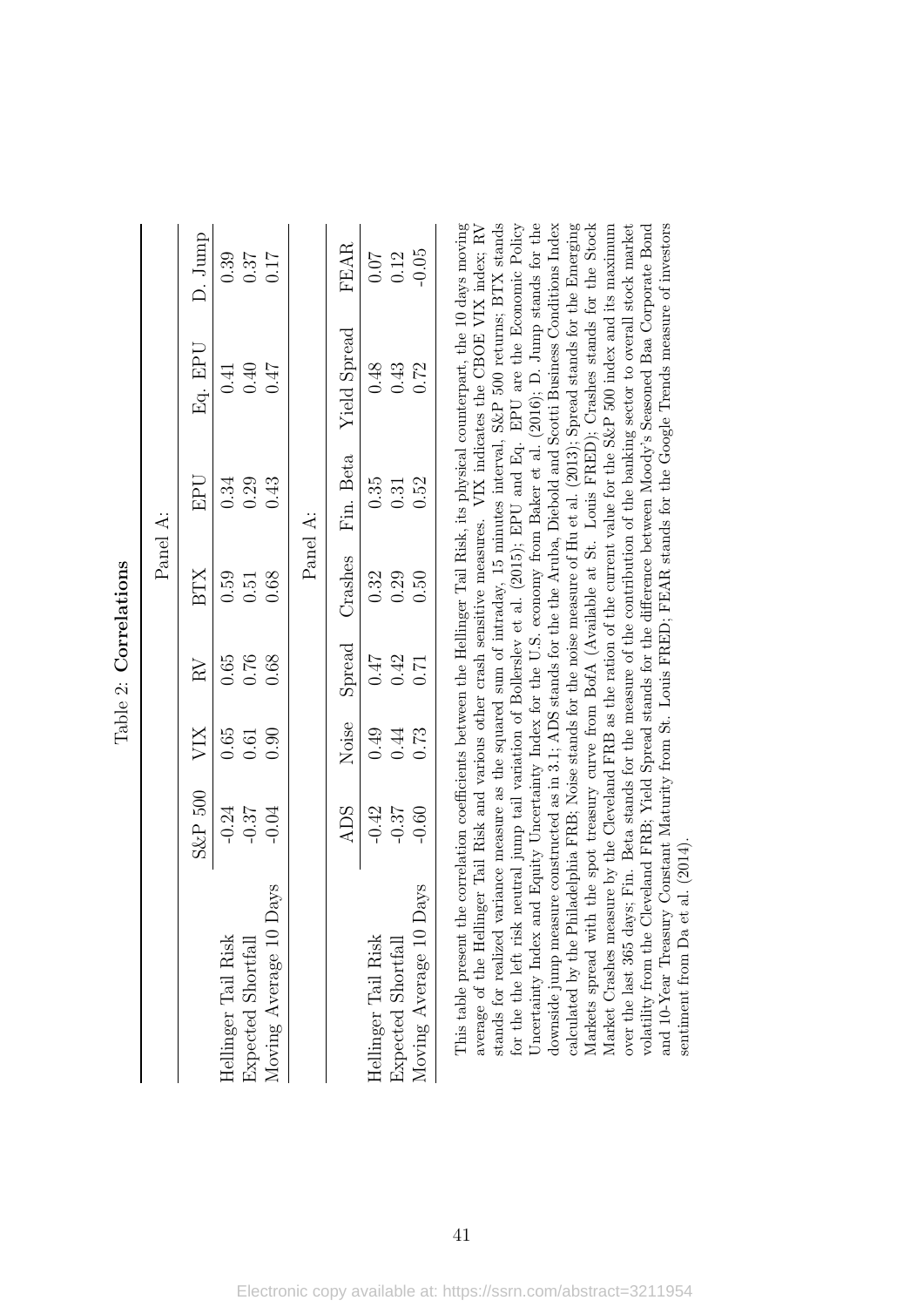|             | Tail Risk | VIX.   | RV              | EPU                               | ADS       |
|-------------|-----------|--------|-----------------|-----------------------------------|-----------|
|             |           |        |                 | Panel A: Univariate Regressions   |           |
| β           | 0.11      | 0.04   | 0.07            | 0.03                              | $-0.01$   |
| $t - stat.$ | (6.69)    | (3.55) | (3.41)          | (2.62)                            | $(-0.78)$ |
| $R^2$       | 0.16      | 0.03   | 0.07            | 0.01                              | 0.00      |
|             |           |        |                 | Panel B: Multivariate Regressions |           |
| Tail Risk   |           | 0.13   | 0.12            | 0.12                              | 0.12      |
|             |           | (7.70) | (7.50)          | (7.45)                            | (7.58)    |
| VIX         |           |        | $-0.04$ $-0.05$ | $-0.05$                           | $-0.03$   |
|             |           |        |                 | $(-4.18)$ $(-4.38)$ $(-4.46)$     | $(-2.12)$ |
| $\rm RV$    |           |        | 0.03            | 0.03                              | 0.02      |
|             |           |        | (1.49)          | (1.49)                            | (1.42)    |
| <b>EPU</b>  |           |        |                 | 0.00                              | 0.00      |
|             |           |        |                 | (0.37)                            | (0.29)    |
| ADS         |           |        |                 |                                   | 0.00      |
|             |           |        |                 |                                   | (0.29)    |
| $R^2$       |           | 0.17   | 0.17            | 0.17                              | 0.18      |

Table 3: Contemporaneous Downside Jump Regressions

This table present the results for contemporaneous regressions where the endogenous variable is the Downside Jump measure calculated in 3.1. Panel A present the results for univariate regressions where the explanatory variables are the Hellinger Tail Risk, the CBOE VIX index, the realized variance measured as the squared sum of intraday, 15 minutes interval, S&P 500 returns, the Aruba, Diebold and Scotti Business Conditions Index calculated by the Philadelphia FRB and the Economic Policy Uncertainty Index for the U.S. economy from Baker et al. (2016). Panel B present multivariate regressions where additional to the tail risk measure we also control for the above mentioned crash sensitive indexes. t-statistics are calculated using Newey-West variance matrix with five lags.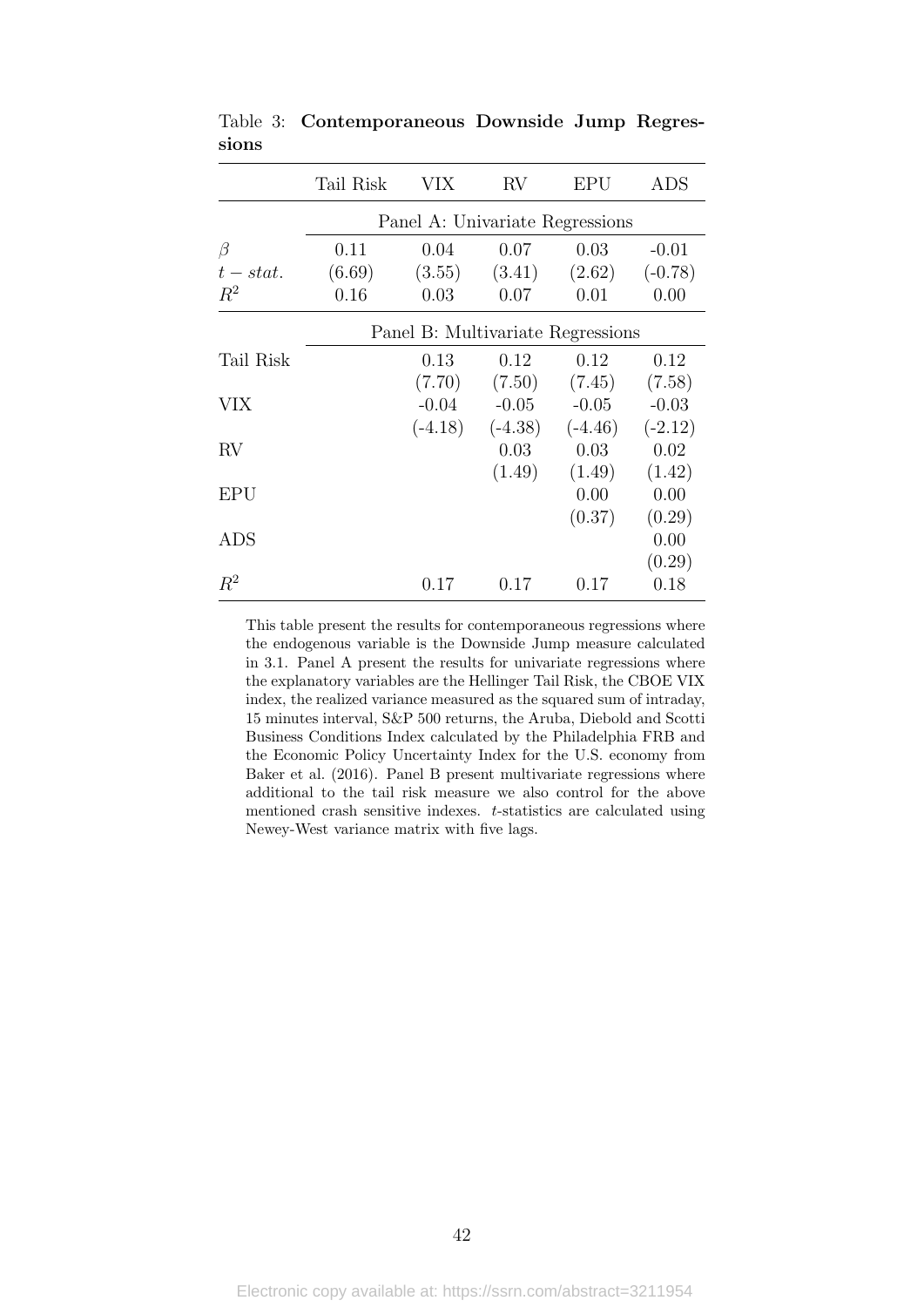|            | $D.$ Jump 1 | $D.$ Jump $2$ | $D.$ Jump $3$ | $D.$ Jump $4$ | $D.$ Jump $5$ | Aggregate |
|------------|-------------|---------------|---------------|---------------|---------------|-----------|
| Tail Risk  | 0.26        | 0.24          | 0.11          | 0.07          | 0.10          | 0.12      |
|            | (4.39)      | (4.99)        | (5.04)        | (4.30)        | (5.75)        | (7.58)    |
| <b>VIX</b> | 0.07        | $-0.08$       | $-0.04$       | $-0.03$       | $-0.03$       | $-0.03$   |
|            | (0.72)      | $(-1.96)$     | $(-2.20)$     | $(-1.92)$     | $(-2.46)$     | $(-2.12)$ |
| RV         | 0.13        | 0.05          | 0.02          | 0.00          | 0.01          | 0.02      |
|            | (2.01)      | (1.11)        | (1.10)        | (0.42)        | (0.63)        | (1.42)    |
| <b>EPU</b> | 0.04        | $-0.02$       | 0.01          | 0.01          | 0.00          | 0.00      |
|            | (0.91)      | $(-0.78)$     | (0.79)        | (0.70)        | $(-0.43)$     | (0.29)    |
| ADS        | 0.11        | 0.04          | 0.04          | 0.01          | 0.03          | 0.03      |
|            | (1.23)      | (1.12)        | (2.33)        | (0.51)        | (2.17)        | (1.92)    |
| Constant   | 1.99        | 0.43          | 0.12          | 0.05          | 0.07          | 0.25      |
|            | (35.67)     | (18.30)       | (11.79)       | (9.28)        | (10.50)       | (28.67)   |
| $R^2$      | 0.05        | 0.08          | 0.08          | 0.06          | 0.09          | 0.18      |
| $R^{2*}$   | 0.04        | 0.06          | 0.06          | 0.05          | 0.07          | 0.16      |

Table 4: Contemporaneous Downside Jump Regressions - Segregated

This table present the results for contemporaneous regressions where the endogenous variable is the Downside Jump measure calculated in 3.1 and its five components. Results are from multivariate regressions where the explanatory variables are the Hellinger Tail Risk, the CBOE VIX index, the realized variance measured as the squared sum of intraday, 15 minutes interval, S&P 500 returns, the Aruba, Diebold and Scotti Business Conditions Index calculated by the Philadelphia FRB and the Economic Policy Uncertainty Index for the U.S. economy from Baker et al. (2016). In the last line we also present the  $R^2*$ for univariate regressios where the only explanatory variable is the Hellinger Tail Risk. t-statistics are calculated using Newey-West variance matrix with five lags.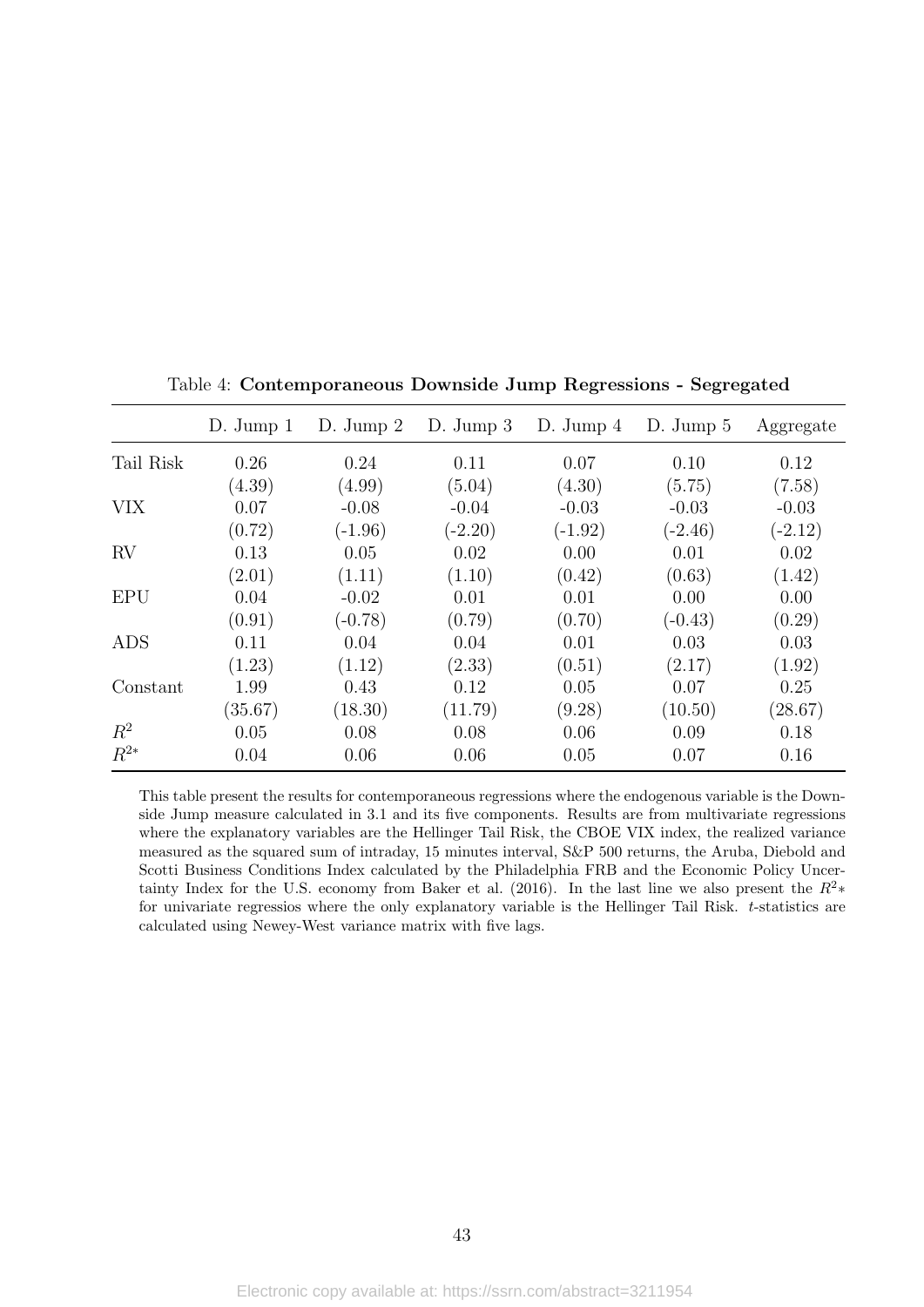|             | Tail Risk | VIX    | RV                             | EPU                               | ADS       |
|-------------|-----------|--------|--------------------------------|-----------------------------------|-----------|
|             |           |        | Panel A: Bivariate Regressions |                                   |           |
| $\beta$     | 0.02      | 0.01   | 0.03                           | 0.01                              | $-0.01$   |
| $t - stat.$ | (3.03)    | (1.43) | (4.25)                         | (0.88)                            | $(-0.75)$ |
| $R^2$       | 0.22      | 0.22   | 0.23                           | 0.22                              | 0.22      |
|             |           |        |                                | Panel B: Multivariate Regressions |           |
| Tail Risk   |           | 0.03   | 0.02                           | 0.02                              | 0.02      |
|             |           | (3.11) | (2.15)                         | (2.14)                            | (2.14)    |
| VIX         |           |        | $-0.01$ $-0.02$                | $-0.02$                           | $-0.02$   |
|             |           |        |                                | $(-1.50)$ $(-2.69)$ $(-2.77)$     | $(-2.29)$ |
| $\rm RV$    |           |        | 0.03                           | 0.03                              | 0.03      |
|             |           |        | (4.37)                         | (4.37)                            | (4.42)    |
| EPU         |           |        |                                | 0.00                              | 0.00      |
|             |           |        |                                | (0.19)                            | (0.19)    |
| ADS         |           |        |                                |                                   | 0.00      |
|             |           |        |                                |                                   | $(-0.08)$ |
| $R^2$       |           | 0.22   | 0.23                           | 0.23                              | 0.23      |

Table 5: Downside Jump Prediction Regressions

This table present the results for prediction regressions where the endogenous variable is the Downside Jump measure calculated in 3.1. Panel A present the results for bi-variate regressions where the explanatory variables are the Hellinger Tail Risk, the CBOE VIX index, the realized variance measured as the squared sum of intraday, 15 minutes interval, S&P 500 returns, the Aruba, Diebold and Scotti Business Conditions Index calculated by the Philadelphia FRB and the Economic Policy Uncertainty Index for the U.S. economy from Baker et al. (2016) in addition to the lag of the realized jump measure. Panel B present multivariate regressions where additional to the tail risk measure we also control for the above mentioned crash sensitive indexes. t-statistics are calculated using Newey-West variance matrix with five lags.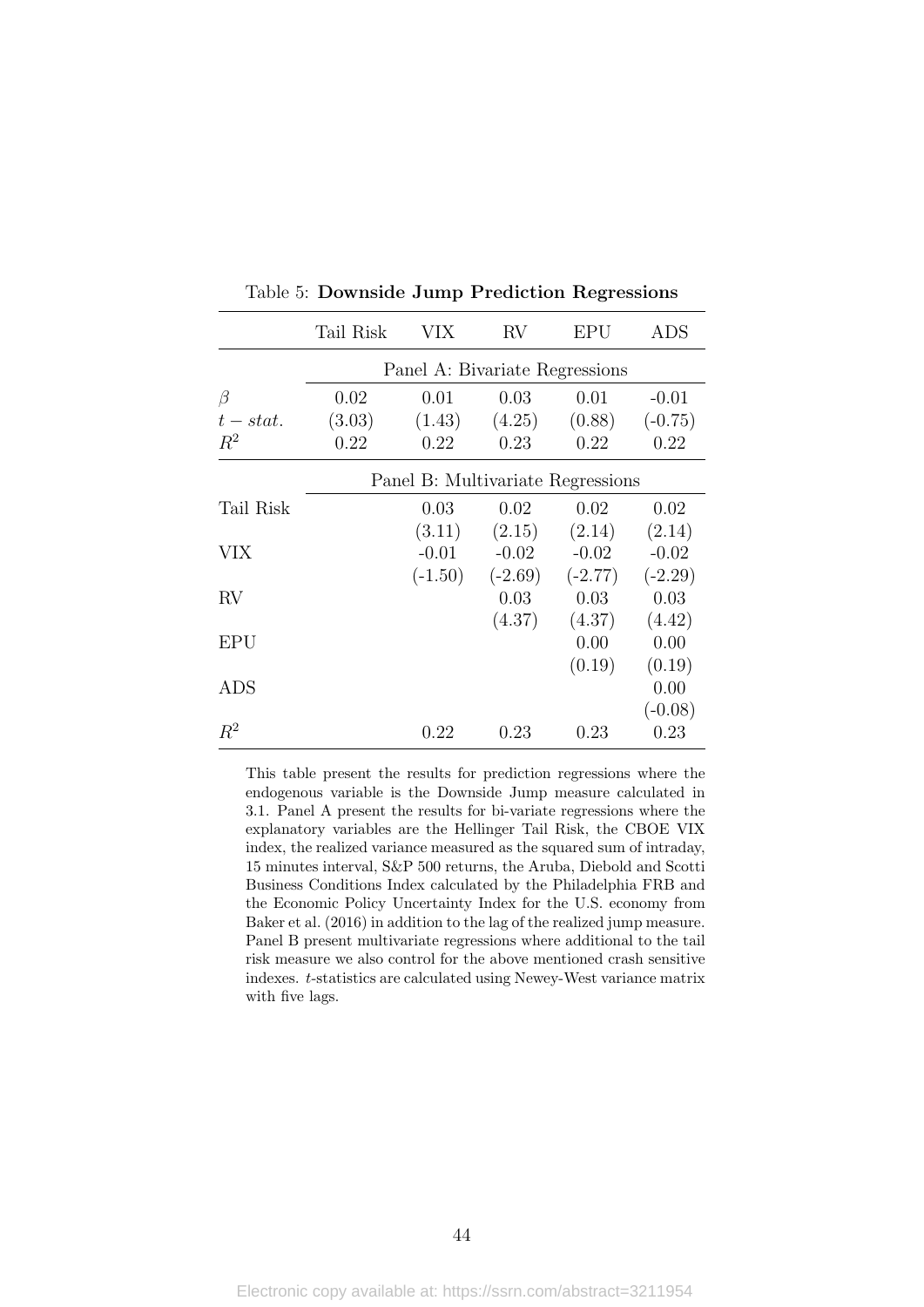|            | $D.$ Jump 1 | $D.$ Jump $2$ | $D.$ Jump $3$ | $D.$ Jump $4$ | $D.$ Jump $5$ | Aggregate |
|------------|-------------|---------------|---------------|---------------|---------------|-----------|
| Tail Risk  | 0.26        | 0.07          | 0.05          | 0.02          | 0.04          | 0.02      |
|            | (4.49)      | (3.12)        | (2.73)        | (1.69)        | (2.86)        | (2.14)    |
| VIX        | $-0.11$     | $-0.03$       | $-0.02$       | $-0.02$       | $-0.03$       | $-0.02$   |
|            | $(-1.56)$   | $(-0.92)$     | $(-1.09)$     | $(-1.99)$     | $(-2.87)$     | $(-2.29)$ |
| RV         | 0.05        | 0.04          | 0.03          | 0.03          | 0.03          | 0.03      |
|            | (1.04)      | (2.17)        | (1.22)        | (1.49)        | (2.65)        | (4.42)    |
| <b>EPU</b> | 0.05        | $-0.03$       | 0.00          | 0.01          | 0.00          | 0.00      |
|            | (1.01)      | $(-1.53)$     | $(-0.20)$     | (1.00)        | (0.13)        | (0.19)    |
| ADS        | $-0.01$     | 0.01          | 0.02          | 0.00          | 0.01          | 0.00      |
|            | $(-0.14)$   | (0.21)        | (1.55)        | $(-0.19)$     | (0.80)        | $(-0.08)$ |
| Lag Jump   | 0.27        | 0.25          | 0.14          | 0.00          | 0.07          | 0.42      |
|            | (11.07)     | (7.00)        | (2.26)        | (0.09)        | (1.61)        | (9.94)    |
| Constant   | 1.45        | 0.32          | 0.10          | 0.05          | 0.06          | 0.14      |
|            | (23.51)     | (15.46)       | (11.31)       | (8.45)        | (9.99)        | (14.49)   |
| $R^2$      | 0.11        | 0.09          | 0.05          | 0.02          | 0.04          | 0.23      |
| $R^2*$     | 0.04        | 0.02          | 0.02          | 0.01          | 0.02          | 0.07      |

Table 6: Downside Jump Prediction Regressions - Segregated

This table present the results for prediction regressions where the endogenous variable is the Downside Jump measure calculated in 3.1 and its five components. Results are from multivariate regressions where the explanatory variables are the Hellinger Tail Risk, the CBOE VIX index, the realized variance measured as the squared sum of intraday, 15 minutes interval, S&P 500 returns, the Aruba, Diebold and Scotti Business Conditions Index calculated by the Philadelphia FRB and the Economic Policy Uncertainty Index for the U.S. economy from Baker et al. (2016). In the last line we also present the  $R^2*$  for univariate regressios where the only explanatory variable is the Hellinger Tail Risk. t-statistics are calculated using Newey-West variance matrix with five lags.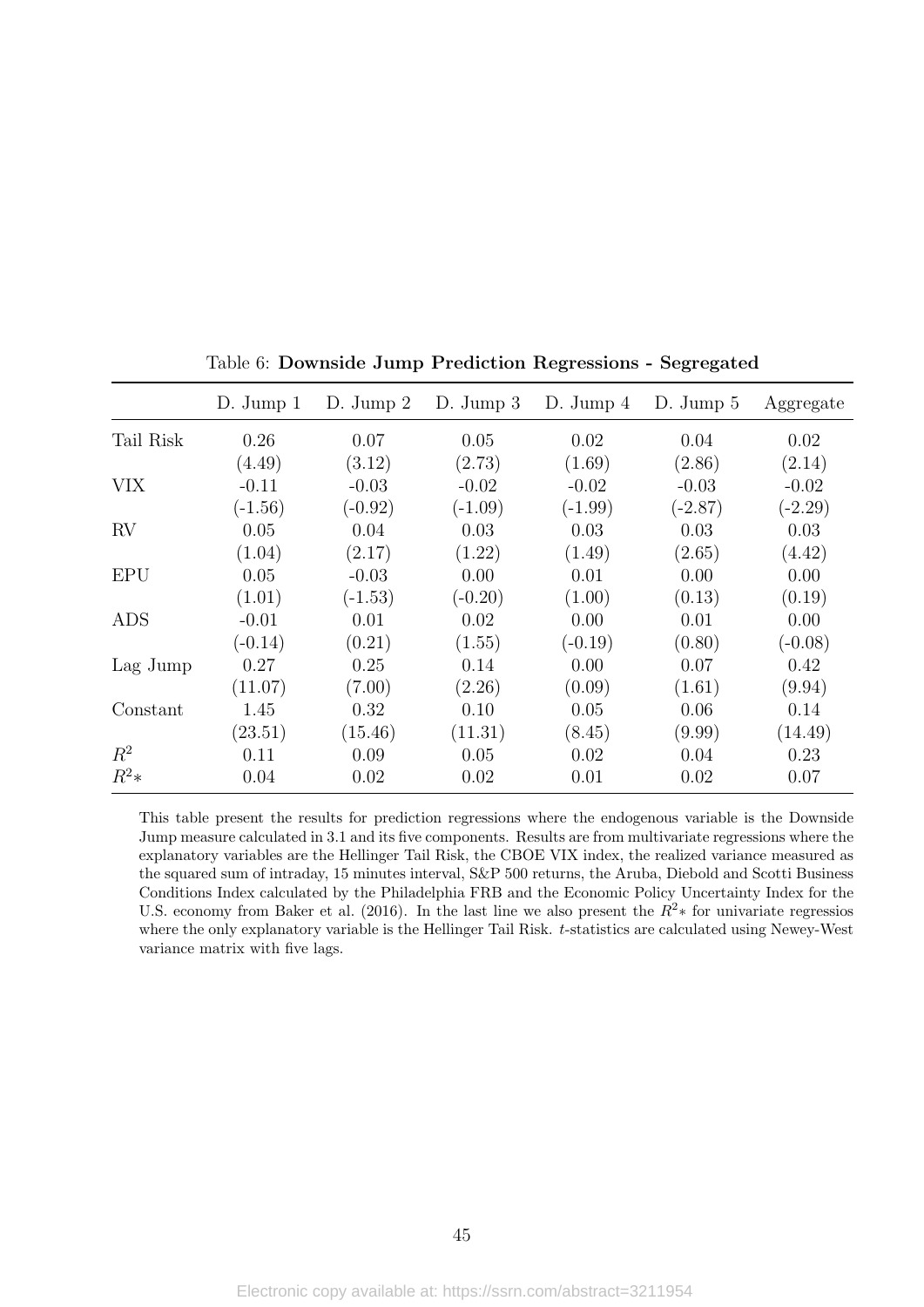|            | $D.$ Jump 1 | $D.$ Jump $2$ | $D.$ Jump $3$ | $D.$ Jump $4$ | $D.$ Jump $5$ | Aggregate |
|------------|-------------|---------------|---------------|---------------|---------------|-----------|
| Tail Risk  | 1.13        | 0.51          | 0.24          | 0.23          | 0.12          | 0.20      |
|            | (2.92)      | (2.19)        | (2.00)        | (3.52)        | (2.08)        | (2.90)    |
| VIX        | $-0.68$     | $-0.49$       | $-0.14$       | $-0.11$       | $-0.15$       | $-0.24$   |
|            | $(-1.57)$   | $(-2.26)$     | $(-1.58)$     | $(-1.75)$     | $(-2.55)$     | $(-3.05)$ |
| RV         | $-0.30$     | $-0.06$       | 0.01          | 0.02          | 0.03          | $-0.03$   |
|            | $(-2.29)$   | $(-0.65)$     | (0.14)        | (0.38)        | (1.18)        | $(-1.02)$ |
| <b>EPU</b> | $-0.11$     | $-0.01$       | 0.03          | $-0.02$       | 0.03          | 0.02      |
|            | $(-0.29)$   | $(-0.07)$     | (0.35)        | $(-0.59)$     | (0.48)        | (0.29)    |
| ADS        | $-0.31$     | $-0.16$       | 0.05          | 0.00          | $-0.02$       | $-0.09$   |
|            | $(-0.70)$   | $(-0.93)$     | (0.73)        | $(-0.09)$     | $(-0.39)$     | $(-1.35)$ |
| Lag Jump   | 0.36        | 0.32          | 0.19          | 0.14          | 0.25          | 0.51      |
|            | (6.21)      | (5.90)        | (3.27)        | (1.91)        | (3.65)        | (9.61)    |
| Constant   | 6.07        | 1.39          | 0.45          | 0.21          | 0.25          | 0.59      |
|            | (9.52)      | (9.19)        | (7.56)        | (6.97)        | (7.13)        | (8.89)    |
| $R^2$      | 0.17        | 0.14          | 0.08          | 0.13          | 0.10          | 0.31      |
| $R^2*$     | 0.04        | 0.03          | 0.03          | 0.09          | 0.02          | 0.07      |

Table 7: Weekly Downside Jump Prediction Regressions - Segregated

This table present the results for weekly prediction regressions where the endogenous variable is the Downside Jump measure calculated in 3.1 and its five components. Results are from multivariate regressions where the explanatory variables are the Hellinger Tail Risk, the CBOE VIX index, the realized variance measured as the squared sum of intraday, 15 minutes interval, S&P 500 returns, the Aruba, Diebold and Scotti Business Conditions Index calculated by the Philadelphia FRB and the Economic Policy Uncertainty Index for the U.S. economy from Baker et al. (2016). In the last line we also present the  $R^2*$  for univariate regressios where the only explanatory variable is the Hellinger Tail Risk. t-statistics are calculated using Newey-West variance matrix with five lags.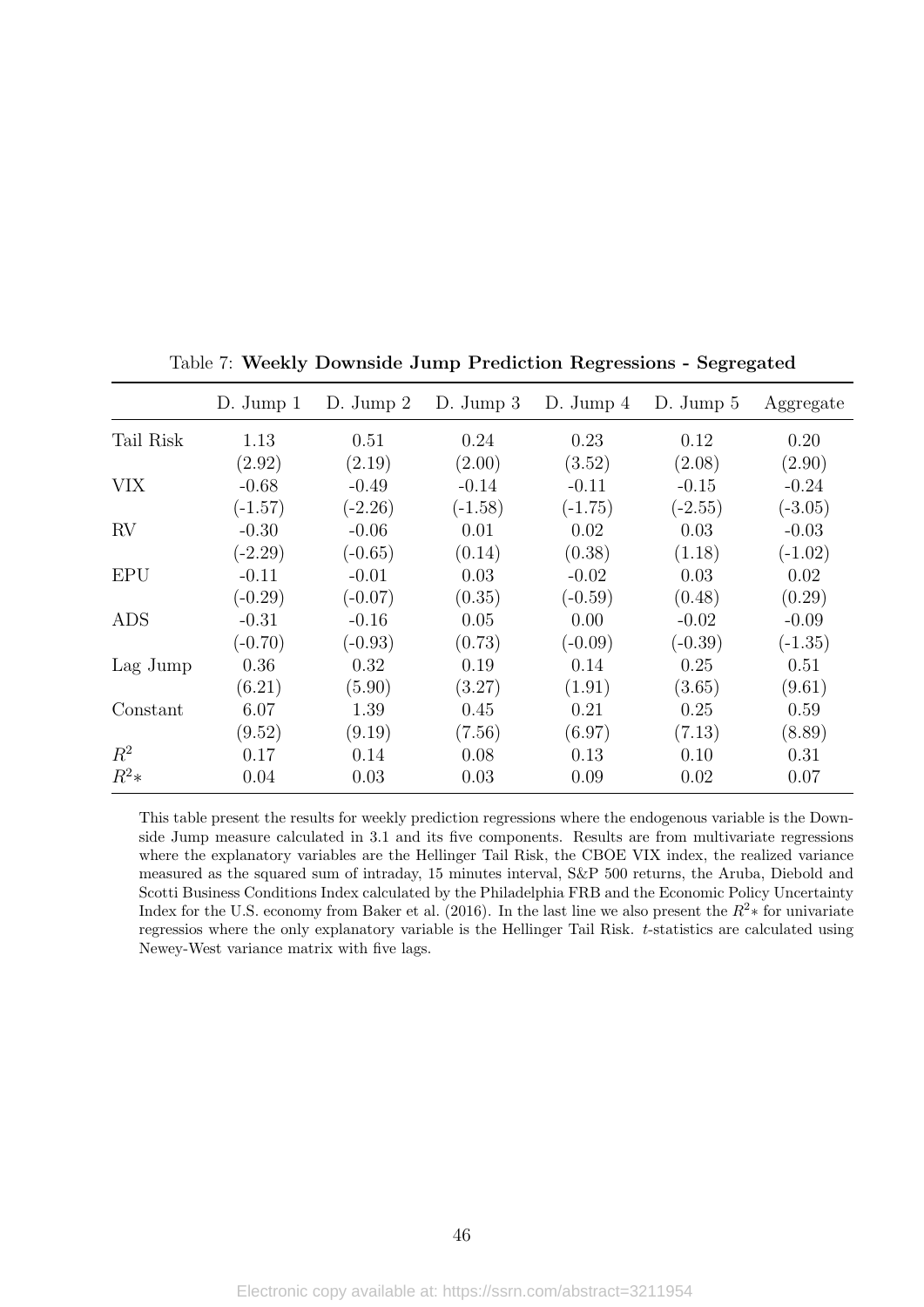|              | $S\&P500_t$ | $S\&P500_{t+1}$ | $S\&P500_{t+2}$ |
|--------------|-------------|-----------------|-----------------|
| $TR_t$       | $-0.51$     | $-0.30$         | 0.15            |
|              | $(-4.62)$   | $(-2.42)$       | (1.69)          |
| $VIX_t$      | $-0.17$     | 0.28            | $-0.05$         |
|              | $(-1.60)$   | (3.09)          | $(-0.60)$       |
| $Variance_t$ | 0.29        | 0.11            | 0.08            |
|              | (2.18)      | (0.86)          | (1.12)          |
| $EPU_t$      | 0.13        | $-0.04$         | 0.01            |
|              | (2.79)      | $(-0.83)$       | (0.13)          |
| $ADS_t$      | -0.12       | 0.16            | 0.12            |
|              | $(-2.43)$   | (3.05)          | (2.32)          |
| Cons         | 0.03        | 0.03            | 0.03            |
|              | (1.02)      | (1.06)          | (1.03)          |
| $S\&P500_t$  |             | $-0.13$         | $-0.05$         |
|              |             | $(-3.46)$       | $(-0.87)$       |
| $R^2$        | 0.09        | 0.04            | 0.02            |
| $R^2*$       | $0.06\,$    | 0.00            | 0.01            |

Table 8: S&P 500 Regressions

This table present the results for contemporaneous and prediction regressions where the endogenous variable is the daily return on the S&P 500 index. Results are from multivariate regressions where the explanatory variables are the Hellinger Tail Risk, the CBOE VIX index, the realized variance measured as the squared sum of intraday, 15 minutes interval, S&P 500 returns, the Aruba, Diebold and Scotti Business Conditions Index calculated by the Philadelphia FRB and the Economic Policy Uncertainty Index for the U.S. economy from Baker et al. (2016). In the last line we also present the  $R^2*$  for univariate regressios where the only explanatory variable is the Hellinger Tail Risk. t-statistics are calculated using Newey-West variance matrix with five lags.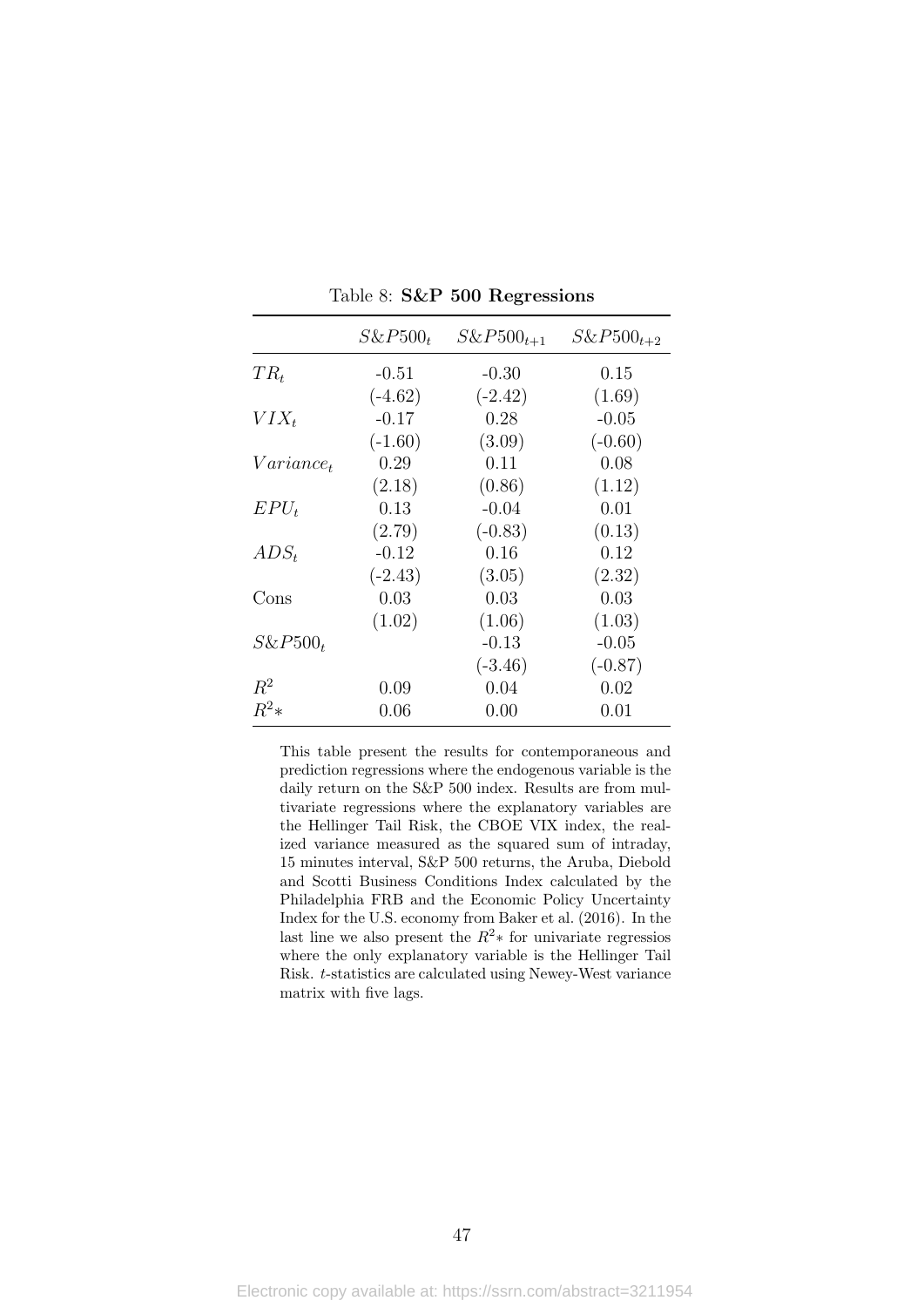|              | $T$ reasur $y_t$ | $Treasury_{t+1}$ | $Treasury_{t+2}$ |
|--------------|------------------|------------------|------------------|
| $TR_t$       | 0.12             | 0.01             | $-0.04$          |
|              | (5.45)           | (0.42)           | $(-2.22)$        |
| $VIX_t$      | 0.05             | 0.00             | 0.06             |
|              | (1.73)           | $(-0.09)$        | (2.70)           |
| $Variance_t$ | $-0.07$          | $-0.01$          | $-0.02$          |
|              | $(-2.12)$        | $(-0.47)$        | $(-1.38)$        |
| $EPU_t$      | $-0.04$          | 0.01             | 0.00             |
|              | $(-3.10)$        | (0.66)           | $(-0.12)$        |
| $ADS_t$      | 0.04             | 0.00             | 0.01             |
|              | (2.64)           | (0.01)           | (0.87)           |
| Cons         | 0.01             | 0.01             | 0.01             |
|              | (1.09)           | (1.05)           | (1.04)           |
| $Treasury_t$ |                  | $-0.05$          | $-0.03$          |
|              |                  | $(-2.11)$        | $(-1.27)$        |
| $R^2$        | 0.04             | 0.00             | 0.01             |
| $R^2*$       | 0.02             | 0.00             | 0.00             |

Table 9: Treasury Regressions

This table present the results for contemporaneous and prediction regressions where the endogenous variable is the daily return on the iShares Treasury Bond ETF. Results are from multivariate regressions where the explanatory variables are the Hellinger Tail Risk, the CBOE VIX index, the realized variance measured as the squared sum of intraday, 15 minutes interval, S&P 500 returns, the Aruba, Diebold and Scotti Business Conditions Index calculated by the Philadelphia FRB and the Economic Policy Uncertainty Index for the U.S. economy from Baker et al. (2016). In the last line we also present the  $R^2*$  for univariate regressios where the only explanatory variable is the Hellinger Tail Risk. t-statistics are calculated using Newey-West variance matrix with five lags.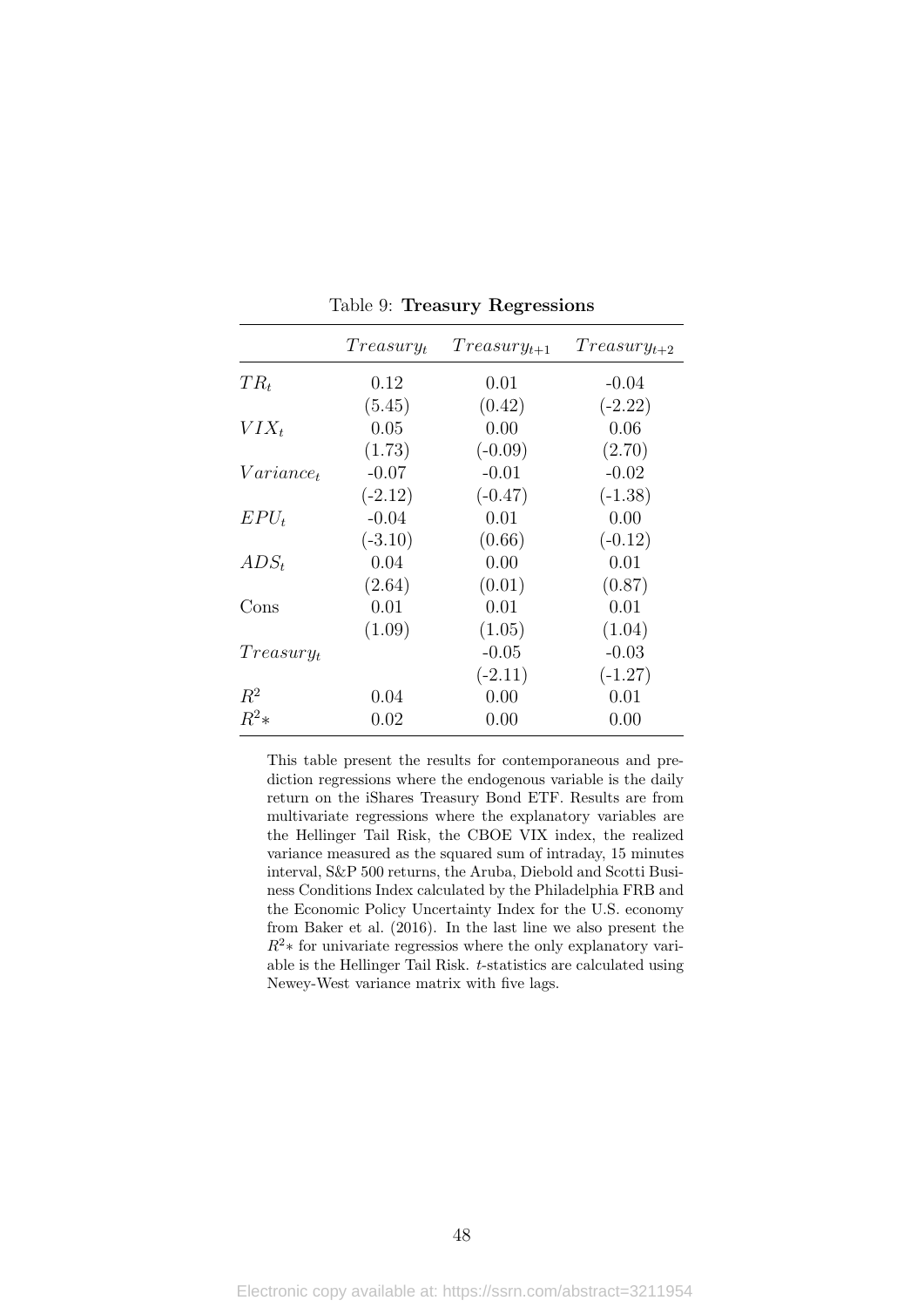|                          |                    |                                       |                                                                                                                                                                                                                                                                                            |                                                                                                                                                                                             |                                                                                                                                                                                                                                                                             | Table 10: Beta Sorted Portfolio Regressions                                                                                                                                                                                                                                                                     |                                                                                                                                                                                                                                          |                                                                                                                                                                                                                                                                                                                                    |                                                                                                                                                                                                                                                                                                                                                                                                                                                                 |                                                                                                                                                                                                                                                                                                                                              |                                                                                                                                                                                                                                                                                                                                                                                            |
|--------------------------|--------------------|---------------------------------------|--------------------------------------------------------------------------------------------------------------------------------------------------------------------------------------------------------------------------------------------------------------------------------------------|---------------------------------------------------------------------------------------------------------------------------------------------------------------------------------------------|-----------------------------------------------------------------------------------------------------------------------------------------------------------------------------------------------------------------------------------------------------------------------------|-----------------------------------------------------------------------------------------------------------------------------------------------------------------------------------------------------------------------------------------------------------------------------------------------------------------|------------------------------------------------------------------------------------------------------------------------------------------------------------------------------------------------------------------------------------------|------------------------------------------------------------------------------------------------------------------------------------------------------------------------------------------------------------------------------------------------------------------------------------------------------------------------------------|-----------------------------------------------------------------------------------------------------------------------------------------------------------------------------------------------------------------------------------------------------------------------------------------------------------------------------------------------------------------------------------------------------------------------------------------------------------------|----------------------------------------------------------------------------------------------------------------------------------------------------------------------------------------------------------------------------------------------------------------------------------------------------------------------------------------------|--------------------------------------------------------------------------------------------------------------------------------------------------------------------------------------------------------------------------------------------------------------------------------------------------------------------------------------------------------------------------------------------|
| Portfolio                | 1.00               | 2.00                                  | 3.00                                                                                                                                                                                                                                                                                       | 4.00                                                                                                                                                                                        | 5.00                                                                                                                                                                                                                                                                        | 6.00                                                                                                                                                                                                                                                                                                            | 00.7                                                                                                                                                                                                                                     | 8.00                                                                                                                                                                                                                                                                                                                               | 0.00                                                                                                                                                                                                                                                                                                                                                                                                                                                            | 10.00                                                                                                                                                                                                                                                                                                                                        | Low<br>High                                                                                                                                                                                                                                                                                                                                                                                |
|                          |                    |                                       |                                                                                                                                                                                                                                                                                            |                                                                                                                                                                                             |                                                                                                                                                                                                                                                                             | Panel A: Contemporaneous Regressions                                                                                                                                                                                                                                                                            |                                                                                                                                                                                                                                          |                                                                                                                                                                                                                                                                                                                                    |                                                                                                                                                                                                                                                                                                                                                                                                                                                                 |                                                                                                                                                                                                                                                                                                                                              |                                                                                                                                                                                                                                                                                                                                                                                            |
| <b>SPX</b>               | $-0.75$            | $-0.65$                               |                                                                                                                                                                                                                                                                                            |                                                                                                                                                                                             |                                                                                                                                                                                                                                                                             |                                                                                                                                                                                                                                                                                                                 |                                                                                                                                                                                                                                          |                                                                                                                                                                                                                                                                                                                                    |                                                                                                                                                                                                                                                                                                                                                                                                                                                                 |                                                                                                                                                                                                                                                                                                                                              |                                                                                                                                                                                                                                                                                                                                                                                            |
|                          | $(-4.33)$          | $-4.41$                               |                                                                                                                                                                                                                                                                                            |                                                                                                                                                                                             |                                                                                                                                                                                                                                                                             |                                                                                                                                                                                                                                                                                                                 |                                                                                                                                                                                                                                          |                                                                                                                                                                                                                                                                                                                                    |                                                                                                                                                                                                                                                                                                                                                                                                                                                                 |                                                                                                                                                                                                                                                                                                                                              |                                                                                                                                                                                                                                                                                                                                                                                            |
| XIX                      | $-0.31$            | $-0.27$                               |                                                                                                                                                                                                                                                                                            |                                                                                                                                                                                             |                                                                                                                                                                                                                                                                             |                                                                                                                                                                                                                                                                                                                 |                                                                                                                                                                                                                                          |                                                                                                                                                                                                                                                                                                                                    |                                                                                                                                                                                                                                                                                                                                                                                                                                                                 |                                                                                                                                                                                                                                                                                                                                              |                                                                                                                                                                                                                                                                                                                                                                                            |
|                          | $(-1.61)$          | $-1.65$                               | $\begin{array}{l} -0.59 \\ -0.24 \\ -0.31 \\ -0.31 \\ \hline \end{array} \hspace{1.5cm} \begin{array}{l} (8) \\ (-1.68) \\ 0.31 \\ (2.24) \\ 0.65 \\ \hline \end{array} \hspace{1.5cm} \begin{array}{l} (8) \\ (1) \\ (2) \\ (3) \\ (4) \\ (5) \\ (6) \\ (7) \\ (8) \\ \hline \end{array}$ | $-0.52$<br>$-0.53$ )<br>$-1.62$ )<br>$-1.62$<br>$-1.62$<br>$-1.62$<br>$-1.62$<br>$-1.62$<br>$-1.62$<br>$-1.62$<br>$-1.62$<br>$-1.62$<br>$-1.62$<br>$-1.62$<br>$-1.62$<br>$-1.62$<br>$-1.62$ | $-0.49$<br>$-0.18$<br>$-0.151$<br>$-0.24$<br>$-0.19$<br>$-0.19$<br>$-0.19$<br>$-0.19$<br>$-0.16$<br>$-0.07$                                                                                                                                                                 | $\begin{array}{c} -0.44 \\ -0.15 \\ -0.19 \\ -0.19 \\ 0.19 \\ -0.19 \\ 0.13 \\ -0.14 \\ 0.05 \\ 0.08 \\ -0.08 \\ 0.08 \end{array}$                                                                                                                                                                              | $-0.45$<br>$-0.13$<br>$-0.13$<br>$-1.33$<br>$-0.16$<br>$-1.33$<br>$-0.16$<br>$-0.13$<br>$-0.13$<br>$-0.13$<br>$-0.13$<br>$-0.08$                                                                                                         | $\begin{array}{l} 34 \\ - 0.08 \\ - 0.08 \\ - 0.02 \\ 0.08 \\ - 0.08 \\ 0.03 \\ - 0.08 \\ - 0.08 \\ - 0.08 \\ - 0.08 \\ - 0.08 \\ - 0.08 \\ - 0.08 \\ - 0.08 \\ - 0.08 \\ - 0.08 \\ - 0.08 \\ - 0.08 \\ - 0.08 \\ - 0.08 \\ - 0.08 \\ - 0.08 \\ - 0.08 \\ - 0.08 \\ - 0.08 \\ - 0.08 \\ - 0.08 \\ - 0.08 \\ - 0.08 \\ - 0.08 \\ -$ | $-0.17$<br>$-0.3.20$<br>$-0.56$<br>$-0.57$<br>$-0.57$<br>$-0.08$<br>$-0.08$<br>$-0.08$<br>$-0.06$<br>$-0.06$<br>$-0.06$                                                                                                                                                                                                                                                                                                                                         | $\begin{array}{c} -0.04 \\ -0.06 \\ 0.02 \\ 0.10 \\ -0.10 \\ 0.04 \\ -0.58 \\ 0.04 \\ -0.05 \\ 0.04 \\ -0.05 \\ 0.04 \\ -0.04 \\ 0.04 \\ \end{array}$                                                                                                                                                                                        | $\begin{array}{c} 0.71 \\ (4.31) \\ 0.33 \\ (1.86) \\ -0.51 \\ \hline \end{array} \quad \begin{array}{c} 0.71 \\ (3.81) \\ -0.21 \\ \hline \end{array}$                                                                                                                                                                                                                                    |
| RV                       | 0.41               | 0.33                                  |                                                                                                                                                                                                                                                                                            |                                                                                                                                                                                             |                                                                                                                                                                                                                                                                             |                                                                                                                                                                                                                                                                                                                 |                                                                                                                                                                                                                                          |                                                                                                                                                                                                                                                                                                                                    |                                                                                                                                                                                                                                                                                                                                                                                                                                                                 |                                                                                                                                                                                                                                                                                                                                              |                                                                                                                                                                                                                                                                                                                                                                                            |
|                          | (2.30)             | (2.18)                                |                                                                                                                                                                                                                                                                                            |                                                                                                                                                                                             |                                                                                                                                                                                                                                                                             |                                                                                                                                                                                                                                                                                                                 |                                                                                                                                                                                                                                          |                                                                                                                                                                                                                                                                                                                                    |                                                                                                                                                                                                                                                                                                                                                                                                                                                                 |                                                                                                                                                                                                                                                                                                                                              |                                                                                                                                                                                                                                                                                                                                                                                            |
| <b>THE</b>               | 0.24               | 0.21                                  |                                                                                                                                                                                                                                                                                            |                                                                                                                                                                                             |                                                                                                                                                                                                                                                                             |                                                                                                                                                                                                                                                                                                                 |                                                                                                                                                                                                                                          |                                                                                                                                                                                                                                                                                                                                    |                                                                                                                                                                                                                                                                                                                                                                                                                                                                 |                                                                                                                                                                                                                                                                                                                                              |                                                                                                                                                                                                                                                                                                                                                                                            |
|                          | (2.95)             | (3.10)                                |                                                                                                                                                                                                                                                                                            |                                                                                                                                                                                             |                                                                                                                                                                                                                                                                             |                                                                                                                                                                                                                                                                                                                 |                                                                                                                                                                                                                                          |                                                                                                                                                                                                                                                                                                                                    |                                                                                                                                                                                                                                                                                                                                                                                                                                                                 |                                                                                                                                                                                                                                                                                                                                              |                                                                                                                                                                                                                                                                                                                                                                                            |
| <b>ADS</b>               | $-0.29$            | $-0.23$                               |                                                                                                                                                                                                                                                                                            |                                                                                                                                                                                             |                                                                                                                                                                                                                                                                             |                                                                                                                                                                                                                                                                                                                 |                                                                                                                                                                                                                                          |                                                                                                                                                                                                                                                                                                                                    |                                                                                                                                                                                                                                                                                                                                                                                                                                                                 |                                                                                                                                                                                                                                                                                                                                              |                                                                                                                                                                                                                                                                                                                                                                                            |
|                          | $(-2.59)$          | $(-2.68)$                             |                                                                                                                                                                                                                                                                                            |                                                                                                                                                                                             |                                                                                                                                                                                                                                                                             |                                                                                                                                                                                                                                                                                                                 |                                                                                                                                                                                                                                          |                                                                                                                                                                                                                                                                                                                                    |                                                                                                                                                                                                                                                                                                                                                                                                                                                                 |                                                                                                                                                                                                                                                                                                                                              |                                                                                                                                                                                                                                                                                                                                                                                            |
| $\ensuremath{R^2}$       | 0.06               | $0.07$                                |                                                                                                                                                                                                                                                                                            |                                                                                                                                                                                             |                                                                                                                                                                                                                                                                             |                                                                                                                                                                                                                                                                                                                 |                                                                                                                                                                                                                                          |                                                                                                                                                                                                                                                                                                                                    |                                                                                                                                                                                                                                                                                                                                                                                                                                                                 |                                                                                                                                                                                                                                                                                                                                              |                                                                                                                                                                                                                                                                                                                                                                                            |
|                          |                    |                                       |                                                                                                                                                                                                                                                                                            |                                                                                                                                                                                             | Panel B                                                                                                                                                                                                                                                                     | Prediction                                                                                                                                                                                                                                                                                                      | Regressions                                                                                                                                                                                                                              |                                                                                                                                                                                                                                                                                                                                    |                                                                                                                                                                                                                                                                                                                                                                                                                                                                 |                                                                                                                                                                                                                                                                                                                                              |                                                                                                                                                                                                                                                                                                                                                                                            |
| <b>SPX</b>               | $-0.44$            | $-0.38$                               | $-0.36$                                                                                                                                                                                                                                                                                    |                                                                                                                                                                                             |                                                                                                                                                                                                                                                                             |                                                                                                                                                                                                                                                                                                                 |                                                                                                                                                                                                                                          |                                                                                                                                                                                                                                                                                                                                    |                                                                                                                                                                                                                                                                                                                                                                                                                                                                 |                                                                                                                                                                                                                                                                                                                                              |                                                                                                                                                                                                                                                                                                                                                                                            |
|                          | $(-2.45)$          | $(-2.38)$                             |                                                                                                                                                                                                                                                                                            | $-0.33$<br>$(-2.34)$                                                                                                                                                                        |                                                                                                                                                                                                                                                                             |                                                                                                                                                                                                                                                                                                                 |                                                                                                                                                                                                                                          |                                                                                                                                                                                                                                                                                                                                    |                                                                                                                                                                                                                                                                                                                                                                                                                                                                 |                                                                                                                                                                                                                                                                                                                                              |                                                                                                                                                                                                                                                                                                                                                                                            |
| XIV                      | 0.52               | 0.40                                  |                                                                                                                                                                                                                                                                                            |                                                                                                                                                                                             |                                                                                                                                                                                                                                                                             |                                                                                                                                                                                                                                                                                                                 |                                                                                                                                                                                                                                          |                                                                                                                                                                                                                                                                                                                                    |                                                                                                                                                                                                                                                                                                                                                                                                                                                                 |                                                                                                                                                                                                                                                                                                                                              |                                                                                                                                                                                                                                                                                                                                                                                            |
|                          | (3.39)             | (3.11)                                |                                                                                                                                                                                                                                                                                            |                                                                                                                                                                                             |                                                                                                                                                                                                                                                                             |                                                                                                                                                                                                                                                                                                                 |                                                                                                                                                                                                                                          |                                                                                                                                                                                                                                                                                                                                    |                                                                                                                                                                                                                                                                                                                                                                                                                                                                 |                                                                                                                                                                                                                                                                                                                                              |                                                                                                                                                                                                                                                                                                                                                                                            |
| $\ensuremath{\text{RV}}$ | 0.09               | 0.09                                  |                                                                                                                                                                                                                                                                                            |                                                                                                                                                                                             |                                                                                                                                                                                                                                                                             |                                                                                                                                                                                                                                                                                                                 |                                                                                                                                                                                                                                          |                                                                                                                                                                                                                                                                                                                                    |                                                                                                                                                                                                                                                                                                                                                                                                                                                                 |                                                                                                                                                                                                                                                                                                                                              |                                                                                                                                                                                                                                                                                                                                                                                            |
|                          | (0.51)             | (0.56)                                | $\begin{array}{c} (-2.46) \\[-4pt] 0.36 \\[-4pt] (3.12) \\[-4pt] 0.09 \\[-4pt] 0.02 \\[-4pt] 0.02 \\[-4pt] 0.02 \\[-4pt] 0.04 \\[-4pt] 0.15 \\[-4pt] 0.04 \\[-4pt] 0.04 \end{array}$                                                                                                       |                                                                                                                                                                                             | $\begin{array}{l} 0.33\\ - (2.39)\\ 0.30\\ 0.11\\ 0.79)\\ 0.11\\ 0.79)\\ 0.11\\ 0.02\\ 0.03\\ 0.03\\ 0.03\\ 0.03\\ 0.03\\ 0.03\\ 0.03\\ 0.03\\ 0.03\\ 0.03\\ 0.03\\ 0.03\\ 0.03\\ 0.03\\ 0.03\\ 0.03\\ 0.03\\ 0.03\\ 0.03\\ 0.03\\ 0.03\\ 0.03\\ 0.03\\ 0.03\\ 0.03\\ 0.03$ | $\begin{array}{l} 0.29 \\ - (2.36) \\ 0.26 \\ 0.10 \\ 0.10 \\ 0.01 \\ 0.01 \\ 0.01 \\ 0.01 \\ 0.01 \\ 0.01 \\ 0.01 \\ 0.03 \\ 0.03 \\ 0.03 \\ 0.03 \\ 0.03 \\ 0.03 \\ 0.03 \\ 0.03 \\ 0.03 \\ 0.03 \\ 0.03 \\ 0.03 \\ 0.03 \\ 0.03 \\ 0.03 \\ 0.03 \\ 0.03 \\ 0.03 \\ 0.03 \\ 0.03 \\ 0.03 \\ 0.03 \\ 0.03 \\ $ | $\begin{array}{l} -0.27 \\ - (2.23) \\ 0.23 \\ 0.10 \\ 0.10 \\ 0.62 \end{array} \hspace{-.25cm} \begin{array}{l} \scriptstyle{27} \\ \scriptstyle{12} \\ \scriptstyle{0.10} \\ 0.02 \\ 0.01 \\ 0.01 \\ 0.01 \\ 0.01 \\ 0.03 \end{array}$ | $\begin{array}{l} 23\\  \  \  1\\  \  \  0\\  \  \  1\\  \  \  0\\  \  \  0\\  \  \  0\\  \  \  1\\  \  \  0\\  \  \  1\\  \  \  1\\  \  \  1\\  \  \  1\\  \  \  0\\  \  \  0\\  \  \  0\\  \  \  0\\  \  \  0\\  \  \  0\\  \  \  0\\  \  \  0\\  \  \  0\\  \  \  0\\  \  \  0\\  \  \  0\\  \  \  0\\  \  \  0\\ $             | $\begin{array}{l} 9.18 \\ -1.86 \\ -1.2 \\ 0.12 \\ 0.03 \\ \hline \end{array} \quad \begin{array}{l} 2 \\ 2 \\ 3 \\ 1 \\ 2 \\ 0 \\ \hline \end{array} \quad \begin{array}{l} 2 \\ 2 \\ 3 \\ 0 \\ 0 \\ \hline \end{array} \quad \begin{array}{l} 2 \\ 2 \\ 3 \\ 0 \\ 0 \\ \hline \end{array} \quad \begin{array}{l} 2 \\ 2 \\ 3 \\ 0 \\ 0 \\ \hline \end{array} \quad \begin{array}{l} 2 \\ 2 \\ 3 \\ 0 \\ 0 \\ \hline \end{array} \quad \begin{array}{l} 2 \\ $ | $\begin{array}{c} -0.11 \\ -2.22 \\ 0.06 \\ 0.07 \\ -0.07 \\ -0.01 \\ -0.01 \\ -0.01 \\ -0.01 \\ -0.02 \\ 0.02 \\ 0.07 \\ -0.01 \\ -0.02 \\ 0.07 \\ -0.07 \\ -0.07 \\ -0.07 \\ -0.07 \\ -0.07 \\ -0.07 \\ -0.07 \\ -0.07 \\ -0.07 \\ -0.07 \\ -0.07 \\ -0.07 \\ -0.07 \\ -0.07 \\ -0.07 \\ -0.07 \\ -0.07 \\ -0.07 \\ -0.07 \\ -0.07 \\ -0.$ | 0.34<br>$(2.27)$<br>$-0.45$<br>$-0.05$<br>$(0.33)$<br>$-0.33)$<br>$-0.05$<br>$-0.33)$<br>$-0.05$<br>$-0.05$<br>$-0.014$<br>$-0.02$                                                                                                                                                                                                                                                         |
| EPU                      | $-0.03$            | $-0.02$                               |                                                                                                                                                                                                                                                                                            |                                                                                                                                                                                             |                                                                                                                                                                                                                                                                             |                                                                                                                                                                                                                                                                                                                 |                                                                                                                                                                                                                                          |                                                                                                                                                                                                                                                                                                                                    |                                                                                                                                                                                                                                                                                                                                                                                                                                                                 |                                                                                                                                                                                                                                                                                                                                              |                                                                                                                                                                                                                                                                                                                                                                                            |
|                          | $(-0.36)$          | $(-0.33)$                             |                                                                                                                                                                                                                                                                                            |                                                                                                                                                                                             |                                                                                                                                                                                                                                                                             |                                                                                                                                                                                                                                                                                                                 |                                                                                                                                                                                                                                          |                                                                                                                                                                                                                                                                                                                                    |                                                                                                                                                                                                                                                                                                                                                                                                                                                                 |                                                                                                                                                                                                                                                                                                                                              |                                                                                                                                                                                                                                                                                                                                                                                            |
| <b>ADS</b>               | 0.20               | 7L0                                   |                                                                                                                                                                                                                                                                                            |                                                                                                                                                                                             |                                                                                                                                                                                                                                                                             |                                                                                                                                                                                                                                                                                                                 |                                                                                                                                                                                                                                          |                                                                                                                                                                                                                                                                                                                                    |                                                                                                                                                                                                                                                                                                                                                                                                                                                                 |                                                                                                                                                                                                                                                                                                                                              |                                                                                                                                                                                                                                                                                                                                                                                            |
|                          | (1.85)             | (2.02)                                |                                                                                                                                                                                                                                                                                            |                                                                                                                                                                                             |                                                                                                                                                                                                                                                                             |                                                                                                                                                                                                                                                                                                                 |                                                                                                                                                                                                                                          |                                                                                                                                                                                                                                                                                                                                    |                                                                                                                                                                                                                                                                                                                                                                                                                                                                 |                                                                                                                                                                                                                                                                                                                                              |                                                                                                                                                                                                                                                                                                                                                                                            |
| Lag Ret.                 | 0.02               | $-0.01$                               |                                                                                                                                                                                                                                                                                            |                                                                                                                                                                                             |                                                                                                                                                                                                                                                                             |                                                                                                                                                                                                                                                                                                                 |                                                                                                                                                                                                                                          |                                                                                                                                                                                                                                                                                                                                    |                                                                                                                                                                                                                                                                                                                                                                                                                                                                 |                                                                                                                                                                                                                                                                                                                                              |                                                                                                                                                                                                                                                                                                                                                                                            |
|                          | $(0.51)$<br>$0.02$ | $(-0.28)$                             |                                                                                                                                                                                                                                                                                            |                                                                                                                                                                                             |                                                                                                                                                                                                                                                                             |                                                                                                                                                                                                                                                                                                                 |                                                                                                                                                                                                                                          |                                                                                                                                                                                                                                                                                                                                    |                                                                                                                                                                                                                                                                                                                                                                                                                                                                 |                                                                                                                                                                                                                                                                                                                                              |                                                                                                                                                                                                                                                                                                                                                                                            |
| $R^2$                    |                    | 0.02                                  | $\frac{-1.03}{0.02}$                                                                                                                                                                                                                                                                       |                                                                                                                                                                                             |                                                                                                                                                                                                                                                                             |                                                                                                                                                                                                                                                                                                                 |                                                                                                                                                                                                                                          |                                                                                                                                                                                                                                                                                                                                    |                                                                                                                                                                                                                                                                                                                                                                                                                                                                 |                                                                                                                                                                                                                                                                                                                                              |                                                                                                                                                                                                                                                                                                                                                                                            |
|                          |                    | index, the realized variance measured |                                                                                                                                                                                                                                                                                            |                                                                                                                                                                                             |                                                                                                                                                                                                                                                                             |                                                                                                                                                                                                                                                                                                                 |                                                                                                                                                                                                                                          |                                                                                                                                                                                                                                                                                                                                    |                                                                                                                                                                                                                                                                                                                                                                                                                                                                 |                                                                                                                                                                                                                                                                                                                                              | as the squared sum of intraday, 15 minutes interval, S&P 500 returns, the Aruba, Diebold and Scotti<br>This table present the results for contemporaneous (Panel A) and prediction (Panel B) regressions for the NYSE/AMEX Market Beta sorted<br>portfolios from CRSP. Results are from multivariate regressions where the explanatory variables are the Hellinger Tail Risk, the CBOE VIX |
|                          |                    | Business Conditions Index calculated  |                                                                                                                                                                                                                                                                                            |                                                                                                                                                                                             |                                                                                                                                                                                                                                                                             |                                                                                                                                                                                                                                                                                                                 |                                                                                                                                                                                                                                          |                                                                                                                                                                                                                                                                                                                                    |                                                                                                                                                                                                                                                                                                                                                                                                                                                                 |                                                                                                                                                                                                                                                                                                                                              | by the Philadelphia FRB and the Economic Policy Uncertainty Index for the U.S. economy from Baker<br>et al. (2016) and the lagged returns for prediction regressions. t-statistics are calculated using Newey-West variance matrix with five lags.                                                                                                                                         |

Electronic copy available at: https://ssrn.com/abstract=3211954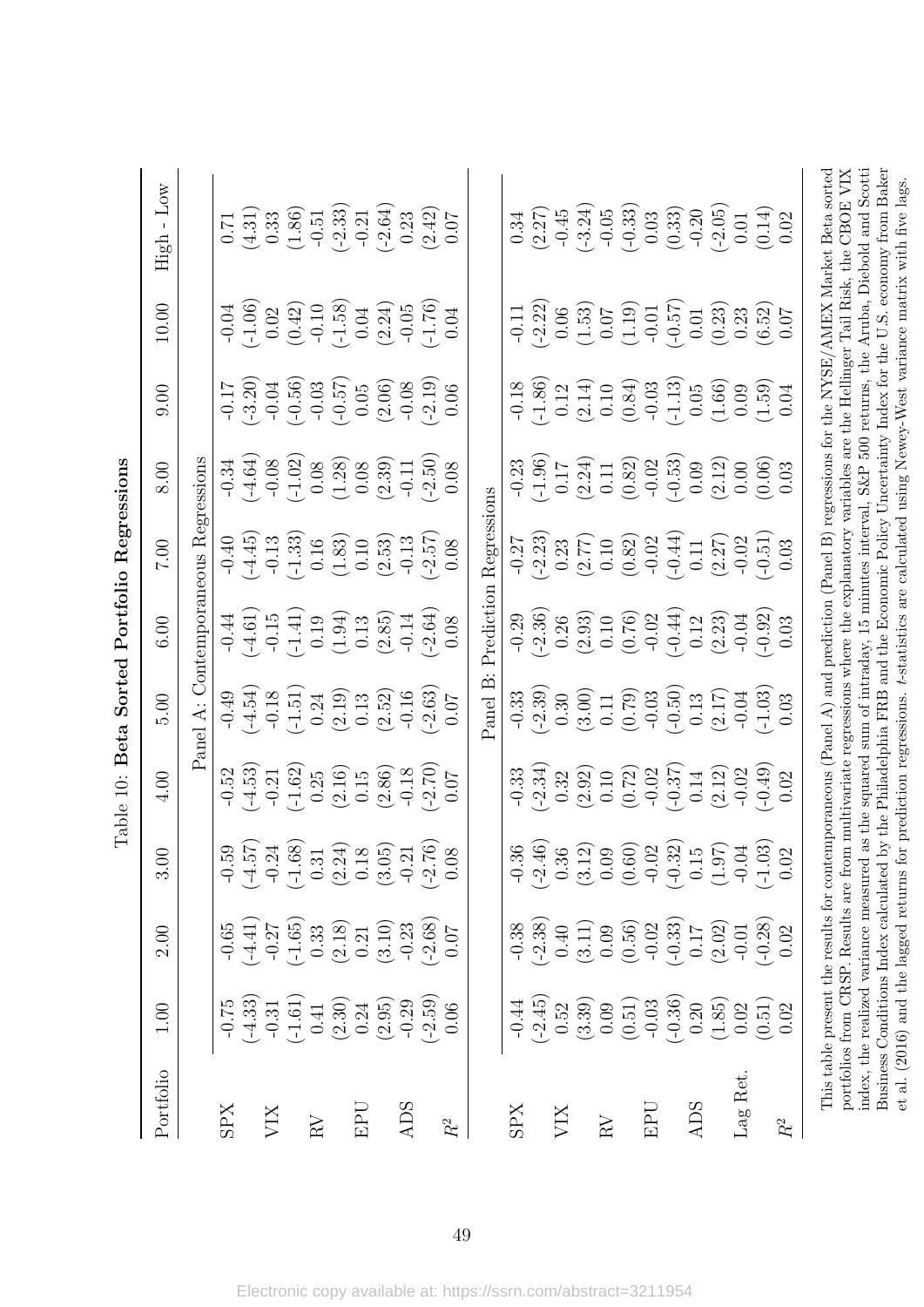|                                     |           |                                                                              |                                                                                                                                                                                                                                                                                                                                               | Table 11: Variance Sorted Portfolio Regressions                                                                                                                                                |                                                                                                                                             |                                                                                                                                               |                                                                                                                                                                                                                                                                                                                |                                                                                                                                                                                                                                                                                                                                                 |                                                                                                                                                                                                                                                                                                                                                                                                                                    |                                                                                                                                                                       |                                                                                                                                                                                                                                                                                                                                                                                                                                                                                          |
|-------------------------------------|-----------|------------------------------------------------------------------------------|-----------------------------------------------------------------------------------------------------------------------------------------------------------------------------------------------------------------------------------------------------------------------------------------------------------------------------------------------|------------------------------------------------------------------------------------------------------------------------------------------------------------------------------------------------|---------------------------------------------------------------------------------------------------------------------------------------------|-----------------------------------------------------------------------------------------------------------------------------------------------|----------------------------------------------------------------------------------------------------------------------------------------------------------------------------------------------------------------------------------------------------------------------------------------------------------------|-------------------------------------------------------------------------------------------------------------------------------------------------------------------------------------------------------------------------------------------------------------------------------------------------------------------------------------------------|------------------------------------------------------------------------------------------------------------------------------------------------------------------------------------------------------------------------------------------------------------------------------------------------------------------------------------------------------------------------------------------------------------------------------------|-----------------------------------------------------------------------------------------------------------------------------------------------------------------------|------------------------------------------------------------------------------------------------------------------------------------------------------------------------------------------------------------------------------------------------------------------------------------------------------------------------------------------------------------------------------------------------------------------------------------------------------------------------------------------|
| Portfolio                           |           | $\mathfrak{g}$                                                               | က                                                                                                                                                                                                                                                                                                                                             | ↤                                                                                                                                                                                              | IJ                                                                                                                                          | G                                                                                                                                             | $\overline{ }$                                                                                                                                                                                                                                                                                                 | $\infty$                                                                                                                                                                                                                                                                                                                                        | ာ                                                                                                                                                                                                                                                                                                                                                                                                                                  | $\Box$                                                                                                                                                                | $High$ - $Low$                                                                                                                                                                                                                                                                                                                                                                                                                                                                           |
|                                     |           |                                                                              |                                                                                                                                                                                                                                                                                                                                               |                                                                                                                                                                                                |                                                                                                                                             | Panel A: Contemporaneous Regressions                                                                                                          |                                                                                                                                                                                                                                                                                                                |                                                                                                                                                                                                                                                                                                                                                 |                                                                                                                                                                                                                                                                                                                                                                                                                                    |                                                                                                                                                                       |                                                                                                                                                                                                                                                                                                                                                                                                                                                                                          |
| <b>SPX</b>                          | $-0.51$   | $-0.58$                                                                      |                                                                                                                                                                                                                                                                                                                                               |                                                                                                                                                                                                |                                                                                                                                             |                                                                                                                                               |                                                                                                                                                                                                                                                                                                                |                                                                                                                                                                                                                                                                                                                                                 |                                                                                                                                                                                                                                                                                                                                                                                                                                    |                                                                                                                                                                       |                                                                                                                                                                                                                                                                                                                                                                                                                                                                                          |
|                                     | $-4.36$   | $-4.69$                                                                      | $\begin{array}{l} -0.56 \\ -0.24 \\ -0.30 \\ -0.30 \\ 0.30 \\ -0.24 \\ 0.48 \\ 0.09 \\ -0.20 \\ -0.7 \\ 0.07 \\ -0.07 \\ -0.07 \\ -0.07 \\ -0.07 \\ -0.07 \\ -0.07 \\ -0.07 \\ -0.07 \\ -0.07 \\ -0.07 \\ -0.07 \\ -0.07 \\ -0.07 \\ -0.07 \\ -0.07 \\ -0.00 \\ -0.00 \\ -0.00 \\ -0.00 \\ -0.00 \\ -0.00 \\ -0.00 \\ -0.00 \\ -0.00 \\ -0.0$ | $\begin{array}{l} -0.57 \\ - (4.53) \\ - 0.23 \\ - 0.31 \\ - (1.63) \\ 0.31 \\ \end{array} \quad \begin{array}{l} \left( 2.24 \right) \\ \left( 2.24 \right) \\ 0.17 \\ - 0.19 \\ \end{array}$ | $\begin{array}{c} -0.53 \\ (-4.41) \\ -0.22 \\ 0.28 \\ 0.17 \\ 0.16 \\ 0.17 \\ -0.17 \\ 0.01 \\ -0.17 \\ 0.08 \\ -0.08 \\ 0.08 \end{array}$ | $-0.49$<br>$-4.23$<br>$-4.21$<br>$-1.65$<br>$-1.65$<br>$-1.5$<br>$-1.7$<br>$-1.7$<br>$-1.7$<br>$-1.7$<br>$-1.7$<br>$-1.7$<br>$-1.7$<br>$-1.7$ | $-0.44$<br>$-0.16$<br>$-0.16$<br>$-1.48$<br>$-0.20$<br>$-0.21$<br>$-0.14$<br>$-0.14$<br>$-0.14$<br>$-0.14$<br>$-0.14$<br>$-0.16$<br>$-0.20$                                                                                                                                                                    | $\begin{array}{l} 9.35 \\ - (4.32) \\ - (1.18) \\ - (1.18) \\ - (1.46) \\ - (1.46) \\ - (1.46) \\ - (1.46) \\ - (1.46) \\ - (1.46) \\ - (1.46) \\ - (1.46) \\ - (1.46) \\ - (1.46) \\ - (1.46) \\ - (1.46) \\ - (1.46) \\ - (1.46) \\ - (1.46) \\ - (1.46) \\ - (1.46) \\ - (1.46) \\ - (1.46) \\ - (1.46) \\ - (1.46) \\ - (1.46) \\ - (1.46)$ | $\begin{array}{l} -0.26 \\ -0.05 \\ -0.05 \\ -0.03 \\ 0.04 \\ 0.01 \\ -0.03 \\ 0.04 \\ 0.07 \\ -0.03 \\ 0.07 \\ -0.07 \\ -0.07 \\ \end{array}$                                                                                                                                                                                                                                                                                     | $\begin{array}{c} -0.08 \\ -1.85 \\ 0.02 \\ 0.045 \\ -0.03 \\ \hline \end{array} \quad \begin{array}{c} 0.08 \\ 0.03 \\ -0.03 \\ 0.02 \\ -0.03 \\ \hline \end{array}$ | 0.43<br>$(4.60)$<br>0.19<br>0.21<br>$(1.75)$<br>$-0.21$<br>$-0.14$<br>$-0.14$<br>$-0.55$                                                                                                                                                                                                                                                                                                                                                                                                 |
| XIN                                 | $-0.17$   | $-0.21$                                                                      |                                                                                                                                                                                                                                                                                                                                               |                                                                                                                                                                                                |                                                                                                                                             |                                                                                                                                               |                                                                                                                                                                                                                                                                                                                |                                                                                                                                                                                                                                                                                                                                                 |                                                                                                                                                                                                                                                                                                                                                                                                                                    |                                                                                                                                                                       |                                                                                                                                                                                                                                                                                                                                                                                                                                                                                          |
|                                     | $(-1.29)$ | $-1.47$                                                                      |                                                                                                                                                                                                                                                                                                                                               |                                                                                                                                                                                                |                                                                                                                                             |                                                                                                                                               |                                                                                                                                                                                                                                                                                                                |                                                                                                                                                                                                                                                                                                                                                 |                                                                                                                                                                                                                                                                                                                                                                                                                                    |                                                                                                                                                                       |                                                                                                                                                                                                                                                                                                                                                                                                                                                                                          |
| $\rm RV$                            | 0.13      |                                                                              |                                                                                                                                                                                                                                                                                                                                               |                                                                                                                                                                                                |                                                                                                                                             |                                                                                                                                               |                                                                                                                                                                                                                                                                                                                |                                                                                                                                                                                                                                                                                                                                                 |                                                                                                                                                                                                                                                                                                                                                                                                                                    |                                                                                                                                                                       |                                                                                                                                                                                                                                                                                                                                                                                                                                                                                          |
|                                     | (1.70)    | $\begin{array}{c} 0.25 \\ (2.11) \\ 0.18 \end{array}$                        |                                                                                                                                                                                                                                                                                                                                               |                                                                                                                                                                                                |                                                                                                                                             |                                                                                                                                               |                                                                                                                                                                                                                                                                                                                |                                                                                                                                                                                                                                                                                                                                                 |                                                                                                                                                                                                                                                                                                                                                                                                                                    |                                                                                                                                                                       |                                                                                                                                                                                                                                                                                                                                                                                                                                                                                          |
| EРU                                 | 0.17      |                                                                              |                                                                                                                                                                                                                                                                                                                                               |                                                                                                                                                                                                |                                                                                                                                             |                                                                                                                                               |                                                                                                                                                                                                                                                                                                                |                                                                                                                                                                                                                                                                                                                                                 |                                                                                                                                                                                                                                                                                                                                                                                                                                    |                                                                                                                                                                       |                                                                                                                                                                                                                                                                                                                                                                                                                                                                                          |
|                                     | (2.84)    | (3.06)                                                                       |                                                                                                                                                                                                                                                                                                                                               |                                                                                                                                                                                                |                                                                                                                                             |                                                                                                                                               |                                                                                                                                                                                                                                                                                                                |                                                                                                                                                                                                                                                                                                                                                 |                                                                                                                                                                                                                                                                                                                                                                                                                                    |                                                                                                                                                                       |                                                                                                                                                                                                                                                                                                                                                                                                                                                                                          |
| <b>ADS</b>                          | $-0.27$   | $-0.23$                                                                      |                                                                                                                                                                                                                                                                                                                                               |                                                                                                                                                                                                |                                                                                                                                             |                                                                                                                                               |                                                                                                                                                                                                                                                                                                                |                                                                                                                                                                                                                                                                                                                                                 |                                                                                                                                                                                                                                                                                                                                                                                                                                    |                                                                                                                                                                       |                                                                                                                                                                                                                                                                                                                                                                                                                                                                                          |
|                                     | $(-2.73)$ | $-2.60$                                                                      |                                                                                                                                                                                                                                                                                                                                               |                                                                                                                                                                                                |                                                                                                                                             |                                                                                                                                               |                                                                                                                                                                                                                                                                                                                |                                                                                                                                                                                                                                                                                                                                                 |                                                                                                                                                                                                                                                                                                                                                                                                                                    |                                                                                                                                                                       | $(2.89)$<br>0.05                                                                                                                                                                                                                                                                                                                                                                                                                                                                         |
| $\ensuremath{R^2}$                  | 0.06      | 0.07                                                                         |                                                                                                                                                                                                                                                                                                                                               |                                                                                                                                                                                                |                                                                                                                                             | 0.08                                                                                                                                          |                                                                                                                                                                                                                                                                                                                |                                                                                                                                                                                                                                                                                                                                                 |                                                                                                                                                                                                                                                                                                                                                                                                                                    |                                                                                                                                                                       |                                                                                                                                                                                                                                                                                                                                                                                                                                                                                          |
|                                     |           |                                                                              |                                                                                                                                                                                                                                                                                                                                               |                                                                                                                                                                                                | Panel B                                                                                                                                     | Prediction                                                                                                                                    | Regressions                                                                                                                                                                                                                                                                                                    |                                                                                                                                                                                                                                                                                                                                                 |                                                                                                                                                                                                                                                                                                                                                                                                                                    |                                                                                                                                                                       |                                                                                                                                                                                                                                                                                                                                                                                                                                                                                          |
| <b>SPX</b>                          | $-0.28$   | $-0.34$                                                                      |                                                                                                                                                                                                                                                                                                                                               |                                                                                                                                                                                                |                                                                                                                                             |                                                                                                                                               |                                                                                                                                                                                                                                                                                                                |                                                                                                                                                                                                                                                                                                                                                 |                                                                                                                                                                                                                                                                                                                                                                                                                                    |                                                                                                                                                                       |                                                                                                                                                                                                                                                                                                                                                                                                                                                                                          |
|                                     | $(-2.22)$ | $-2.45$                                                                      |                                                                                                                                                                                                                                                                                                                                               |                                                                                                                                                                                                |                                                                                                                                             |                                                                                                                                               |                                                                                                                                                                                                                                                                                                                |                                                                                                                                                                                                                                                                                                                                                 |                                                                                                                                                                                                                                                                                                                                                                                                                                    |                                                                                                                                                                       |                                                                                                                                                                                                                                                                                                                                                                                                                                                                                          |
| XIN                                 | 0.32      | 0.38                                                                         |                                                                                                                                                                                                                                                                                                                                               |                                                                                                                                                                                                |                                                                                                                                             |                                                                                                                                               |                                                                                                                                                                                                                                                                                                                |                                                                                                                                                                                                                                                                                                                                                 |                                                                                                                                                                                                                                                                                                                                                                                                                                    |                                                                                                                                                                       |                                                                                                                                                                                                                                                                                                                                                                                                                                                                                          |
|                                     | (2.80)    | (3.21)                                                                       | $\begin{array}{l} -0.35 \\ -2.60) \\ 0.38 \\ 0.06 \\ 0.43) \\ 0.06 \\ 0.43) \\ 0.07 \\ -0.043 \\ 0.07 \\ -0.04 \\ 0.02 \\ 0.02 \\ 0.02 \\ 0.02 \\ \end{array}$                                                                                                                                                                                | $-0.36$<br>$-2.46$<br>$-3.5$<br>$-3.14$<br>$-0.09$<br>$-0.01$<br>$-0.02$<br>$-0.01$<br>$-0.16$<br>$-0.16$<br>$-0.01$<br>$-0.02$                                                                | $-0.32$<br>$-2.45$<br>$-0.31$<br>$-0.08$<br>$-0.08$<br>$-0.08$<br>$-0.02$<br>$-0.08$<br>$-0.08$<br>$-0.08$<br>$-0.08$<br>$-0.02$<br>$-0.02$ | $-0.31$<br>$-2.37$<br>$(0.28)$<br>$(0.78)$<br>$(0.78)$<br>$(0.78)$<br>$(0.78)$<br>$(0.41)$<br>$(0.36)$<br>$(0.49)$<br>$(0.36)$                | $\begin{array}{c} -0.28 \\ - (2.21) \\ 0.24 \\ 0.81) \\ 0.11 \\ 0.81) \\ 0.92 \\ 0.02 \\ 0.03 \\ 0.04 \\ 0.04 \\ 0.04 \\ 0.04 \\ 0.04 \\ 0.04 \\ 0.04 \\ 0.04 \\ 0.04 \\ 0.04 \\ 0.04 \\ 0.04 \\ 0.04 \\ 0.04 \\ 0.04 \\ 0.04 \\ 0.04 \\ 0.04 \\ 0.04 \\ 0.04 \\ 0.04 \\ 0.04 \\ 0.04 \\ 0.04 \\ 0.04 \\ 0.04$ | $\begin{array}{c} -0.24 \\ -2.05 \\ 0.20 \\ 0.33 \\ 0.12 \\ 0.86 \\ 0.87 \\ -0.03 \\ 0.04 \\ 0.02 \\ -0.02 \\ 0.02 \\ -0.02 \\ 0.02 \\ 0.02 \\ 0.03 \\ 0.04 \\ 0.04 \\ 0.04 \\ 0.04 \\ 0.04 \\ 0.04 \\ 0.04 \\ 0.04 \\ 0.04 \\ 0.04 \\ 0.04 \\ 0.04 \\ 0.04 \\ 0.04 \\ 0.04 \\ 0.04 \\ 0.04 \\ 0.04 \\ 0.04 \\ 0.$                              | $\begin{array}{l} 919 \\ -174 \\ -174 \\ 013 \\ 013 \\ 013 \\ \hline \end{array} \quad \begin{array}{l} 12 \\ -174 \\ -174 \\ 013 \\ 013 \\ 014 \\ \hline \end{array} \quad \begin{array}{l} 13 \\ -174 \\ -184 \\ 013 \\ 014 \\ \hline \end{array} \quad \begin{array}{l} 12 \\ -174 \\ -184 \\ 013 \\ 014 \\ \hline \end{array} \quad \begin{array}{l} 12 \\ -174 \\ -184 \\ 013 \\ \hline \end{array} \quad \begin{array}{l} 1$ | $\begin{array}{c} 114 \\ -0.154 \\ 0.08 \\ 0.13 \\ 0.13 \\ 0.02 \\ \end{array}$                                                                                       | $\begin{array}{c} 0.12 \\[-4pt] (-1.68) \\[-4pt] -0.24 \\[-4pt] -0.06 \\[-4pt] -0.05 \\[-4pt] -0.05 \\[-4pt] -0.03 \\[-4pt] -0.03 \\[-4pt] -0.03 \\[-4pt] -0.03 \\[-4pt] -0.03 \\[-4pt] -0.03 \\[-4pt] -0.03 \\[-4pt] -0.03 \\[-4pt] -0.03 \\[-4pt] -0.03 \\[-4pt] -0.03 \\[-4pt] -0.03 \\[-4pt] -0.03 \\[-4pt] -0.03 \\[-4pt] -0.03 \\[-4pt] -0$                                                                                                                                        |
| RV                                  | 0.06      | 0.06                                                                         |                                                                                                                                                                                                                                                                                                                                               |                                                                                                                                                                                                |                                                                                                                                             |                                                                                                                                               |                                                                                                                                                                                                                                                                                                                |                                                                                                                                                                                                                                                                                                                                                 |                                                                                                                                                                                                                                                                                                                                                                                                                                    |                                                                                                                                                                       |                                                                                                                                                                                                                                                                                                                                                                                                                                                                                          |
|                                     | (0.46)    | (0.44)                                                                       |                                                                                                                                                                                                                                                                                                                                               |                                                                                                                                                                                                |                                                                                                                                             |                                                                                                                                               |                                                                                                                                                                                                                                                                                                                |                                                                                                                                                                                                                                                                                                                                                 |                                                                                                                                                                                                                                                                                                                                                                                                                                    |                                                                                                                                                                       |                                                                                                                                                                                                                                                                                                                                                                                                                                                                                          |
| <b>DAE</b>                          | $-0.03$   | $-0.01$                                                                      |                                                                                                                                                                                                                                                                                                                                               |                                                                                                                                                                                                |                                                                                                                                             |                                                                                                                                               |                                                                                                                                                                                                                                                                                                                |                                                                                                                                                                                                                                                                                                                                                 |                                                                                                                                                                                                                                                                                                                                                                                                                                    |                                                                                                                                                                       |                                                                                                                                                                                                                                                                                                                                                                                                                                                                                          |
|                                     | $(-0.44)$ | $(-0.20)$                                                                    |                                                                                                                                                                                                                                                                                                                                               |                                                                                                                                                                                                |                                                                                                                                             |                                                                                                                                               |                                                                                                                                                                                                                                                                                                                |                                                                                                                                                                                                                                                                                                                                                 |                                                                                                                                                                                                                                                                                                                                                                                                                                    |                                                                                                                                                                       |                                                                                                                                                                                                                                                                                                                                                                                                                                                                                          |
| <b>ADS</b>                          | $0.07$    | 0.13                                                                         |                                                                                                                                                                                                                                                                                                                                               |                                                                                                                                                                                                |                                                                                                                                             |                                                                                                                                               |                                                                                                                                                                                                                                                                                                                |                                                                                                                                                                                                                                                                                                                                                 |                                                                                                                                                                                                                                                                                                                                                                                                                                    |                                                                                                                                                                       |                                                                                                                                                                                                                                                                                                                                                                                                                                                                                          |
|                                     | (0.85)    | (1.58)                                                                       |                                                                                                                                                                                                                                                                                                                                               |                                                                                                                                                                                                |                                                                                                                                             |                                                                                                                                               |                                                                                                                                                                                                                                                                                                                |                                                                                                                                                                                                                                                                                                                                                 |                                                                                                                                                                                                                                                                                                                                                                                                                                    |                                                                                                                                                                       |                                                                                                                                                                                                                                                                                                                                                                                                                                                                                          |
| Lag Ret.                            |           | 0.02                                                                         |                                                                                                                                                                                                                                                                                                                                               | $-0.06$<br>$(-1.34)$                                                                                                                                                                           |                                                                                                                                             |                                                                                                                                               |                                                                                                                                                                                                                                                                                                                |                                                                                                                                                                                                                                                                                                                                                 |                                                                                                                                                                                                                                                                                                                                                                                                                                    |                                                                                                                                                                       |                                                                                                                                                                                                                                                                                                                                                                                                                                                                                          |
|                                     | (3.15)    | (0.65)                                                                       |                                                                                                                                                                                                                                                                                                                                               |                                                                                                                                                                                                |                                                                                                                                             |                                                                                                                                               | $-0.95$                                                                                                                                                                                                                                                                                                        |                                                                                                                                                                                                                                                                                                                                                 |                                                                                                                                                                                                                                                                                                                                                                                                                                    | (3.34)                                                                                                                                                                |                                                                                                                                                                                                                                                                                                                                                                                                                                                                                          |
| $R^2$                               | 0.03      | 0.02                                                                         |                                                                                                                                                                                                                                                                                                                                               | 0.03                                                                                                                                                                                           |                                                                                                                                             |                                                                                                                                               | 0.03                                                                                                                                                                                                                                                                                                           | 0.03                                                                                                                                                                                                                                                                                                                                            | 0.04                                                                                                                                                                                                                                                                                                                                                                                                                               | 0.09                                                                                                                                                                  |                                                                                                                                                                                                                                                                                                                                                                                                                                                                                          |
|                                     |           | sorted portfolios from CRSP. Results<br>and Scotti Business Conditions Index | are                                                                                                                                                                                                                                                                                                                                           |                                                                                                                                                                                                |                                                                                                                                             |                                                                                                                                               |                                                                                                                                                                                                                                                                                                                |                                                                                                                                                                                                                                                                                                                                                 |                                                                                                                                                                                                                                                                                                                                                                                                                                    |                                                                                                                                                                       | the<br>This table present the results for contemporaneous (Panel A) and prediction (Panel B) regressions for the NYSE/AMEX Market Variance<br>calculated by the Philadelphia FRB and the Economic Policy Uncertainty Index for the U.S. economy<br>CBOE VIX index, the realized variance measured as the squared sum of intraday, 15 minutes interval, S&P 500 returns, the Aruba, Diebold<br>from multivariate regressions where the explanatory variables are the Hellinger Tail Risk, |
| $f_{\text{true}}$ $]_{\text{area}}$ |           |                                                                              |                                                                                                                                                                                                                                                                                                                                               |                                                                                                                                                                                                |                                                                                                                                             |                                                                                                                                               |                                                                                                                                                                                                                                                                                                                |                                                                                                                                                                                                                                                                                                                                                 |                                                                                                                                                                                                                                                                                                                                                                                                                                    |                                                                                                                                                                       | from Baker et al. (2016) and the lagged returns for prediction regressions. t-statistics are calculated using Newey-West variance matrix with                                                                                                                                                                                                                                                                                                                                            |

Electronic copy available at: https://ssrn.com/abstract=3211954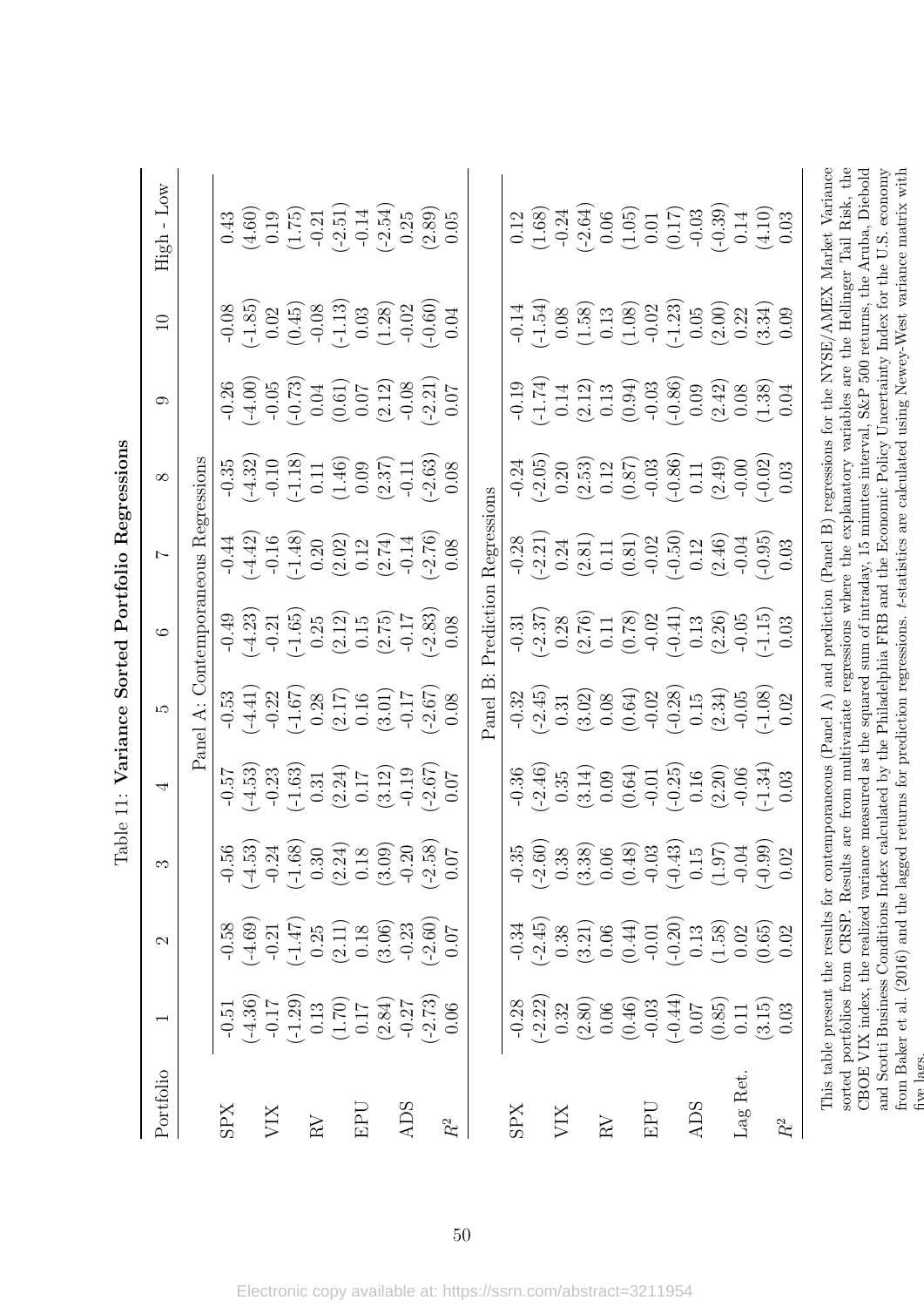Table 12: Additional Portfolios Regressions Table 12: Additional Portfolios Regressions

|                  | Small | Big                                                                                                                                                                                                                                                                                                           | <b>SMB</b>                                                                                                                                                                                                                                                                                                                                                                                                        | High                                                                                                                                                                                                                                                                                                                                              | $\Gamma^{\rm O}$                                                                                                                                                                                                                                                                                                                                                                                              | HNII                                                                                                                                                                                                                                                                                                                                                                                                                                 | Vin S.                                                                                                                                                                                                                                                                                                                                          | Looser <sub>S</sub> .                                                                                                                                                                                                                                                                                                                                                                                                 | VML S                                                                                                                                                                                                                                                                      | $W$ in $B$ .                                                                                                                                                                                                                                                                                                                                                                                                                                                               | Looser B                                                                                                                                                                                                                                                                                | VML B.                                                                                                                                                                                                                                                                                                                                          |
|------------------|-------|---------------------------------------------------------------------------------------------------------------------------------------------------------------------------------------------------------------------------------------------------------------------------------------------------------------|-------------------------------------------------------------------------------------------------------------------------------------------------------------------------------------------------------------------------------------------------------------------------------------------------------------------------------------------------------------------------------------------------------------------|---------------------------------------------------------------------------------------------------------------------------------------------------------------------------------------------------------------------------------------------------------------------------------------------------------------------------------------------------|---------------------------------------------------------------------------------------------------------------------------------------------------------------------------------------------------------------------------------------------------------------------------------------------------------------------------------------------------------------------------------------------------------------|--------------------------------------------------------------------------------------------------------------------------------------------------------------------------------------------------------------------------------------------------------------------------------------------------------------------------------------------------------------------------------------------------------------------------------------|-------------------------------------------------------------------------------------------------------------------------------------------------------------------------------------------------------------------------------------------------------------------------------------------------------------------------------------------------|-----------------------------------------------------------------------------------------------------------------------------------------------------------------------------------------------------------------------------------------------------------------------------------------------------------------------------------------------------------------------------------------------------------------------|----------------------------------------------------------------------------------------------------------------------------------------------------------------------------------------------------------------------------------------------------------------------------|----------------------------------------------------------------------------------------------------------------------------------------------------------------------------------------------------------------------------------------------------------------------------------------------------------------------------------------------------------------------------------------------------------------------------------------------------------------------------|-----------------------------------------------------------------------------------------------------------------------------------------------------------------------------------------------------------------------------------------------------------------------------------------|-------------------------------------------------------------------------------------------------------------------------------------------------------------------------------------------------------------------------------------------------------------------------------------------------------------------------------------------------|
| <b>Cail Risk</b> |       |                                                                                                                                                                                                                                                                                                               | $-0.03$                                                                                                                                                                                                                                                                                                                                                                                                           | $-0.33$                                                                                                                                                                                                                                                                                                                                           |                                                                                                                                                                                                                                                                                                                                                                                                               |                                                                                                                                                                                                                                                                                                                                                                                                                                      |                                                                                                                                                                                                                                                                                                                                                 |                                                                                                                                                                                                                                                                                                                                                                                                                       |                                                                                                                                                                                                                                                                            |                                                                                                                                                                                                                                                                                                                                                                                                                                                                            | $-0.39$                                                                                                                                                                                                                                                                                 |                                                                                                                                                                                                                                                                                                                                                 |
|                  |       |                                                                                                                                                                                                                                                                                                               |                                                                                                                                                                                                                                                                                                                                                                                                                   |                                                                                                                                                                                                                                                                                                                                                   |                                                                                                                                                                                                                                                                                                                                                                                                               |                                                                                                                                                                                                                                                                                                                                                                                                                                      |                                                                                                                                                                                                                                                                                                                                                 |                                                                                                                                                                                                                                                                                                                                                                                                                       |                                                                                                                                                                                                                                                                            |                                                                                                                                                                                                                                                                                                                                                                                                                                                                            |                                                                                                                                                                                                                                                                                         |                                                                                                                                                                                                                                                                                                                                                 |
| XII              |       |                                                                                                                                                                                                                                                                                                               |                                                                                                                                                                                                                                                                                                                                                                                                                   |                                                                                                                                                                                                                                                                                                                                                   |                                                                                                                                                                                                                                                                                                                                                                                                               |                                                                                                                                                                                                                                                                                                                                                                                                                                      |                                                                                                                                                                                                                                                                                                                                                 |                                                                                                                                                                                                                                                                                                                                                                                                                       |                                                                                                                                                                                                                                                                            |                                                                                                                                                                                                                                                                                                                                                                                                                                                                            |                                                                                                                                                                                                                                                                                         |                                                                                                                                                                                                                                                                                                                                                 |
|                  |       |                                                                                                                                                                                                                                                                                                               |                                                                                                                                                                                                                                                                                                                                                                                                                   |                                                                                                                                                                                                                                                                                                                                                   |                                                                                                                                                                                                                                                                                                                                                                                                               |                                                                                                                                                                                                                                                                                                                                                                                                                                      |                                                                                                                                                                                                                                                                                                                                                 |                                                                                                                                                                                                                                                                                                                                                                                                                       |                                                                                                                                                                                                                                                                            |                                                                                                                                                                                                                                                                                                                                                                                                                                                                            |                                                                                                                                                                                                                                                                                         |                                                                                                                                                                                                                                                                                                                                                 |
| <i>l</i> ariance |       |                                                                                                                                                                                                                                                                                                               |                                                                                                                                                                                                                                                                                                                                                                                                                   |                                                                                                                                                                                                                                                                                                                                                   |                                                                                                                                                                                                                                                                                                                                                                                                               |                                                                                                                                                                                                                                                                                                                                                                                                                                      |                                                                                                                                                                                                                                                                                                                                                 |                                                                                                                                                                                                                                                                                                                                                                                                                       |                                                                                                                                                                                                                                                                            |                                                                                                                                                                                                                                                                                                                                                                                                                                                                            |                                                                                                                                                                                                                                                                                         |                                                                                                                                                                                                                                                                                                                                                 |
|                  |       |                                                                                                                                                                                                                                                                                                               |                                                                                                                                                                                                                                                                                                                                                                                                                   |                                                                                                                                                                                                                                                                                                                                                   |                                                                                                                                                                                                                                                                                                                                                                                                               |                                                                                                                                                                                                                                                                                                                                                                                                                                      |                                                                                                                                                                                                                                                                                                                                                 |                                                                                                                                                                                                                                                                                                                                                                                                                       |                                                                                                                                                                                                                                                                            |                                                                                                                                                                                                                                                                                                                                                                                                                                                                            |                                                                                                                                                                                                                                                                                         |                                                                                                                                                                                                                                                                                                                                                 |
| ЕPU              |       |                                                                                                                                                                                                                                                                                                               |                                                                                                                                                                                                                                                                                                                                                                                                                   |                                                                                                                                                                                                                                                                                                                                                   |                                                                                                                                                                                                                                                                                                                                                                                                               |                                                                                                                                                                                                                                                                                                                                                                                                                                      |                                                                                                                                                                                                                                                                                                                                                 |                                                                                                                                                                                                                                                                                                                                                                                                                       |                                                                                                                                                                                                                                                                            |                                                                                                                                                                                                                                                                                                                                                                                                                                                                            |                                                                                                                                                                                                                                                                                         |                                                                                                                                                                                                                                                                                                                                                 |
|                  |       |                                                                                                                                                                                                                                                                                                               |                                                                                                                                                                                                                                                                                                                                                                                                                   |                                                                                                                                                                                                                                                                                                                                                   |                                                                                                                                                                                                                                                                                                                                                                                                               |                                                                                                                                                                                                                                                                                                                                                                                                                                      |                                                                                                                                                                                                                                                                                                                                                 |                                                                                                                                                                                                                                                                                                                                                                                                                       |                                                                                                                                                                                                                                                                            |                                                                                                                                                                                                                                                                                                                                                                                                                                                                            |                                                                                                                                                                                                                                                                                         |                                                                                                                                                                                                                                                                                                                                                 |
| <b>ADS</b>       |       |                                                                                                                                                                                                                                                                                                               |                                                                                                                                                                                                                                                                                                                                                                                                                   |                                                                                                                                                                                                                                                                                                                                                   |                                                                                                                                                                                                                                                                                                                                                                                                               |                                                                                                                                                                                                                                                                                                                                                                                                                                      |                                                                                                                                                                                                                                                                                                                                                 |                                                                                                                                                                                                                                                                                                                                                                                                                       |                                                                                                                                                                                                                                                                            |                                                                                                                                                                                                                                                                                                                                                                                                                                                                            |                                                                                                                                                                                                                                                                                         |                                                                                                                                                                                                                                                                                                                                                 |
|                  |       | $\begin{array}{l} 0.23 \\ 0.27 \\ 0.31 \\ 0.11 \\ 0.01 \\ 0.01 \\ 0.01 \\ 0.01 \\ 0.01 \\ 0.01 \\ 0.01 \\ 0.01 \\ 0.01 \\ 0.01 \\ 0.01 \\ 0.01 \\ 0.01 \\ 0.01 \\ 0.01 \\ 0.01 \\ 0.01 \\ 0.01 \\ 0.01 \\ 0.01 \\ 0.01 \\ 0.01 \\ 0.01 \\ 0.01 \\ 0.01 \\ 0.01 \\ 0.01 \\ 0.01 \\ 0.01 \\ 0.01 \\ 0.01 \\ 0.$ | $\begin{array}{l} (3,3) \\ (-) \ 0 \ 0 \ 0 \\ (-) \ 0 \ 0 \\ (-) \ 0 \ 0 \\ (-) \ 0 \\ (-) \ 0 \\ (-) \ 0 \\ (-) \ 0 \\ (-) \ 0 \\ (-) \ 0 \\ (-) \ 0 \\ (-) \ 0 \\ (-) \ 0 \\ (-) \ 0 \\ (-) \ 0 \\ (-) \ 0 \\ (-) \ 0 \\ (-) \ 0 \\ (-) \ 0 \\ (-) \ 0 \\ (-) \ 0 \\ (-) \ 0 \\ (-) \ 0 \\ (-) \ 0 \\ (-) \ 0 \\ (-) \ 0 \\ (-) \ 0 \\ (-) \ 0 \\ (-) \ 0 \\ (-) \ 0 \\ (-) \ 0 \\ (-) \ 0 \\ (-) \ 0 \\ (-) \$ | $\begin{array}{l} (1,9) \\ (2,8) \\ (3,9) \\ (4,9) \\ (5,9) \\ (6,9) \\ (7,9) \\ (8,9) \\ (9,9) \\ (1,9) \\ (1,9) \\ (1,9) \\ (1,9) \\ (1,9) \\ (1,9) \\ (1,9) \\ (1,9) \\ (1,9) \\ (1,9) \\ (1,9) \\ (1,9) \\ (1,9) \\ (1,9) \\ (1,9) \\ (1,9) \\ (1,9) \\ (1,9) \\ (1,9) \\ (1,9) \\ (1,9) \\ (1,9) \\ (1,9) \\ (1,9) \\ (1,9) \\ (1,9) \\ (1,$ | $\begin{array}{l} 1,27 \\ -2,32 \\ -2,38 \\ 0,26 \\ 0,30 \\ 0,30 \\ \hline \end{array} \hspace{1.5cm} \begin{array}{l} 10 \\ 10 \\ 20 \\ 30 \\ 0,0 \\ \hline \end{array} \hspace{1.5cm} \begin{array}{l} 12 \\ 15 \\ 20 \\ 0,0 \\ \hline \end{array} \hspace{1.5cm} \begin{array}{l} 12 \\ 15 \\ 20 \\ 0,0 \\ \hline \end{array} \hspace{1.5cm} \begin{array}{l} 12 \\ 12 \\ 20 \\ 0,0 \\ \hline \end{array}$ | $\begin{array}{l} 666 \\ -106 \\ -106 \\ -106 \\ \hline \end{array} \hspace{1.8cm} \begin{array}{l} 67 \\ -106 \\ -106 \\ -106 \\ \hline \end{array} \hspace{1.8cm} \begin{array}{l} 67 \\ -106 \\ -106 \\ -106 \\ \hline \end{array} \hspace{1.8cm} \begin{array}{l} 67 \\ -106 \\ -106 \\ -106 \\ \hline \end{array} \hspace{1.8cm} \begin{array}{l} 67 \\ -106 \\ -106 \\ -106 \\ \hline \end{array} \hspace{1.8cm} \begin{array$ | $\begin{array}{l} 3.30 \\ - (3.50) \\ - (3.50) \\ - (3.50) \\ - (3.50) \\ - (3.50) \\ - (3.50) \\ - (3.50) \\ - (3.50) \\ - (3.50) \\ - (3.50) \\ - (3.50) \\ - (3.50) \\ - (3.50) \\ - (3.50) \\ - (3.50) \\ - (3.50) \\ - (3.50) \\ - (3.50) \\ - (3.50) \\ - (3.50) \\ - (3.50) \\ - (3.50) \\ - (3.50) \\ - (3.50) \\ - (3.50) \\ - (3.50)$ | $\begin{array}{l} 37 \\ -2.55 \\ -0.37 \\ -0.00 \\ \hline \end{array} \hspace{1.5cm} \begin{array}{l} 37 \\ -2.55 \\ -1.1 \\ -0.52 \\ \hline \end{array} \hspace{1.5cm} \begin{array}{l} 30 \\ -2.50 \\ -0.50 \\ -0.50 \\ \hline \end{array} \hspace{1.5cm} \begin{array}{l} 30 \\ -2.50 \\ -0.50 \\ -0.50 \\ \hline \end{array} \hspace{1.5cm} \begin{array}{l} 30 \\ -2.50 \\ -0.50 \\ -0.50 \\ \hline \end{array}$ | $\begin{array}{l} 0.09\\ 0.31\\ 2.6\\ 0.6\\ 0.45\\ 0.04\\ 0.03\\ 0.03\\ 0.03\\ 0.03\\ 0.03\\ 0.03\\ 0.03\\ 0.03\\ 0.04\\ 0.04\\ 0.04\\ 0.04\\ 0.04\\ 0.04\\ 0.04\\ 0.04\\ 0.04\\ 0.04\\ 0.04\\ 0.04\\ 0.04\\ 0.04\\ 0.04\\ 0.04\\ 0.04\\ 0.04\\ 0.04\\ 0.04\\ 0.04\\ 0.04$ | $\begin{array}{l} 22 \\ 9 \\ 0 \\ 2 \\ 7 \\ \hline \end{array} \left( \begin{array}{l} 2 \\ 2 \\ 2 \\ 3 \\ 0 \\ 0 \\ \hline \end{array} \right) \left( \begin{array}{l} 2 \\ 2 \\ 2 \\ 3 \\ 0 \\ 0 \\ \hline \end{array} \right) \left( \begin{array}{l} 2 \\ 2 \\ 2 \\ 3 \\ 0 \\ 0 \\ \hline \end{array} \right) \left( \begin{array}{l} 2 \\ 2 \\ 2 \\ 3 \\ 0 \\ \hline \end{array} \right) \left( \begin{array}{l} 2 \\ 2 \\ 2 \\ 3 \\ 0 \\ \hline \end{array} \right)$ | $\begin{array}{l} 0.00000\\[-4pt] 0.000000\\[-4pt] 0.000000\\[-4pt] 0.000000\\[-4pt] 0.000000\\[-4pt] 0.000000\\[-4pt] 0.000000\\[-4pt] 0.00000\\[-4pt] 0.00000\\[-4pt] 0.00000\\[-4pt] 0.00000\\[-4pt] 0.00000\\[-4pt] 0.00000\\[-4pt] 0.00000\\[-4pt] 0.00000\\[-4pt] 0.00000\\[-4pt$ | $\begin{array}{l} 0.17 \\ 0.97 \\ -1.50 \\ -1.69 \\ -1.69 \\ -1.69 \\ -1.69 \\ -1.69 \\ -1.69 \\ -1.69 \\ -1.69 \\ -1.69 \\ -1.69 \\ -1.69 \\ -1.69 \\ -1.69 \\ -1.69 \\ -1.69 \\ -1.69 \\ -1.69 \\ -1.69 \\ -1.69 \\ -1.69 \\ -1.69 \\ -1.69 \\ -1.69 \\ -1.69 \\ -1.69 \\ -1.69 \\ -1.69 \\ -1.69 \\ -1.69 \\ -1.69 \\ -1.69 \\ -1.69 \\ -1.$ |
| $\frac{1}{2}$    |       |                                                                                                                                                                                                                                                                                                               |                                                                                                                                                                                                                                                                                                                                                                                                                   |                                                                                                                                                                                                                                                                                                                                                   |                                                                                                                                                                                                                                                                                                                                                                                                               |                                                                                                                                                                                                                                                                                                                                                                                                                                      |                                                                                                                                                                                                                                                                                                                                                 |                                                                                                                                                                                                                                                                                                                                                                                                                       |                                                                                                                                                                                                                                                                            |                                                                                                                                                                                                                                                                                                                                                                                                                                                                            |                                                                                                                                                                                                                                                                                         |                                                                                                                                                                                                                                                                                                                                                 |
|                  |       |                                                                                                                                                                                                                                                                                                               |                                                                                                                                                                                                                                                                                                                                                                                                                   |                                                                                                                                                                                                                                                                                                                                                   |                                                                                                                                                                                                                                                                                                                                                                                                               |                                                                                                                                                                                                                                                                                                                                                                                                                                      |                                                                                                                                                                                                                                                                                                                                                 |                                                                                                                                                                                                                                                                                                                                                                                                                       |                                                                                                                                                                                                                                                                            |                                                                                                                                                                                                                                                                                                                                                                                                                                                                            |                                                                                                                                                                                                                                                                                         |                                                                                                                                                                                                                                                                                                                                                 |
| ag Returi        |       |                                                                                                                                                                                                                                                                                                               |                                                                                                                                                                                                                                                                                                                                                                                                                   |                                                                                                                                                                                                                                                                                                                                                   |                                                                                                                                                                                                                                                                                                                                                                                                               |                                                                                                                                                                                                                                                                                                                                                                                                                                      |                                                                                                                                                                                                                                                                                                                                                 |                                                                                                                                                                                                                                                                                                                                                                                                                       |                                                                                                                                                                                                                                                                            |                                                                                                                                                                                                                                                                                                                                                                                                                                                                            |                                                                                                                                                                                                                                                                                         |                                                                                                                                                                                                                                                                                                                                                 |
|                  |       |                                                                                                                                                                                                                                                                                                               |                                                                                                                                                                                                                                                                                                                                                                                                                   |                                                                                                                                                                                                                                                                                                                                                   |                                                                                                                                                                                                                                                                                                                                                                                                               |                                                                                                                                                                                                                                                                                                                                                                                                                                      |                                                                                                                                                                                                                                                                                                                                                 |                                                                                                                                                                                                                                                                                                                                                                                                                       |                                                                                                                                                                                                                                                                            |                                                                                                                                                                                                                                                                                                                                                                                                                                                                            |                                                                                                                                                                                                                                                                                         |                                                                                                                                                                                                                                                                                                                                                 |
|                  |       |                                                                                                                                                                                                                                                                                                               |                                                                                                                                                                                                                                                                                                                                                                                                                   |                                                                                                                                                                                                                                                                                                                                                   |                                                                                                                                                                                                                                                                                                                                                                                                               |                                                                                                                                                                                                                                                                                                                                                                                                                                      |                                                                                                                                                                                                                                                                                                                                                 |                                                                                                                                                                                                                                                                                                                                                                                                                       |                                                                                                                                                                                                                                                                            |                                                                                                                                                                                                                                                                                                                                                                                                                                                                            |                                                                                                                                                                                                                                                                                         |                                                                                                                                                                                                                                                                                                                                                 |
|                  |       |                                                                                                                                                                                                                                                                                                               |                                                                                                                                                                                                                                                                                                                                                                                                                   |                                                                                                                                                                                                                                                                                                                                                   |                                                                                                                                                                                                                                                                                                                                                                                                               |                                                                                                                                                                                                                                                                                                                                                                                                                                      |                                                                                                                                                                                                                                                                                                                                                 |                                                                                                                                                                                                                                                                                                                                                                                                                       |                                                                                                                                                                                                                                                                            |                                                                                                                                                                                                                                                                                                                                                                                                                                                                            |                                                                                                                                                                                                                                                                                         |                                                                                                                                                                                                                                                                                                                                                 |

Firms Portfolio, (2) Big Firms Portfolio, (3) SMB Firms Portfolios, (4) High Book to Market Firms portfolios, (5) Low Book to Market Firms Portfolios, (6) HML (10) Double sorted Winners and Big firms portfolios, (11) Double sorted Winners and Big firms portfolios, (12) WML Big firms portfolios. Results are from multivariate regressions where the explanatory variables are the Hellinger Tail Risk, the CBOE VIX index, the realized variance measured as the squared sum of intraday, 15 minutes interval, S&P 500 returns, the Aruba, Diebold and Scotti Business Conditions Index calculated by the Philadelphia FRB and the Economic This table present the results for one day ahead prediction regressions where the endogenous variables, indicated in each column, are the returns on (1) Small Firms Portfolios, (7) Double sorted Winners and Small firms portfolios, (8) Double sorted Looser and Small firms portfolios, (9) WML Small firms portfolios, multivariate regressions where the explanatory variables are the Hellinger Tail Risk, the CBOE VIX index, the realized variance measured as the squared sum of This table present the results for one day ahead prediction regressions where the endogenous variables, indicated in each column, are the returns on (1) Small Firms Portfolio, (2) Big Firms Portfolio, (3) SMB Firms Portfolios, (4) High Book to Market Firms portfolios, (6) Low Book to Market Firms Portfolios, (6) HML Firms Portfolios, (7) Double sorted Winners and Small firms portfolios, (8) Double sorted Looser and Small firms portfolios, (9) WML Small firms portfolios, (10) Double sorted Winners and Big firms portfolios, (11) Double sorted Winners and Big firms portfolios, (12) WML Big firms portfolios. Results are from intraday, 15 minutes interval, S&P 500 returns, the Aruba, Diebold and Scotti Business Conditions Index calculated by the Philadelphia FRB and the Economic Policy Uncertainty Index for the U.S. economy from Baker et al. (2016). t-statistics are calculated using Newey-West variance matrix with five lags. Policy Uncertainty Index for the U.S. economy from Baker et al. (2016). t-statistics are calculated using Newey-West variance matrix with five lags.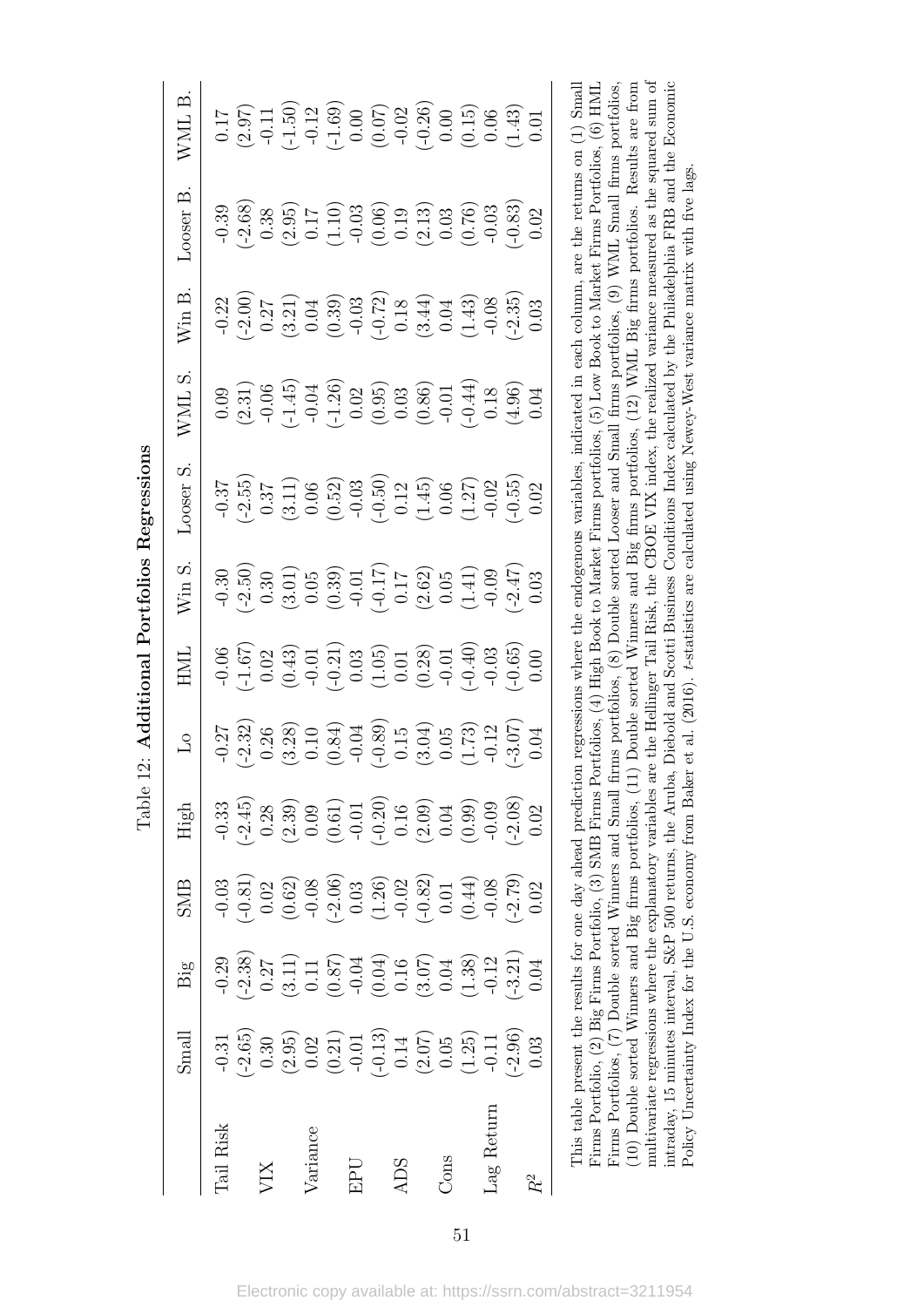|               | <b>DOTM</b> | <b>OTM</b> | <b>ATM</b>          | <b>ITM</b>               | <b>DITM</b> | DOTM-DITM | Corr.   |
|---------------|-------------|------------|---------------------|--------------------------|-------------|-----------|---------|
|               |             |            |                     | Panel A: Contemporaneous |             |           |         |
| Tail Risk     | 0.09        | 0.08       | 0.07                | 0.05                     | 0.04        | 0.05      |         |
|               | (2.69)      | (2.73)     | (2.68)              | (2.70)                   | (2.68)      | (2.41)    |         |
| $R^2$         | 0.21        | 0.21       | 0.22                | 0.22                     | 0.22        | 0.17      |         |
| $R^2*$        | 0.08        | 0.08       | 0.08                | 0.11                     | 0.12        | 0.06      |         |
|               |             |            | Panel B: Prediction |                          |             |           |         |
| Tail Risk -   | 0.10        | 0.08       | 0.06                | 0.04                     | 0.03        | 0.06      |         |
|               | (2.60)      | (2.56)     | (2.05)              | (2.08)                   | (2.11)      | (2.42)    |         |
| $R^2$         | 0.04        | 0.03       | 0.03                | 0.04                     | 0.06        | 0.02      |         |
| $R^2*$        | 0.02        | 0.02       | 0.01                | 0.02                     | 0.03        | 0.01      |         |
|               |             |            |                     | Panel C: Factor Model    |             |           |         |
| FF3 Alpha     | $-0.05$     | $-0.03$    | 0.03                | 0.04                     | 0.02        | $-0.07$   |         |
|               | $(-5.31)$   | $(-3.99)$  | (3.87)              | (11.33)                  | (10.72)     | $(-8.74)$ | $-0.72$ |
| FF3+MOM Alpha | $-0.05$     | $-0.04$    | 0.03                | 0.04                     | 0.02        | $-0.07$   |         |
|               | $(-5.40)$   | $(-4.05)$  | (3.91)              | (11.53)                  | (10.85)     | $(-8.85)$ | $-0.72$ |

Table 13: Options Portfolios Prediction Regressions

This table present the results for contemporaneous and one day ahead prediction regressions where the endogenous variables are portfolios formed on index options according to the options moneyness for put options with expiration dates between 1 and 45 days from the portfolio formation date. The first three lines present the estimated beta, t-statistics and  $R^2$  from multivariate contemporaneous regressions where the explanatory variables are are the Hellinger Tail Risk, the CBOE VIX index, the realized variance measured as the squared sum of intraday, 15 minutes interval, S&P 500 returns, the Aruba, Diebold and Scotti Business Conditions Index calculated by the Philadelphia FRB and the Economic Policy Uncertainty Index for the U.S. economy from Baker et al. (2016), the Downside Jump measure. The fourth line present the estimated  $R<sup>2</sup>$  for a regression where the Hellinger Tail Risk is the only explanatory variable. Lines 5-8 present the same statistics as lines 1-4 for prediction regressions where the lag of the portfolio return is a additional explanatory variable. Lines 9-12 present the alphas and t-statistics from Fama and French three factors model and Fama-French-Cahart four factor models respectively. The last column present the correlation between alphas and multivariate regressions Hellinger Tail Risk betas. t-statistics are calculated using Newey-West variance matrix with five lags.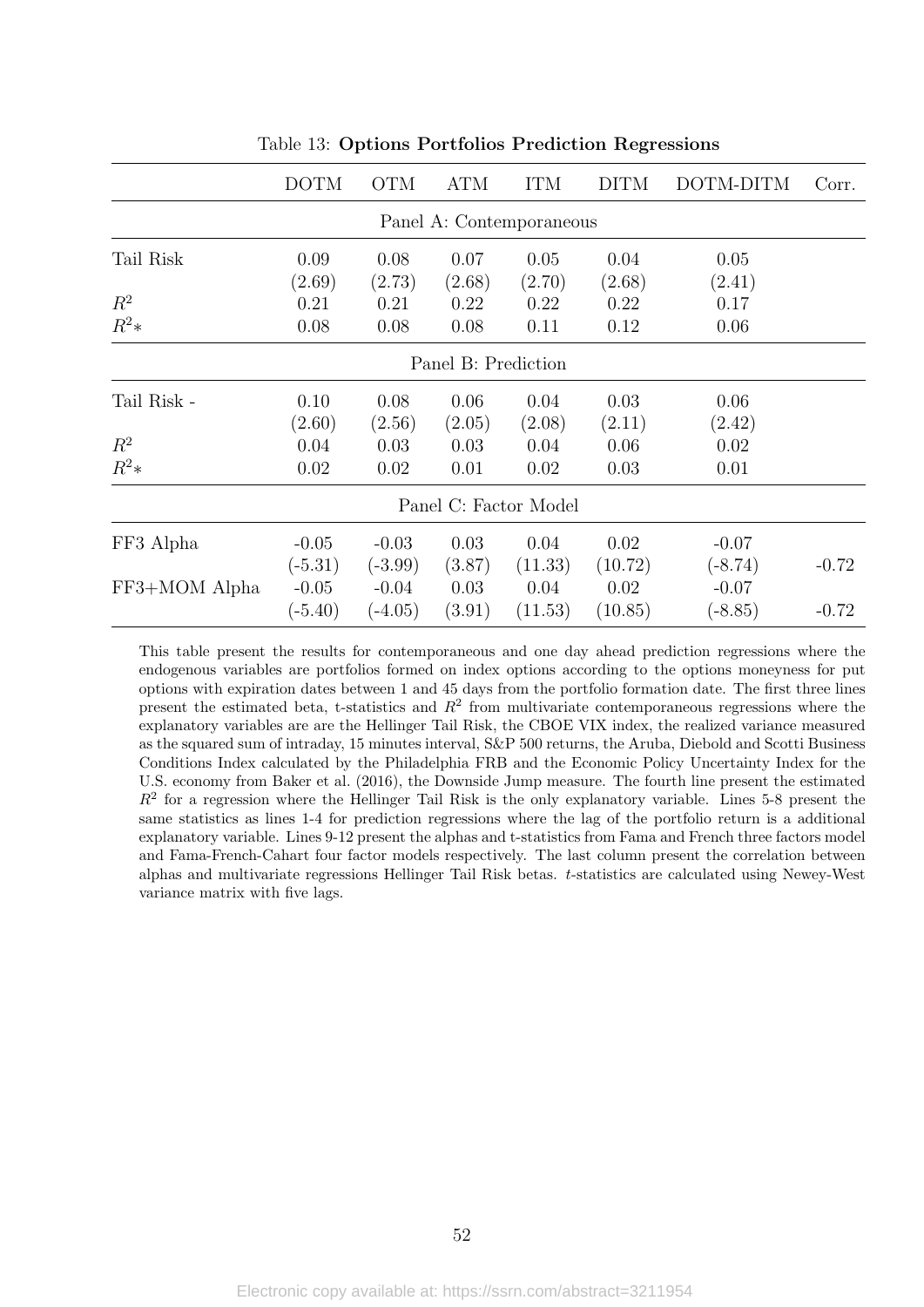|            |                                                                                                                                               | Table 14: Tail Risk Sorted Portfolios |         |                          |         |           |
|------------|-----------------------------------------------------------------------------------------------------------------------------------------------|---------------------------------------|---------|--------------------------|---------|-----------|
| Portfolio  | Ret.                                                                                                                                          | t                                     | Ret.    | $\overline{\phantom{a}}$ | Ret.    | t         |
| $1.00$     | 3.28                                                                                                                                          | (2.90)                                |         | (3.22)                   | 3.35    | (2.98)    |
| 2.00       | 2.31                                                                                                                                          | (2.54)                                | 2.20    | 2.97                     | 2.32    | (3.16)    |
| 3.00       | 2.01                                                                                                                                          | (2.49)                                | 1.97    | 3.02                     | 2.01    | 3.21      |
| 4.00       | 1.83                                                                                                                                          | (2.46)                                | 1.78    | $2.98^{\circ}$           | 1.85    | 3.28      |
| 5.00       | 1.68                                                                                                                                          | (2.43)                                | 1.70    | 3.11                     | 1.73    | (3.52)    |
| 6.00       | 1.56                                                                                                                                          | (2.44)                                | 1.42    | 2.74                     | 1.48    | (3.24)    |
| 00.7       | 1.41                                                                                                                                          | (2.35)                                | 1.42    | 2.94                     | 1.45    | 3.40      |
| 8.00       | 1.38                                                                                                                                          | 2.51                                  | 1.27    | (2.90)                   | 1.30    | (3.32)    |
| 0.00       | 1.08                                                                                                                                          | (2.10)                                | 1.13    | (17.2)                   | 1.24    | (3.54)    |
| 10.00      | 0.07                                                                                                                                          | (1.83)                                | 1.03    | (2.34)                   | 1.17    | (3.09)    |
| High - Low | $-2.31$                                                                                                                                       | $(-3.03)$                             | $-2.14$ | $-3.08$                  | $-2.18$ | $(-2.50)$ |
| FF3 Alpha  | $-1.30$                                                                                                                                       | $(-2.77)$                             | $-1.11$ | $-2.48$                  | $-0.72$ | $(-1.42)$ |
| FF4 Alpha  | $-1.24$                                                                                                                                       | $(-2.73)$                             | $-1.06$ | $(-2.53)$                | $-0.76$ | $(-1.99)$ |
|            | This table present the returns, Fama and French three factor model al-                                                                        |                                       |         |                          |         |           |
|            | pha and Fama-French-Cahart four factor model alpha for portfolios sorted                                                                      |                                       |         |                          |         |           |
|            | according to their Hellinger Tail Risk Beta (we consider a total of 1228                                                                      |                                       |         |                          |         |           |
|            | ing from 01/02/2008 to 11/12/2015). The Hellinger Tail Risk betas are<br>stocks, the constituents of the S&P 500 and Russel 1000 index, rang- |                                       |         |                          |         |           |
|            | estimating using returns over the 252 trading days prior to portfolio for-                                                                    |                                       |         |                          |         |           |
|            | mation. After portfolio assignment we track returns one day, one week                                                                         |                                       |         |                          |         |           |
|            | (5 days) and one month (21 days) post formation. To facilitate com-                                                                           |                                       |         |                          |         |           |
|            | parison we convert daily returns and alphas into monthly percentages                                                                          |                                       |         |                          |         |           |
|            | by multiplying them by 21 and 5 for daily and weekly holding periods                                                                          |                                       |         |                          |         |           |
|            | respectively. T-statistics are calculated using Newey and West variance                                                                       |                                       |         |                          |         |           |
| matrix.    |                                                                                                                                               |                                       |         |                          |         |           |

| :<br>ג<br>ſ                            |
|----------------------------------------|
| Sorted<br>נטכ                          |
| <b>Risk</b>                            |
| Tail<br>ĺ                              |
| $\ddot{ }$<br>$\overline{\phantom{a}}$ |
| È                                      |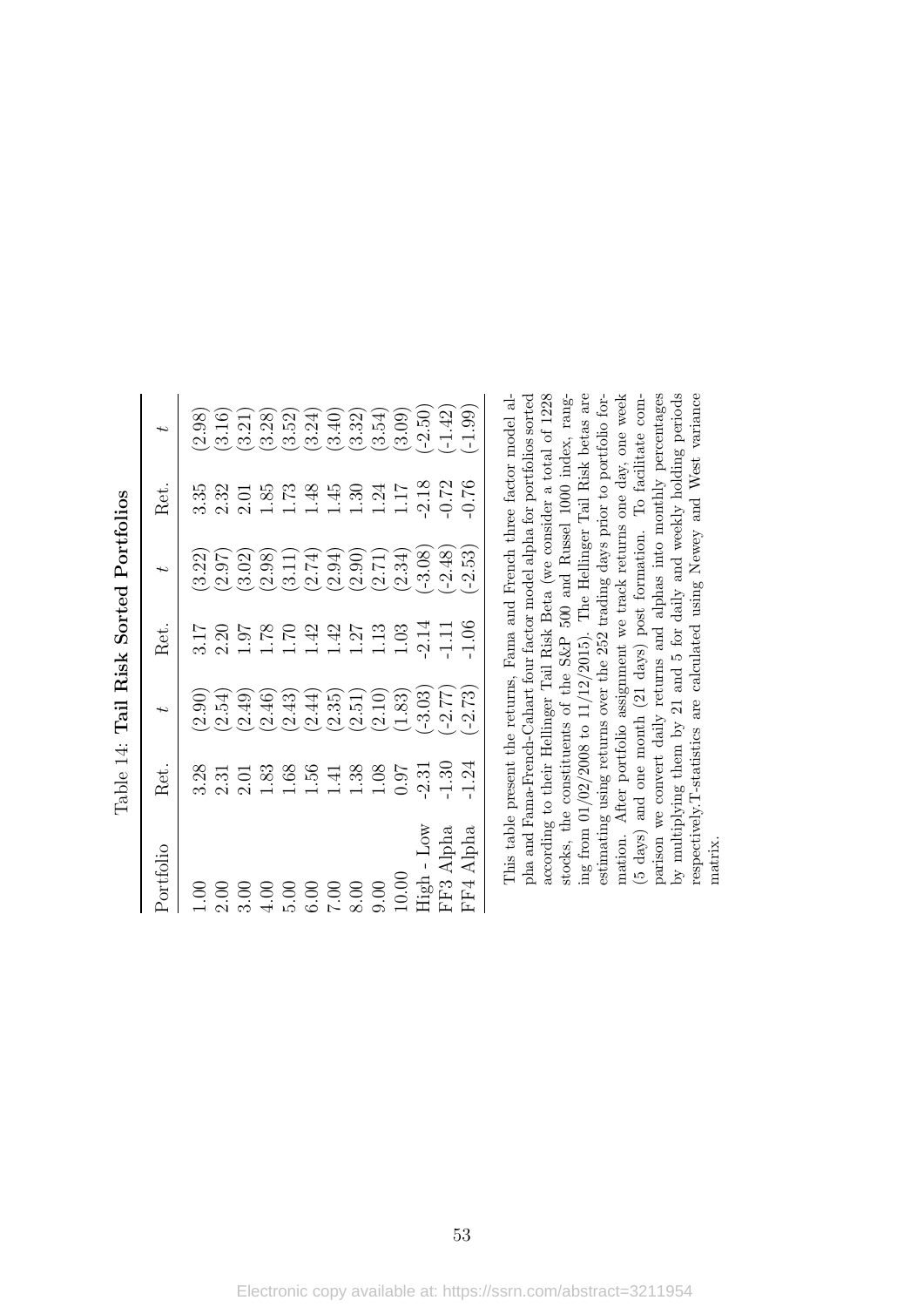|         | $\widehat{\Xi}$ |         | $\widehat{\Omega}$ |                 | $\qquad \qquad \textcircled{\scriptsize{1}}$ |
|---------|-----------------|---------|--------------------|-----------------|----------------------------------------------|
| Ret.    |                 | Ret.    |                    | Ret.            |                                              |
| 2.95    | $2.72^{\circ}$  | 2.94    | (2.64)             | 3.06            | 3.02                                         |
| 2.00    | $2.25^{\circ}$  | 2.14    | (2.38)             | 2.14            | 2.68                                         |
| 1.92    | 2.42            | 2.01    | (2.48)             | 1.77            | 2.42                                         |
| 1.65    | $2.26^{\circ}$  | 1.73    | 2.31               | 1.72            | 2.49                                         |
| 1.65    | 2.43            | 1.74    | (2.54)             | 1.70            | $2.55^{\circ}$                               |
| 1.49    | 2.35            | 1.56    | (2.42)             | 1.48            | 2.25                                         |
| 1.44    | 2.42            | 1.53    | (2.57)             | 1.43            | (2.28)                                       |
| 1.38    | 2.43            | 1.46    | (2.66)             | 1.36            | (2.22)                                       |
| 1.12    | $2.12^{\circ}$  | 1.41    | (2.77)             | 1.38            | 2.20                                         |
| 1.49    | (2.56)          | 1.32    | (2.61)             | 147             | (2.15)                                       |
| $-1.46$ | $-2.31$         | $-1.61$ | $(-2.24)$          | $-1.60$         | $-3.02$                                      |
| $-1.47$ | $-2.29$         | $-1.62$ | $(-2.27)$          | $-1.19$         | $-2.97$                                      |
| $-1.49$ | $(-2.32)$       | $-1.62$ | $(-2.28)$          | $\frac{11}{11}$ | $(-2.94)$                                    |

sorted according to their exposures to  $TR - E[TR]$  where  $E[TR]$  is estimated by fitting a  $E[T R]$  is estimated by fitting a  $AR(7)$  model (the "best" fitting time series model for the Hellinger Tail Risk), in Model (2) we according to their exposure to the Hellinger Tail Risk calculated using one minute intra day data. After portfolio assignment we track returns one day, one week (5 days) and one month (21 days) post formation. To facilitate comparison we convert daily returns and alphas into monthly percentages by multiplying them by 21 and 5 for daily and weekly holding periods Cahart four factor model alpha for portfolios sorted according to their Hellinger Tail Risk Beta (we consider a total of 1228 stocks, the constituents of the S&P 500 and Russel 1000 index, ranging from 01/02/2008 to 11/12/2015). The Hellinger Tail Risk betas are estimating using returns over the 252 trading days prior to portfolio formation. In Model (1) stocks are AR(7) model (the "best" fitting time series model for the Hellinger Tail Risk), in Model (2) we  $E[TR]$ , in Model (3) stocks are sorted based on their exposures to surprises in the Hellinger Tail Risk, defined as the periods were the Tail Risk excedes 1.65 standard deviations from its mean, in Model (4) stocks are sorting according to their exposure to the Hellinger Tail Risk calculated using one minute intra day data. After portfolio assignment we track returns one day, one week (5 days) and one month (21 days) post formation. To facilitate comparison we convert daily returns and alphas into monthly percentages by multiplying them by 21 and 5 for daily and weekly holding periods respectively.T-statistics are calculated using Newey and West variance matrix. respectively.T-statistics are calculated using Newey and West variance matrix. adopt a more parsimonious AR(1) setting to calculate sorted according to their exposures to  $TR$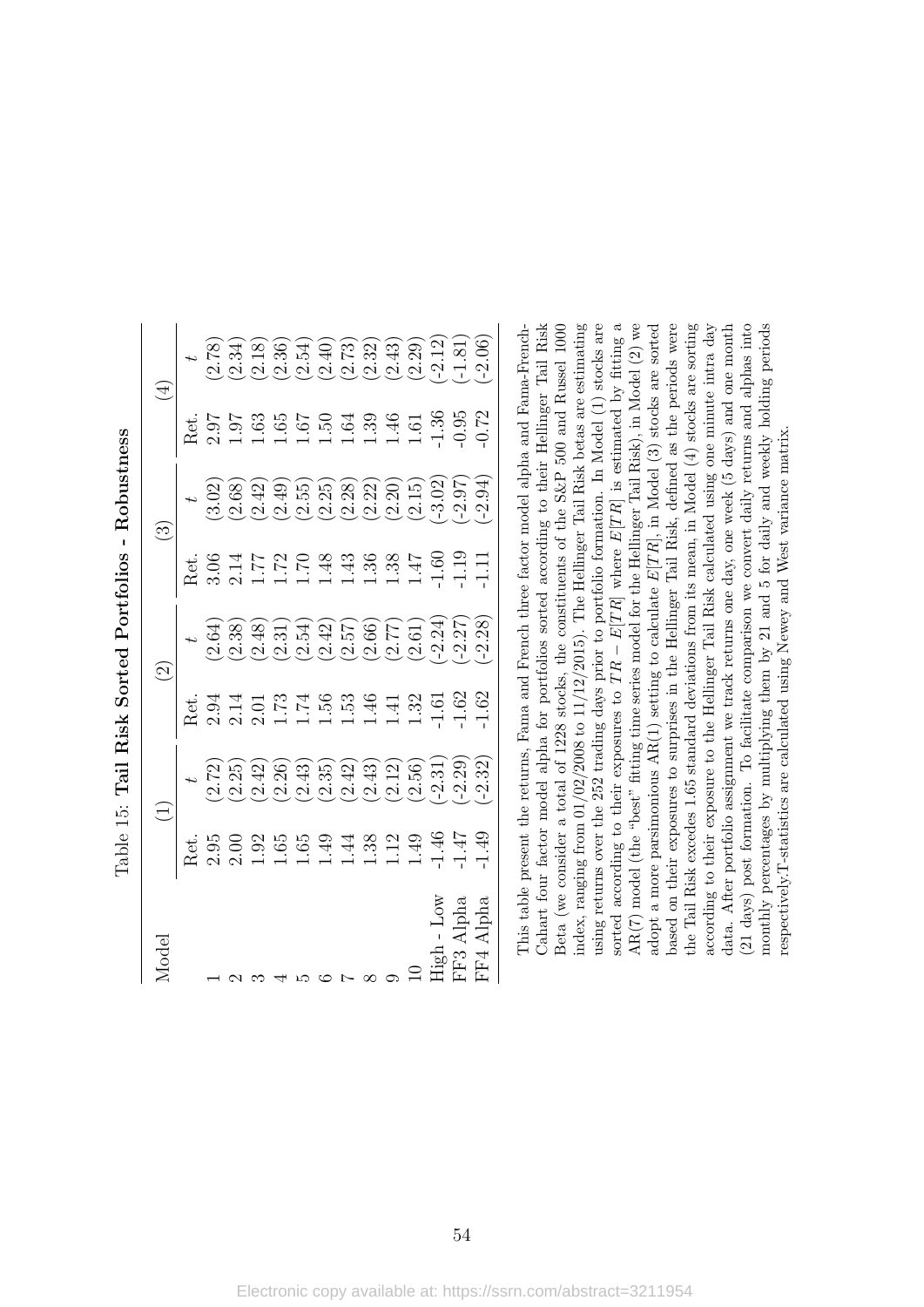| Portfolio     | 1.00     | 2.00     | 3.00     | 4.00   | 5.00   | $High$ - Low | FF4       |
|---------------|----------|----------|----------|--------|--------|--------------|-----------|
| <b>SIZE</b>   | 2.63     | 1.95     | 1.70     | 1.40   | 1.08   | $-1.55$      | $-0.66$   |
|               | (2.64)   | (2.52)   | (2.52)   | (2.43) | (2.08) | $(-2.65)$    | $(-2.00)$ |
| <b>MOM</b>    | 2.36     | 1.71     | 1.65     | 1.51   | 1.52   | $-0.84$      | $-0.19$   |
|               | (2.58)   | (2.28)   | (2.47)   | (2.48) | (2.67) | $(-1.94)$    | $(-0.76)$ |
| D. Rev.       | $2.77\,$ | 2.01     | 1.66     | 1.27   | 1.03   | $-1.74$      | $-0.91$   |
|               | (2.82)   | (2.64)   | (2.52)   | (2.17) | (1.94) | $(-3.15)$    | $(-2.96)$ |
| W. Rev.       | 2.66     | 1.98     | 1.58     | 1.35   | 1.18   | $-1.48$      | $-0.71$   |
|               | (2.73)   | (2.58)   | (2.39)   | (2.30) | (2.19) | $(-2.73)$    | $(-2.25)$ |
| M. Rev.       | 2.67     | 1.98     | 1.62     | 1.35   | 1.13   | $-1.55$      | $-0.76$   |
|               | (2.76)   | (2.60)   | (2.44)   | (2.31) | (2.06) | $(-2.93)$    | $(-2.45)$ |
| ILLIQ.        | $2.60\,$ | 1.96     | 1.64     | 1.42   | 1.13   | $-1.47$      | $-0.61$   |
|               | (2.66)   | (2.52)   | (2.46)   | (2.45) | (2.16) | $(-2.62)$    | $(-1.89)$ |
| Turn.         | 2.76     | 2.16     | 1.70     | 1.65   | 1.58   | $-1.18$      | $-0.47$   |
|               | (2.89)   | (2.77)   | (2.50)   | (2.69) | (2.77) | $(-2.27)$    | $(-1.36)$ |
| <b>COSKEW</b> | 2.71     | 2.01     | $1.59\,$ | 1.34   | 1.11   | $-1.60$      | $-0.72$   |
|               | (2.72)   | (2.62)   | (2.38)   | (2.31) | (2.13) | $(-2.78)$    | $(-2.30)$ |
| <b>IVOL</b>   | 2.42     | 2.02     | 1.59     | 1.53   | 1.20   | $-1.22$      | $-0.48$   |
|               | (2.65)   | (2.62)   | (2.32)   | (2.49) | (2.24) | $(-2.61)$    | $(-1.77)$ |
| <b>MAX</b>    | 2.46     | 1.95     | 1.64     | 1.46   | 1.24   | $-1.23$      | $-0.57$   |
|               | (2.76)   | (2.58)   | (2.40)   | (2.35) | (2.21) | $(-2.85)$    | $(-2.08)$ |
| <b>COKURT</b> | 2.73     | $1.90\,$ | 1.62     | 1.36   | 1.13   | $-1.59$      | $-0.73$   |
|               | (2.74)   | (2.47)   | (2.46)   | (2.34) | (2.18) | $(-2.77)$    | $(-2.29)$ |
| D. Beta       | 2.47     | 1.80     | 1.59     | 1.47   | 1.42   | $-1.05$      | $-0.67$   |
|               | (2.95)   | (2.50)   | (2.37)   | (2.30) | (2.20) | $(-3.24)$    | $(-2.59)$ |
| D. Vol        | 2.29     | 1.93     | 1.65     | 1.59   | 1.29   | $-1.00$      | $-0.44$   |
|               | (2.69)   | (2.57)   | (2.39)   | (2.48) | (2.25) | $(-2.68)$    | $(-1.81)$ |

Table 16: Tail Risk Double Sorted Portfolios

This table present the returns, Fama and French three factor model alpha and Fama-French-Cahart four factor model alpha for double sorted portfolios. Each day we first sort stocks into five groups based on firms characteristics. Within each characteristics group we then sort stocks according to tail risk beta (we consider a total of 1228 stocks, the constituents of the S&P 500 and Russel 1000 index, ranging from  $01/02/2008$  to  $11/12/2015$ ) estimated using returns over the 252 trading days prior to portfolio formation. To form portfolios that are heterogeneous on the characteristics but homogeneous on tail risk exposure we compute the means on the beta sorted portfolios across characteristics according to their Hellinger Tail Risk Beta. For details on the sorting characteristics please see appendix A. For all models portfolios are re-balanced daily, the holding period equal one day, and the betas are estimated using a univariate regression. To facilitate comparison we convert daily returns and alphas into monthly percentages by multiplying them by 21. T-statistics are calculated using Newey and West variance matrix.